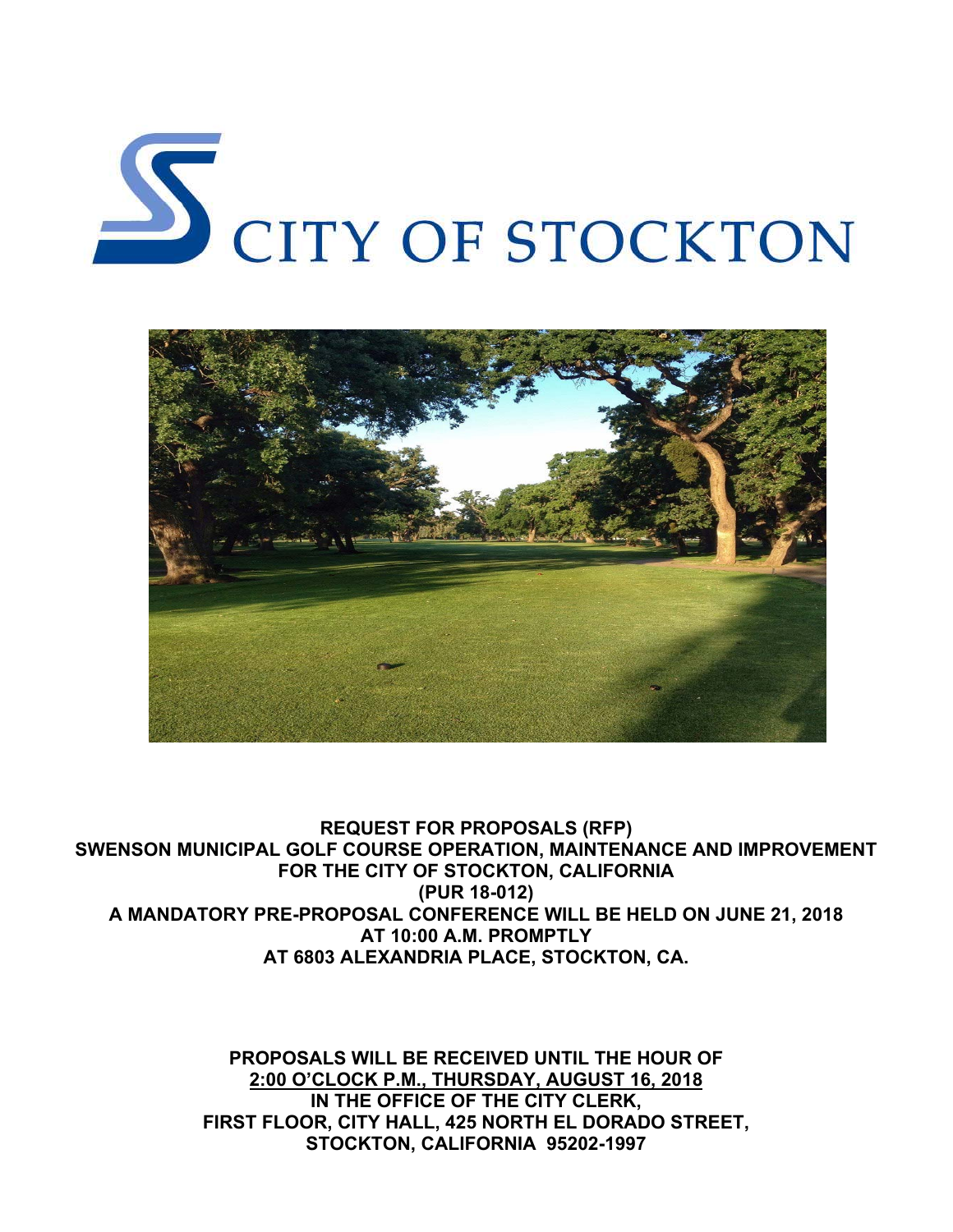|      | <b>Table of Contents</b>                                 |  |
|------|----------------------------------------------------------|--|
|      |                                                          |  |
|      |                                                          |  |
| 1.0  |                                                          |  |
| 1.1  |                                                          |  |
| 1.2  |                                                          |  |
| 1.3  |                                                          |  |
| 1.4  | LOCAL EMPLOYMENT—PUBLIC WORKS CONTRACTORS 4              |  |
| 1.5  |                                                          |  |
| 1.6  |                                                          |  |
| 1.7  |                                                          |  |
| 1.8  |                                                          |  |
| 1.9  |                                                          |  |
| 1.10 |                                                          |  |
| 1.11 |                                                          |  |
| 1.12 |                                                          |  |
| 1.13 | CONDITIONS TO BE ACCEPTED IF ANY WORK IS SUBCONTRACTED7  |  |
| 1.14 |                                                          |  |
| 1.15 |                                                          |  |
| 1.16 |                                                          |  |
| 1.17 |                                                          |  |
| 1.18 |                                                          |  |
| 1.19 |                                                          |  |
| 1.20 |                                                          |  |
| 1.21 |                                                          |  |
| 1.22 |                                                          |  |
| 1.23 |                                                          |  |
| 1.24 |                                                          |  |
| 1.25 |                                                          |  |
| 1.26 |                                                          |  |
| 1.27 |                                                          |  |
| 1.28 |                                                          |  |
| 1.29 |                                                          |  |
| 1.30 | PREVAILING WAGES & CONTRACTOR/SUBCONTRACTOR REGISTRATION |  |
|      |                                                          |  |
| 1.31 |                                                          |  |
| 1.32 |                                                          |  |
| 2.0  |                                                          |  |
| 2.1  |                                                          |  |
| 2.2  |                                                          |  |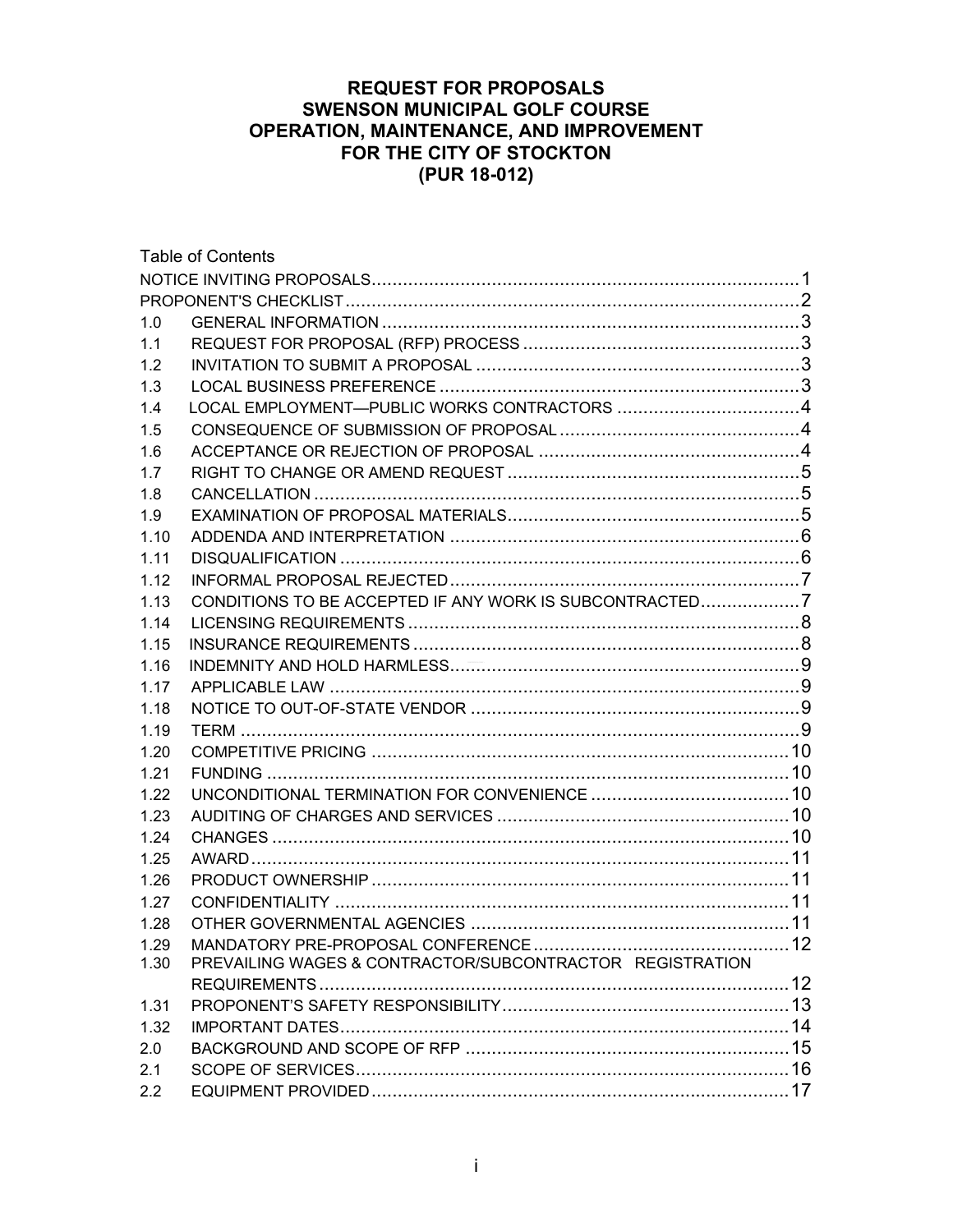| 3.0   |                                                                    |  |  |  |  |
|-------|--------------------------------------------------------------------|--|--|--|--|
| 3.0.1 |                                                                    |  |  |  |  |
| 3.0.2 |                                                                    |  |  |  |  |
| 3.0.3 | Management/Method of Operation and Five-Year Business Plan  19     |  |  |  |  |
| 3.0.4 |                                                                    |  |  |  |  |
| 3.0.5 |                                                                    |  |  |  |  |
| 3.0.6 |                                                                    |  |  |  |  |
| 3.0.7 |                                                                    |  |  |  |  |
| 3.0.8 |                                                                    |  |  |  |  |
| 3.0.9 |                                                                    |  |  |  |  |
|       |                                                                    |  |  |  |  |
|       |                                                                    |  |  |  |  |
|       |                                                                    |  |  |  |  |
|       |                                                                    |  |  |  |  |
|       |                                                                    |  |  |  |  |
|       |                                                                    |  |  |  |  |
|       |                                                                    |  |  |  |  |
|       | 3.0.17 Proposal Fee/Lease Payment to City (Under Separate Cover)24 |  |  |  |  |
|       |                                                                    |  |  |  |  |
|       |                                                                    |  |  |  |  |
|       |                                                                    |  |  |  |  |
|       |                                                                    |  |  |  |  |
| 3.1   |                                                                    |  |  |  |  |
| 3.2   |                                                                    |  |  |  |  |
| 3.3   |                                                                    |  |  |  |  |
| 3.4   |                                                                    |  |  |  |  |
| 3.5   |                                                                    |  |  |  |  |
| 3.6   |                                                                    |  |  |  |  |
|       |                                                                    |  |  |  |  |
|       |                                                                    |  |  |  |  |
|       |                                                                    |  |  |  |  |
|       |                                                                    |  |  |  |  |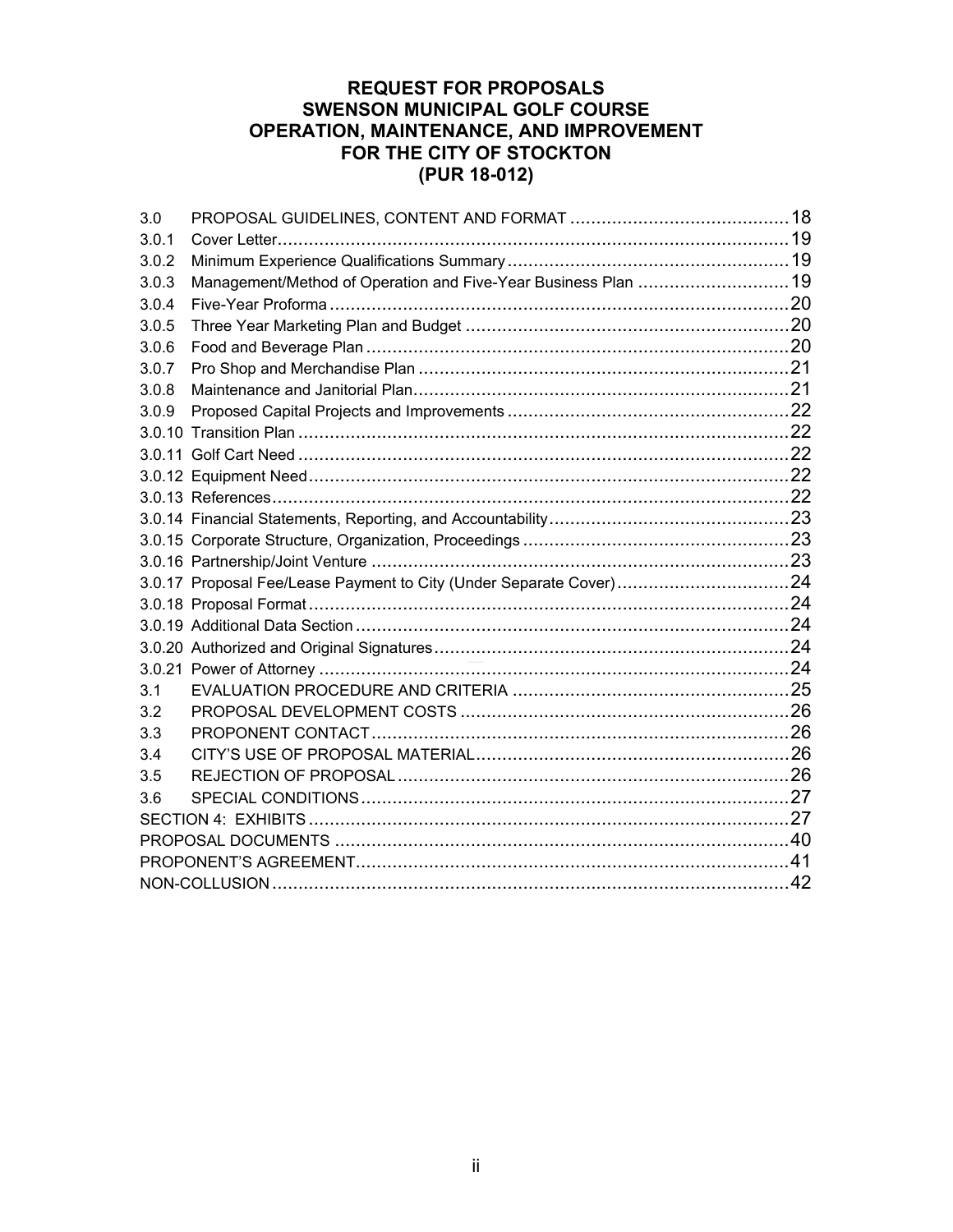#### **NOTICE INVITING PROPOSALS**

NOTICE IS HEREBY GIVEN that Request for Proposals (RFP) are invited by the City of Stockton, California for specifications for **SWENSON MUNICIPAL GOLF COURSE OPERATION, MAINTENANCE, AND IMPROVEMENT (PUR 18-012)** in strict accordance with the specifications.

The City of Stockton (hereafter "City") is seeking Proposals by well-qualified individual, firm, or joint venture of individual firms (hereafter "Proponent") to operate, maintain, and improve Swenson Golf Course, a municipal golf course located at 6803 Alexandria Place in Stockton, California. The Golf Course is adjacent to a municipal park, residential neighborhoods, and schools. The proposed lease length should be no less than 15 years, and no more than 30 years. The golf course is comprised of an 18-hole championship course and a Par-3 executive 9-hole course golf course. All Proposals should clearly identify how the Proponent will maintain the "good neighbor" relationship the golf course has with Lincoln Unified School District and the surrounding residential neighborhoods. Proponents are encouraged to demonstrate proposed operational plans that show how non-golf activities, events, and improved venues will benefit the surrounding community

A mandatory pre-proposal conference will be held on June 21, 2018 at 10:00AM at Swenson Golf Course located at 6803 Alexandria Place, Stockton, CA 95207. Late attendees will not be permitted entry to the pre-proposal conference. Additionally, Proponents who fail to attend the mandatory preproposal conference will not be eligible for further award consideration.

Proponents should carefully consider direction in Section 3.1 Evaluation Procedure and Criteria and Section 1.11 Disqualification.

**Proposal forms and specifications are available on the City's website at www.stocktonca.gov/adminbid** and must be delivered to the Office of the City Clerk, City Hall, 425 North El Dorado Street, Stockton, up to but not later than, **Thursday, August 16, 2018, at 2:00 p.m.**

The City reserves the right to reject any and/or all proposals received.

Stephen Jiang, Deputy Director-Recreation Trevor Wilson, Procurement Specialist Phone:(209) 937-8285 Phone:(209) 937- 8352 e-mail: Stephen.Jiang@stocktonca.gov e-mail: Trevor.Wilson@stocktonca.gov

#### **Information on Technical Data Information on Process/Clarification**

DISCLAIMER: The City does not assume any liability or responsibility for errors/omissions in any document transmitted electronically.

Dated: May 22, 2018

 BRET HUNTER CITY CLERK OF THE CITY OF STOCKTON.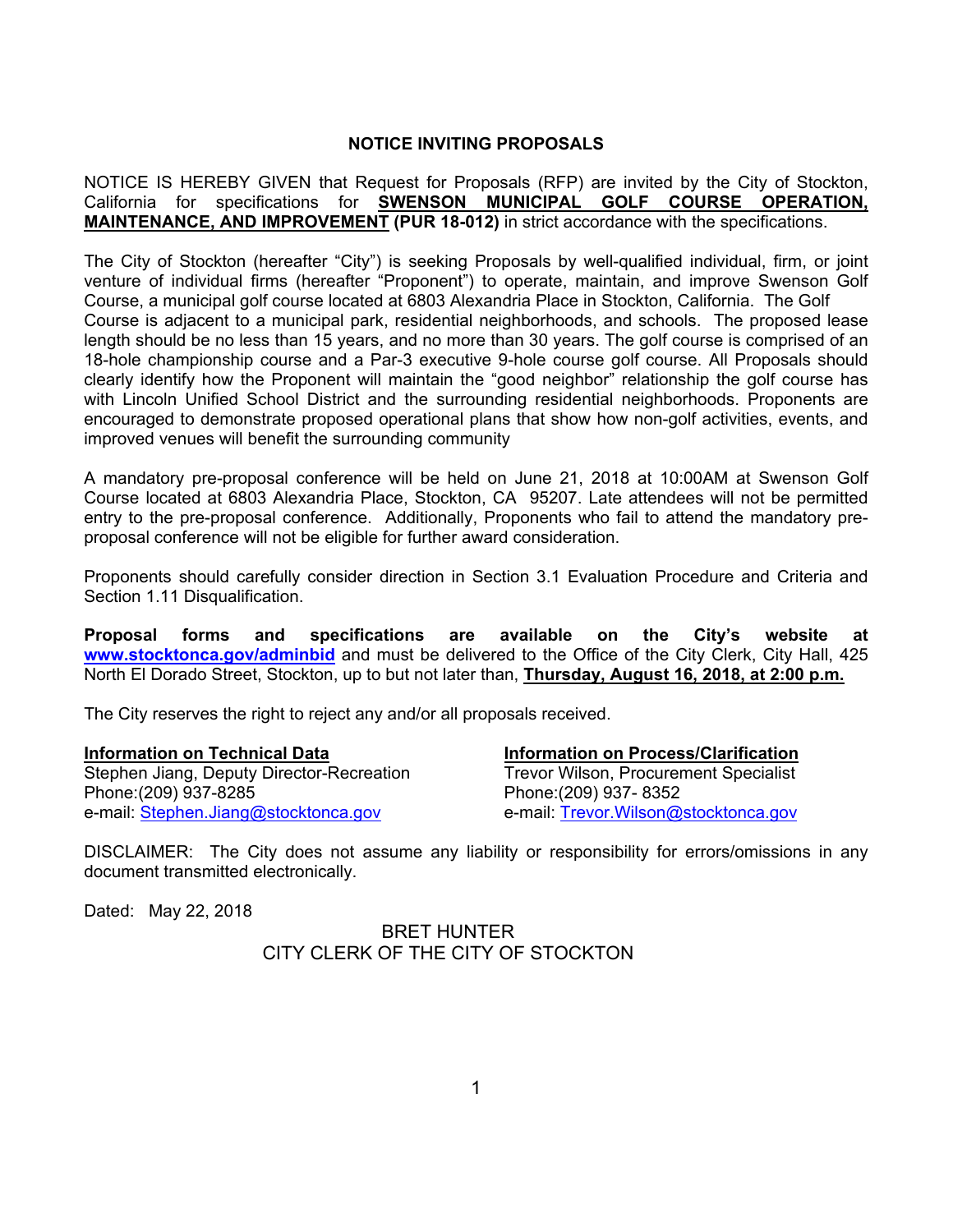#### **PROPONENT'S CHECKLIST**

Did You:

- Complete the following proposal documents (FROM THIS PACKET ONLY SUBMIT PAGES 40-42 AND PLACE IN THE FRONT OF YOUR PROPOSAL):
	- Sign and notarize by jurat certificate the "Non-Collusion Affidavit" form. An "All-Purpose Acknowledgment" form will not be sufficient.
	- \*\_\_\_ Complete and sign a "Proponent's Fee Schedule" form, (under separate cover).
	- Sign the "Proponent's Agreement" form. **Include (with proposal) name and email address for City contact, if different from signatoree.**
	- Include your proposal, as outlined in these specifications.
	- Submit one (1) ORIGINAL (unbound, no staples) and ten (10) COPIES of all proposal documents. Additionally, submit one (1) flash-drive with an electronic version of the proposal and fee schedule.
- Review all clarifications/questions/answers on the City's website at www.stocktonca.gov/adminbid.
- Street, Stockton, CA 95202, before **August 16, 2018, at 2:00 p.m**. Sealed proposal Deliver sealed proposal to City Hall, City Clerk's Office (1st floor), 425 North El Dorado shall be marked "Proposal" and indicate project name, number, and proposal opening date (in the same format below). Please note that some overnight delivery services do not deliver directly to the City Clerk's Office. This could result in the proposal arriving in the City Clerk's Office after the proposal opening deadline and therefore not being accepted.
	- **A) "RFP- SWENSON MUNICIPAL GOLF COURSE OPERATION, MAINTENANCE, AND IMPROVEMENTS"**
	- **B) PUR 18-012**
	- **C) August 16, 2018**

#### **CONTACT INFORMATION:**

| Information on Technical Data              | Information on Process/Clarification       |  |  |  |  |
|--------------------------------------------|--------------------------------------------|--|--|--|--|
| Stephen Jiang, Deputy Director- Recreation | <b>Trevor Wilson, Procurement Division</b> |  |  |  |  |
| $(209)$ 937-8285                           | (209) 937-8352                             |  |  |  |  |
| e-mail: Stephen.Jiang@stocktonca.gov       | e-mail: Trevor. Wilson@stocktonca.gov      |  |  |  |  |
|                                            |                                            |  |  |  |  |

\*If not completed as required, your proposal may be rejected.

DISCLAIMER: The City does not assume any liability or responsibility for errors/omissions in any document transmitted electronically.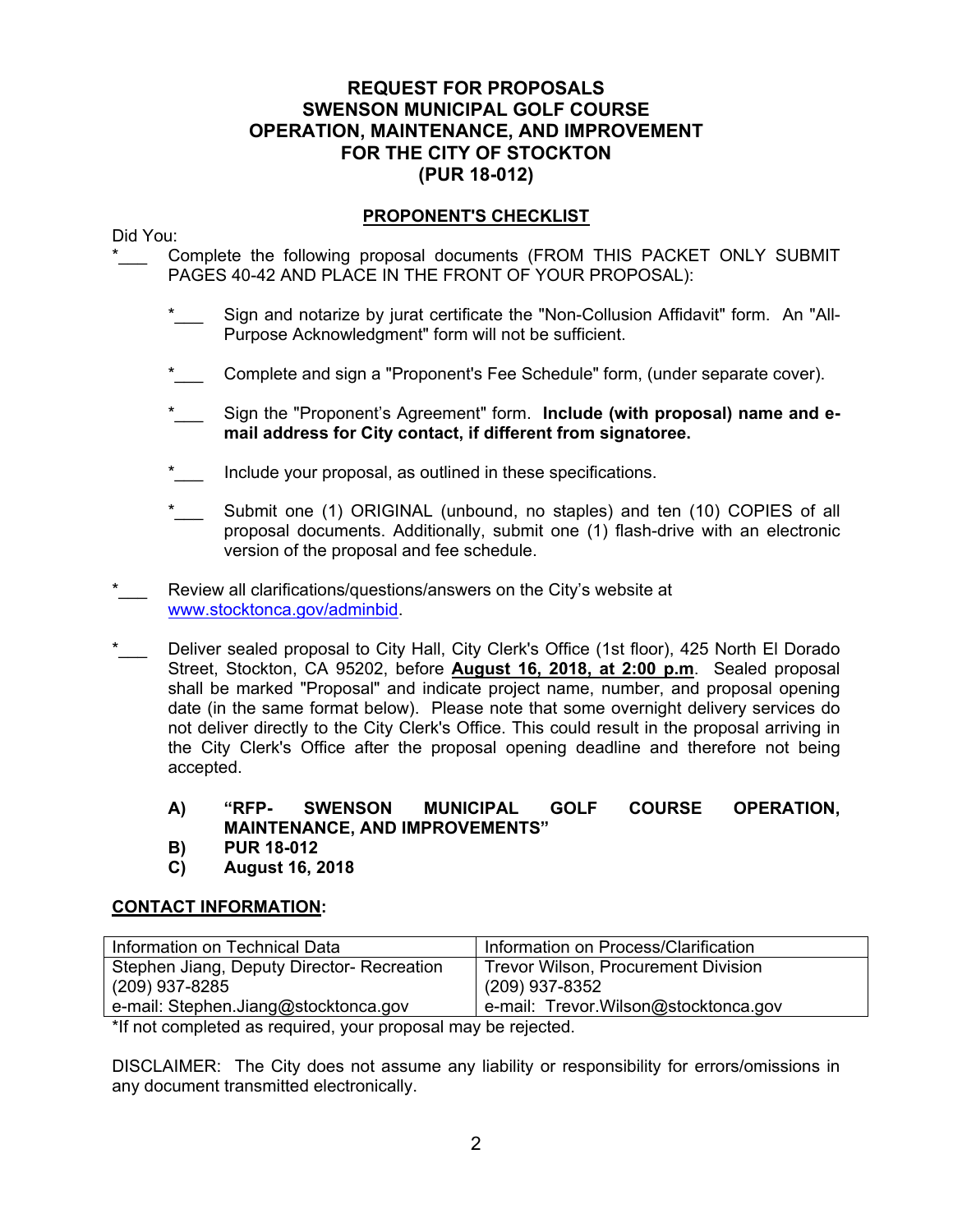#### **1.0 GENERAL INFORMATION**

The City of Stockton solicits Requests for Proposals to operate, maintain and improve Swenson Municipal Golf Course including pro shop, restaurant, driving range, golf instruction and programs, café, and course grounds located at 6803 Alexandria Place in Stockton, California (Exhibit 1). The City is seeking an experienced municipal golf course operator with demonstrated success. The proposed lease length should be no less than 15 years, and no more than 30 years, final lease length is subject to negotiation. Proposals should include Proponent's plans for adding non-golf activities, events and improved venues.

#### **1.1 REQUEST FOR PROPOSAL (RFP) PROCESS**

The purpose of this Request for Proposal (RFP) is to request Proponents to present their qualifications and capabilities to provide **SWENSON MUNICIPAL GOLF COURSE OPERATION, MAINTENANCE AND IMPROVEMENTS (PUR 18-012)** for the City of Stockton.

#### **1.2 INVITATION TO SUBMIT A PROPOSAL**

Proposals shall be submitted no later than 2:00 p.m., on Thursday, August 16, 2018, in the office of:

#### CITY CLERK CITY OF STOCKTON 425 NORTH EL DORADO STREET STOCKTON, CA 95202-1997

One (1) original and ten (10) copies of the proposal shall be submitted. Additionally, submit one (1) flash drive with an electronic version of the proposal. The proposal should be firmly sealed in an envelope which shall be clearly marked on the outside, "**SWENSON MUNICIPAL GOLF COURSE OPERATION, MAINTENANCE, AND IMPROVEMENT" (PUR 18-012)** for the City of Stockton. Any proposal received after the due date and time indicated may not be accepted and may be rejected and returned, unopened, to the Proponent.

#### **1.3 LOCAL BUSINESS PREFERENCE**

#### **Stockton Municipal Code Section 3.68.090 reads as follows:**

Preference shall be given to the purchase of supplies, materials, equipment, and contractual services from local merchants, quality and price being equal. Local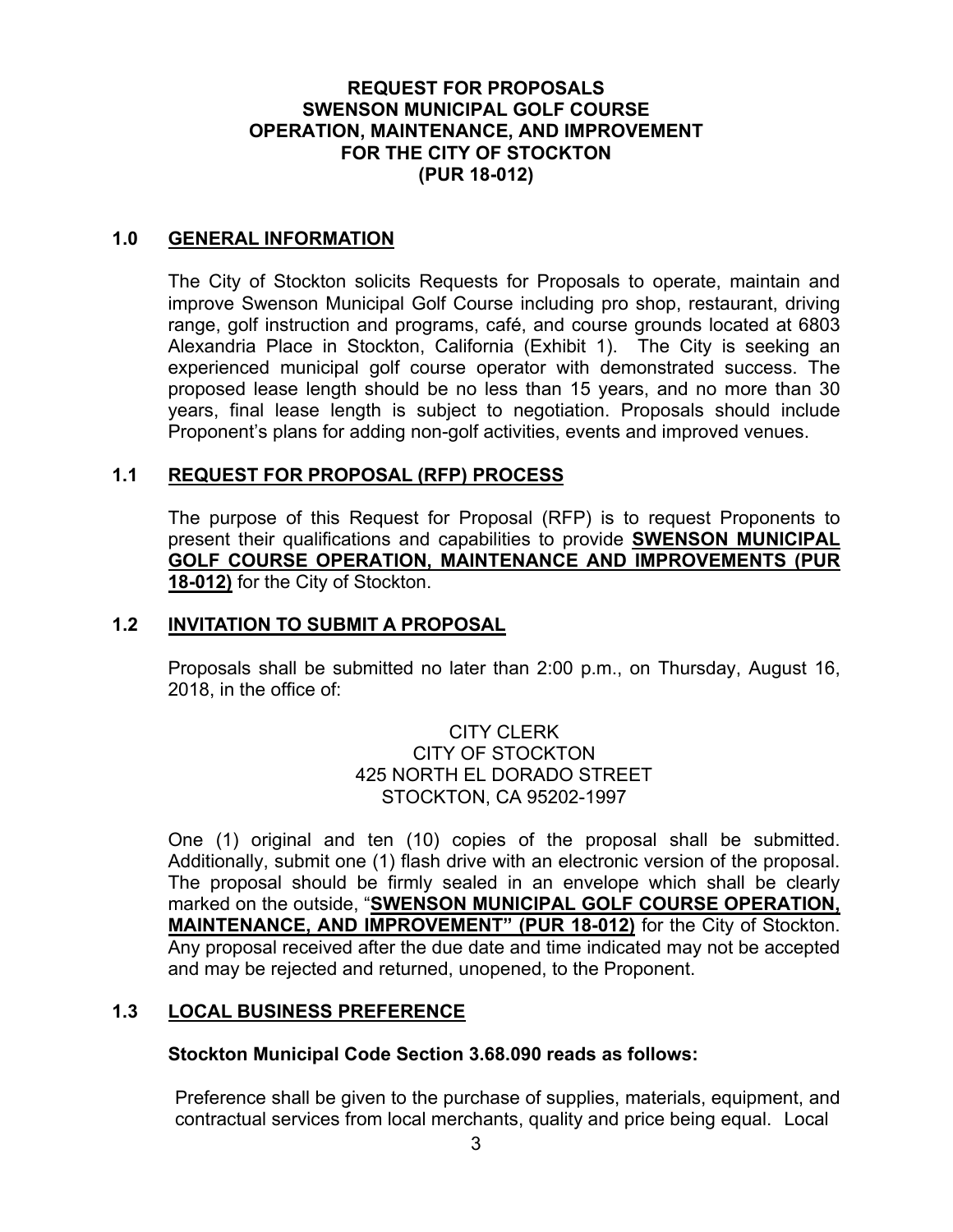merchants who have a physical business location within the boundaries of San Joaquin County, and who have applied for and paid a business license tax and registration fee pursuant to Stockton Municipal Code Title 5, Chapter 5.08, License Taxes, shall be granted two (2) percent bid preference. Local merchants who have a physical business location within the boundaries of the City of Stockton, and who have applied for and paid a business license tax and registration fee pursuant to Stockton Municipal Code Title 5, Chapter 5.08, License Taxes, shall be granted five (5) percent bid preference. This section is intended to provide preference in the award of certain City contracts in order to encourage businesses to move into and expand within the City. (Ord. 2014-03- 18-1601 C.S. § 1; prior code § 3-106.1)

#### **1.4 LOCAL EMPLOYMENT—PUBLIC WORKS CONTRACTORS**

Proponent must comply with City of Stockton Municipal Code (SMC) Section 3.68.095, Ordinance No. 011-09 adopted September 1, 2009, effective October 1, 2009.

#### **1.5 CONSEQUENCE OF SUBMISSION OF PROPOSAL**

- A. The City shall not be obligated to respond to any proposal submitted nor be legally bound in any manner by the submission of a proposal.
- B. Acceptance by the City of a proposal obligates the Proponent to enter into an agreement with the City.
- C. An agreement shall not be binding or valid against the City unless or until it is executed by the City and the Proponent.
- D. Statistical information contained in these documents is for informational purposes only. The City shall not be responsible for the accuracy of said data.

#### **1.6 ACCEPTANCE OR REJECTION OF PROPOSAL**

The City reserves the right to select the successful proposal and negotiate an agreement as to the scope of services, the schedule for performance and duration of the services with Proponent(s) whose proposal(s) is/are most responsive to the needs of the City. Further, the City reserves the right to reject any and all proposals, or alternate proposals, or waive any informality or irregularity in the proposal as is in the City's best interest.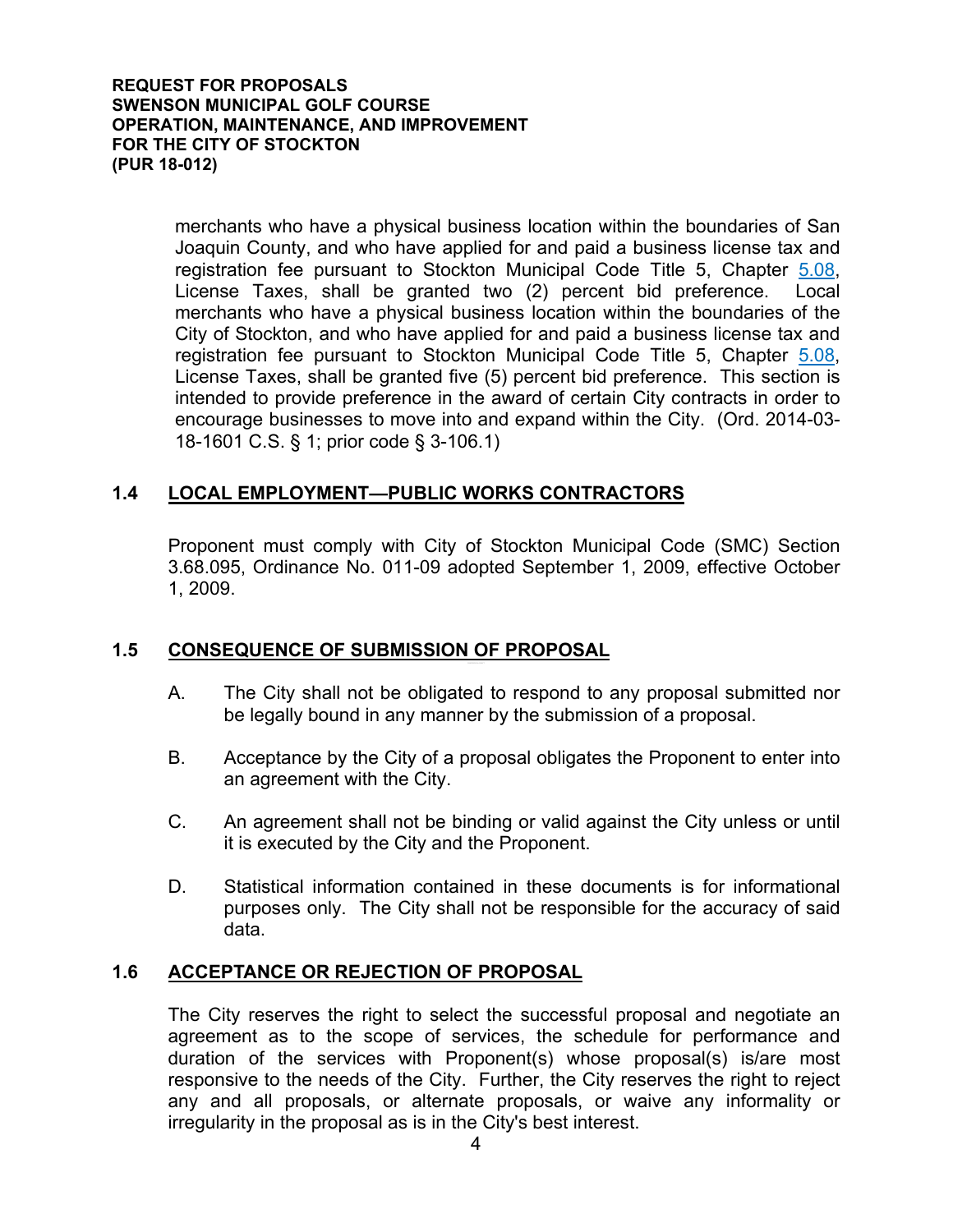The City reserves the right to reject any and all proposals, or portions thereof, received in response to the Request for Proposals or to negotiate separately with any source whatsoever, in any manner necessary, to serve the best interests of the City. Additionally, the City may, for any reason, decide not to award an agreement(s) as a result of this Request.

Non-acceptance of any proposal shall not imply that the proposal was deficient. Rather, non-acceptance of any proposal will mean that another proposal was deemed to be more advantageous to the City or that the City decided not to award an agreement as a result of this request.

#### **1.7 RIGHT TO CHANGE OR AMEND REQUEST**

The City reserves the right to change the terms and conditions of this Request. The City will notify potential Proponent(s) of any material changes by posting on the City's website. No one is authorized to amend any of the Request requirements in any respect, by an oral statement, or to make any representation or interpretation in conflict with its provisions. If necessary, supplementary information and/or clarifications/questions/answers will be posted on the City's website at www.stocktonca.gov/adminbid. Failure of any Proponent to not have received such information and/or clarifications/questions/answers shall not relieve such Proponent from any obligation under his/her proposal as submitted.

#### **Any exceptions to this Proposal shall be clearly stated in writing.**

#### **1.8 CANCELLATION**

The City reserves the right to rescind award of the contract at any time before execution of the contract by both parties if rescission is deemed to be in City's best interest. In no event shall City have any liability for the rescission of award. The Proponent assumes the sole risk and responsibility for all expenses connected with the preparation of its proposal.

#### **1.9 EXAMINATION OF PROPOSAL MATERIALS**

The submission of a proposal shall be deemed a representation and warranty by the Proponent that it has investigated all aspects of the Request, that it is aware of the applicable facts pertaining to the Request process and its procedures and requirements, and that it has read and understands the Request. No request for modification of the provisions of the proposal shall be considered after its submission on the grounds the Proponent was not fully informed as to any fact or condition. Statistical information which may be contained in the Request or any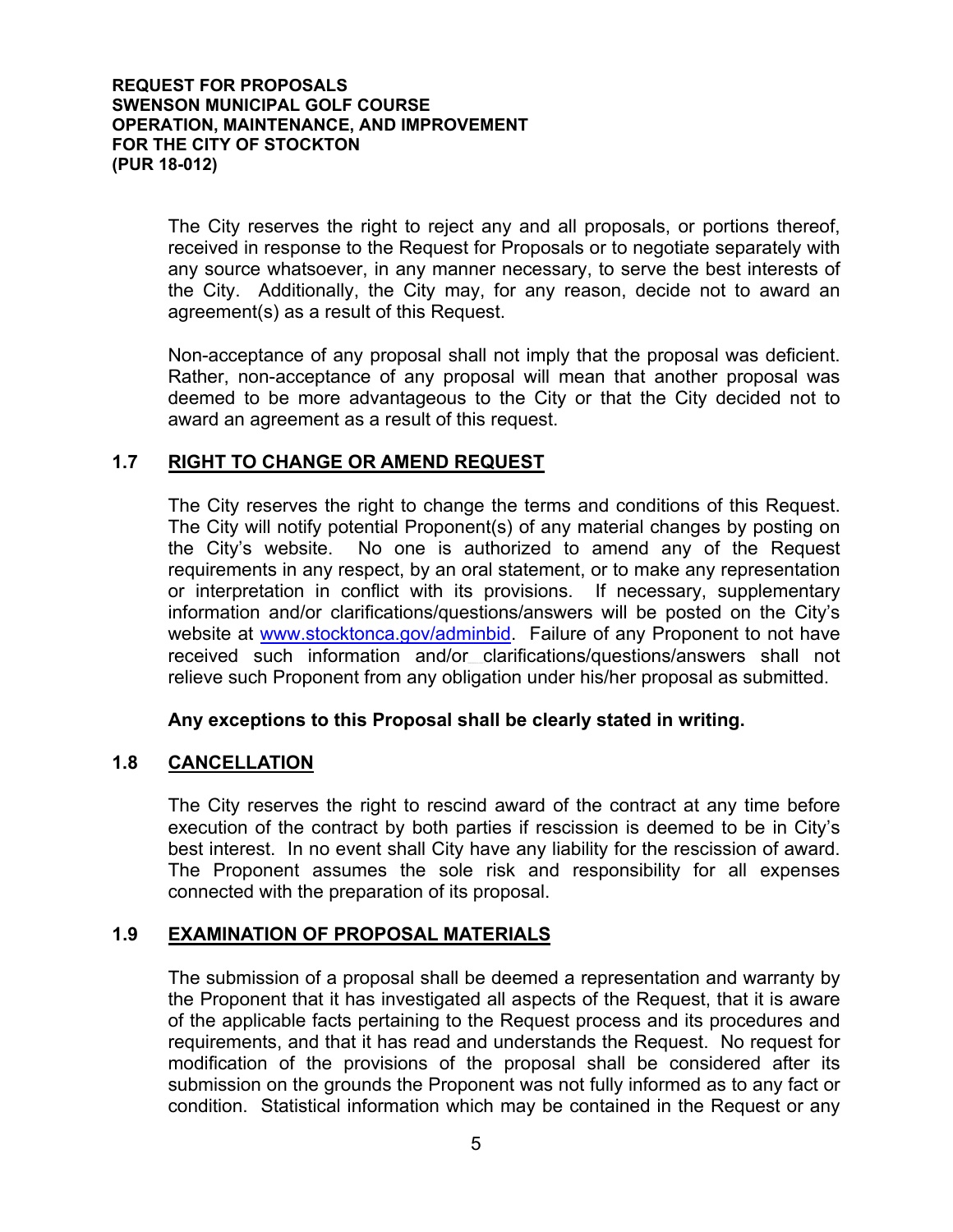addendum is for informational purposes only. The City disclaims any responsibility for this information which may subsequently be determined to be incomplete or inaccurate.

#### **1.10 ADDENDA AND INTERPRETATION**

The City will not be responsible for, nor be bound by, any oral instructions, interpretations, or explanations issued by the City or its representatives. Any request for clarifications/questions/answers of this Request shall be made in writing/e-mail and deliverable to:

CITY OF STOCKTON CITY OF STOCKTON ATTN: STEPHEN JIANG ATTN: TREVOR WILSON COMMUNITY SERVICES-RECREATION PROCUREMENT DIVISION 425 NORTH EL DORADO STREET 400 E MAIN, 3RD FLOOR STOCKTON, CA 95202-1997 STOCKTON, CA 95202 Stephen.Jiang@stocktonca.gov Trevor.Wilson@stocktonca.gov

2018, and will become a part of the Request. The Proponent should await Such request for clarifications/questions/answers shall be delivered to the City by **July 5, 2018**. Any City response to a request for clarifications/questions/answers will be posted on the City's website at www.stocktonca.gov/adminbid by **July 19,**  responses to inquiries prior to submitting a proposal.

#### **1.11 DISQUALIFICATION**

Any of the following may be considered cause to disqualify a Proponent without further consideration:

- A. Evidence of collusion among Proponents;
- B. Any attempt to improperly influence any member of the evaluation panel;
- C. **Any attempt to communicate in any manner with a City of Stockton elected official during the RFP will, and shall be, just cause for disqualification/rejection of Proponent's proposal submittal and considered non-responsive.**
- D. A Proponent's default in any operation of a lease agreement which resulted in termination of that agreement; and/or
- E. Existence of any lawsuit, unresolved contractual claim, or dispute between Proponent and the City.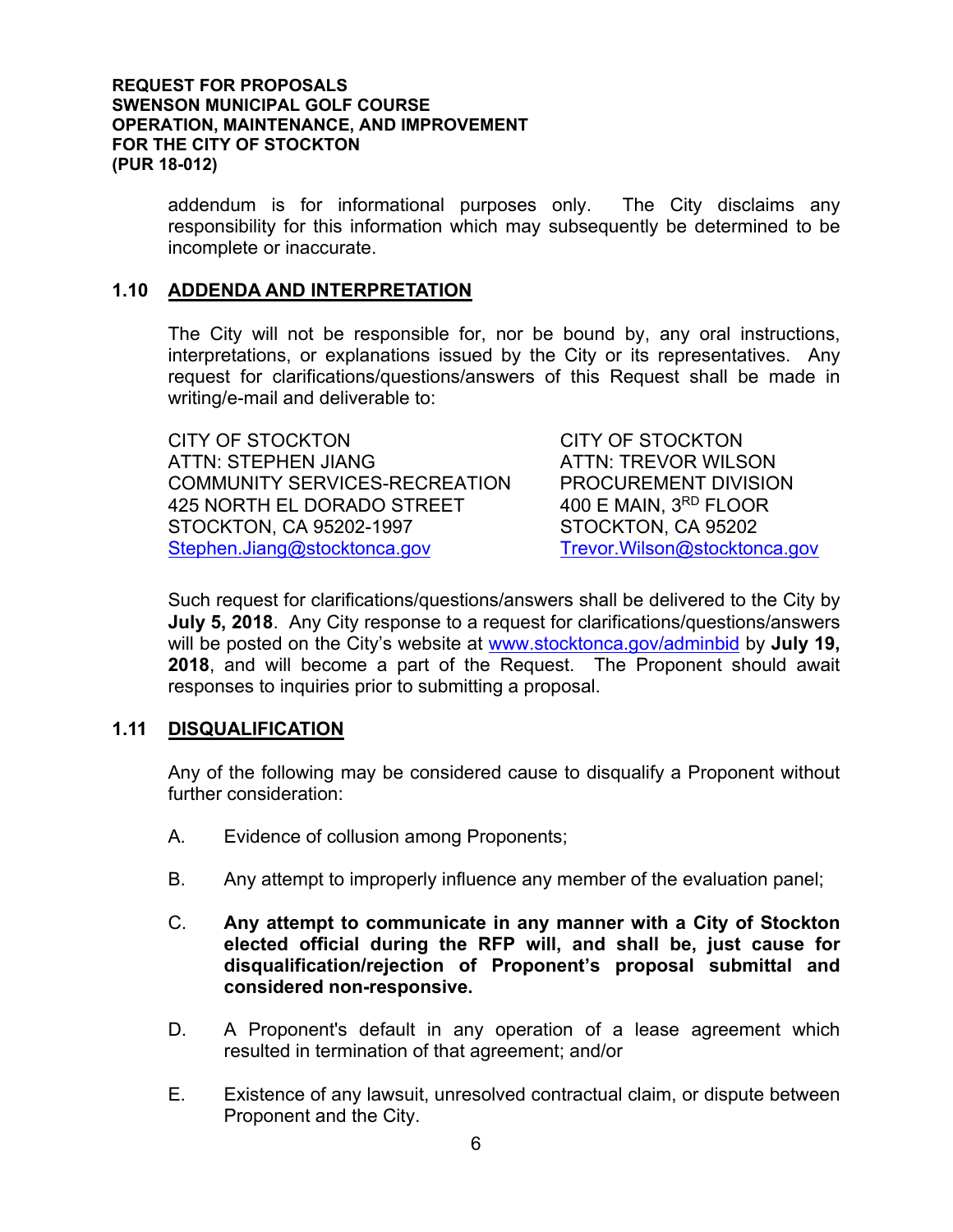- F. No person, firm, or corporation shall be allowed to make or file or be interested in more than one response for the same supplies, services, or both; provided, however, that subcontract bids to the principal bidders are excluded from the requirements of this section: Section 3.68.120 of the Municipal Code.
- G. The City reserves the right to reject any Response that has the potential for conflict of interest.
- H. Failure to provide additional requested information in a sufficient form necessary to satisfy the City that Proponent has the ability to perform the work.
- I. Lack of responsibility as shown by past work, references, or other factors, or failure to faithfully perform any previous agreement with the City.
- J. Lack of business skills or financial resources necessary to fulfill the obligations of any resulting agreement, as revealed by either financial statements or other data.
- Proponents regardless of any current affiliations with the City. However, K. The City desires to make this opportunity available to all qualified the City has the right to disqualify any individual, firm, or partnership with a potential conflict of interest.

#### **1.12 INFORMAL PROPOSAL REJECTED**

A proposal shall be prepared and submitted in accordance with the provisions of these Request instructions and specifications. Any alteration, omission, addition, variance, or limitation of, from, or to a proposal may be sufficient grounds for rejection of the proposal. The City has the right to waive any defects in a proposal if the City chooses to do so. The City may not accept a proposal if any document or item necessary for the proper evaluation of the proposal is incomplete, improperly executed, indefinite, ambiguous, or missing.

#### **1.13 CONDITIONS TO BE ACCEPTED IF ANY WORK IS SUBCONTRACTED**

- A. The Proponent assumes full responsibility, including insurance and bonding requirements, for the quality and quantity of all work performed.
- B. If Proponent's supplier(s) and/or subcontractor's involvement requires the use of a licensed, patented, or proprietary process, the Proponent of the process is responsible for assuring that the subcontractor, supplier, and/or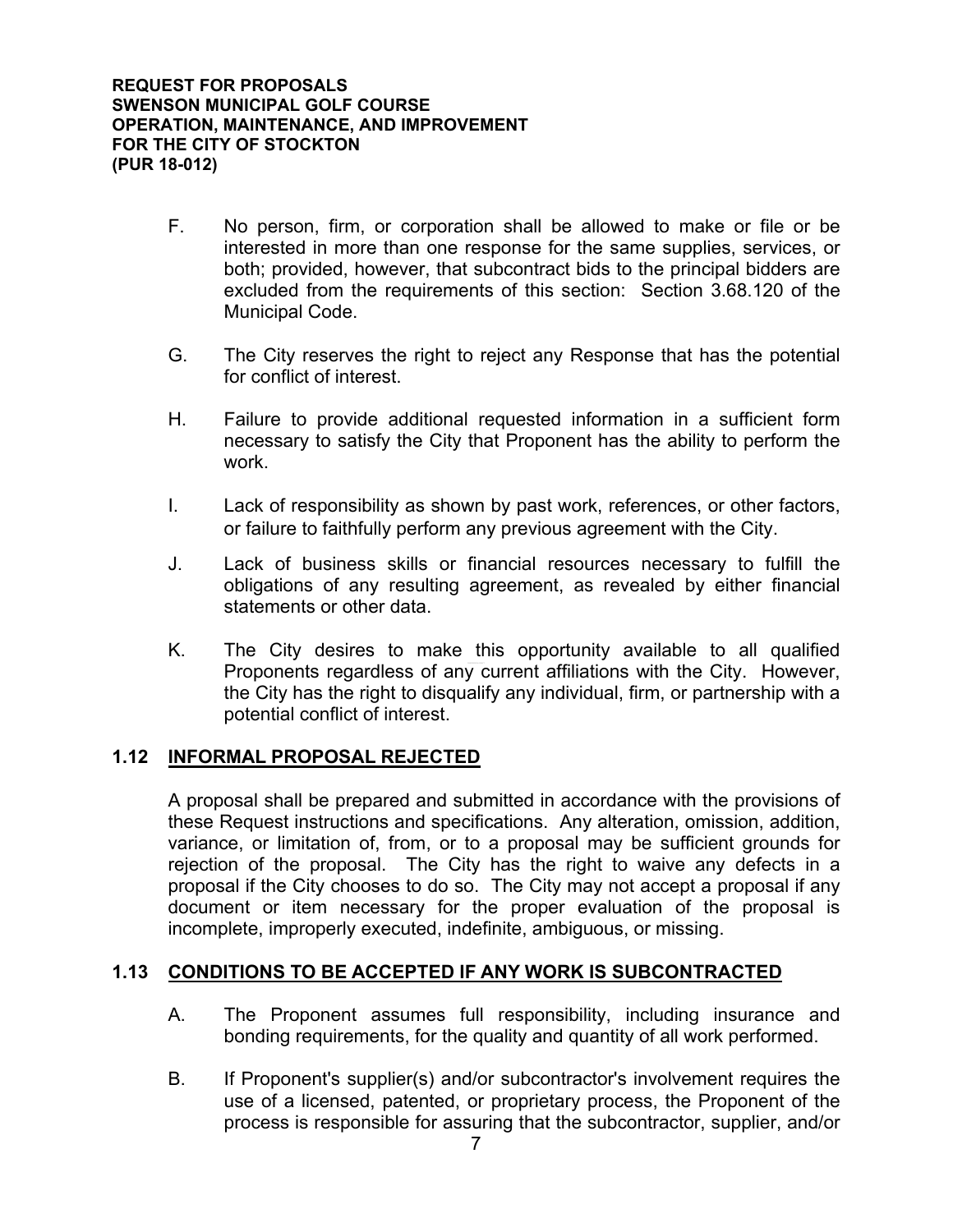operator have been properly authorized to use the process, or for providing another process which is comparable to that which is required prior to submission of a proposal.

#### **1.14 LICENSING REQUIREMENTS**

Any professional certifications or licenses that may be required will be the sole cost and responsibility of the successful Proponent.

Proponent will have a minimum of one full time staff member who is a PGA Class A professional (or equivalent) as well as a full-time staff member who is a USGA Class A Grounds Superintendent located at the golf course.

A City of Stockton Business license is required for this project. Please contact the City of Stockton Business License Division at (209) 937-8313.

#### **1.15 INSURANCE REQUIREMENTS**

Proponent, at Proponent's sole cost and expense and for the full term of the resultant contract or any extension thereof, shall obtain and maintain at least all of the insurance requirements listed in attached Exhibit 2.

All coverage shall be provided by a carrier authorized to transact business in California and shall be primary. All policies, endorsements, and certificates shall be subject to approval by the Risk Manager of the City of Stockton as to form and content. These requirements are subject to amendment or waiver if so approved in writing by the Risk Manager.

Maintenance of proper insurance coverage is a material element of this contract, and failure to maintain or renew coverage or to provide evidence of renewal may be treated as a material breach of contract.

**The Proponent shall assert that these insurance requirements will be met as part of their proposal response.** *Failure to comply with these insurance requirements may result in a proposal being deemed unresponsive***. Proponent shall satisfy these insurance requirements concurrently with the signing of the contract prior to commencement of work.** *It is strongly suggested that insurance requirements be reviewed with Proponent's broker to ensure any additional costs are included in the proposal pricing component***.** 

**Any questions about insurance requirements, please contact City of Stockton Risk Services at (209) 937-5037.**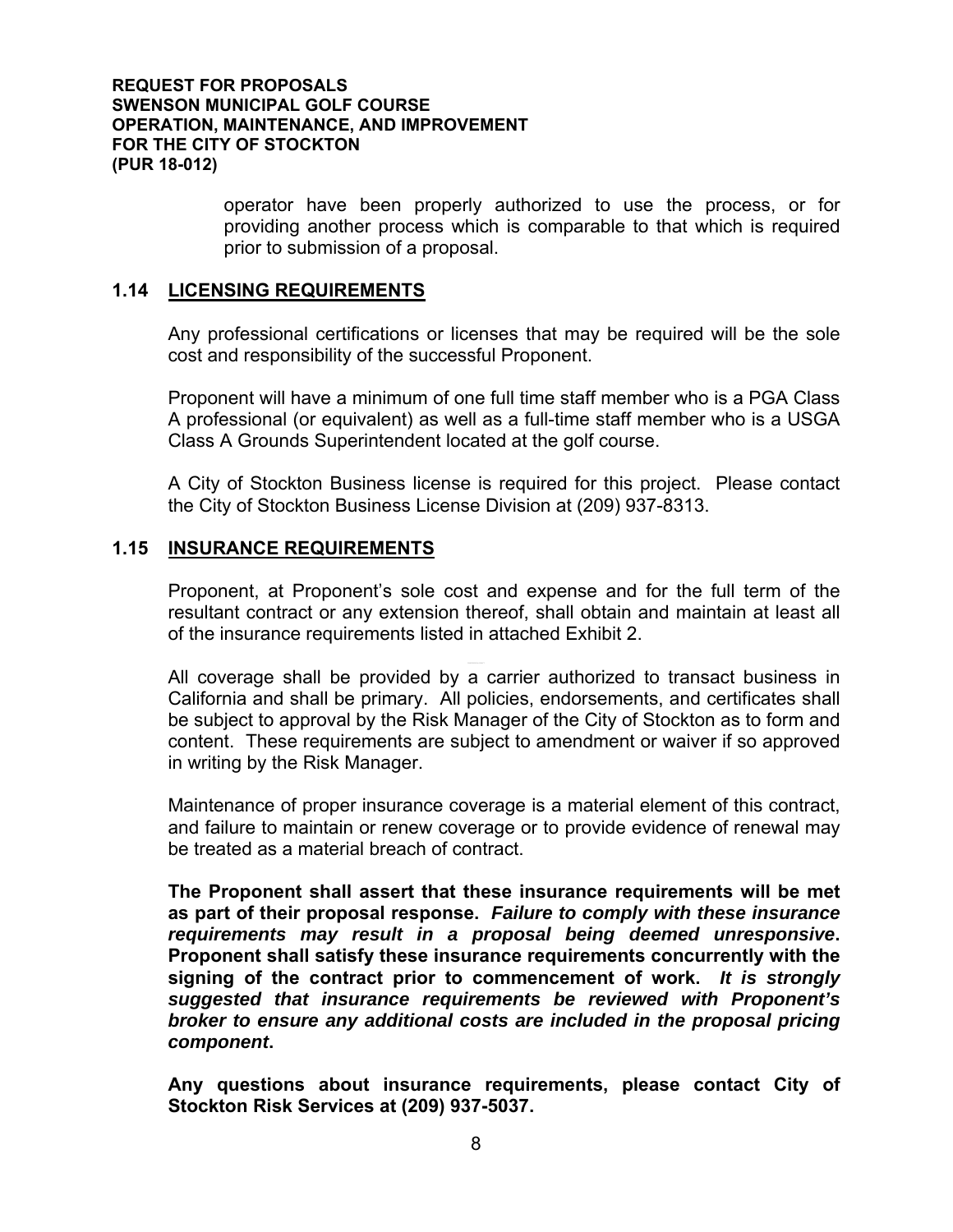#### **1.16 INDEMNITY AND HOLD HARMLESS**

To the fullest extent permitted by law, Contractor shall hold harmless, defend at its own expense, and indemnify the City of Stockton, its Mayor, Council, officers, representatives, agents, employees and volunteers, against any and all liability, claims, losses, damages, or expenses, including reasonable attorney's fees, arising from all acts or omissions to act of contractor or its officers, agents, or employees in rendering services under this contract; excluding, however, such liability, claims, losses, damages, or expenses arising from the City of Stockton's sole negligence or willful acts. The duty to defend and the duty to indemnify are separate and distinct obligations. The indemnification obligations of this section shall survive the termination of this agreement.

#### **1.17 APPLICABLE LAW**

Applicable law shall be governed by the laws of the State of California. Venue shall be proper in the Superior Court of the State of California, County of San Joaquin, Stockton Branch, or, for actions brought in Federal Court, the United States District Court for the Eastern District of California, Sacramento Division.

#### **1.18 NOTICE TO OUT-OF-STATE VENDOR**

It is the policy of the City of Stockton to pay all applicable California sales/use tax directly to the State Board of Equalization (BOE) pursuant to California Revenue and Taxation Code 7051.3. The City of Stockton will self-accrue all sales/use tax on purchases made from out-of-state vendors.

Sales and use tax on purchases made by the City of Stockton from all companies located outside California and whose products are shipped from out of state will be remitted to the BOE directly by the City under permit number **SR KHE 28- 051174 DP**. **Please do not include sales/use tax on the invoice that you submit to the City of Stockton.**

Questions regarding the City of Stockton's payment of sales/use tax can be directed to the City of Stockton's Procurement Division at (209) 937-8357.

#### **1.19 TERM**

The City plans to negotiate a long-term lease agreement of at least fifteen (15) years and no more than thirty (30) years with the selected Proponent.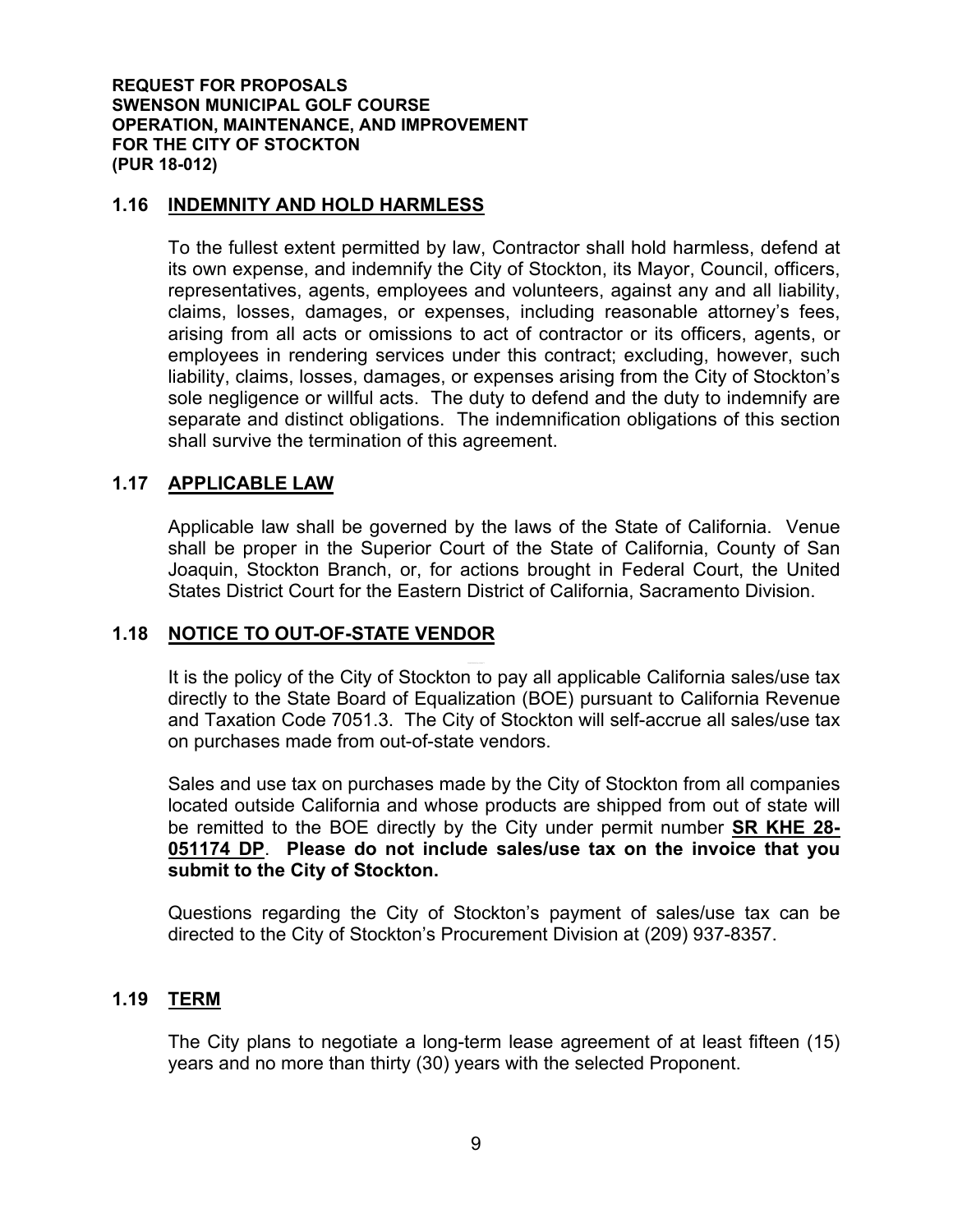#### **1.20 COMPETITIVE PRICING**

Proponent warrants and agrees that each of the charges, economic or product terms or warranties granted pursuant to this contract are comparable to or better than the equivalent charge, economic or product term or warranty being offered to any similarly situated commercial or other government customer of Proponent. If Proponent enters into any arrangements with another customer of Proponent to provide product under more favorable charges, economic or product terms or warranties, Proponent shall immediately notify City of such change and this contract shall be deemed amended to incorporate the most favorable charges, economic or product terms or warranties.

#### **1.21 FUNDING**

Any contract which results from this Request for Proposals will terminate without penalty at the end of the fiscal year in the event funds are not appropriated for the next fiscal year. If funds are appropriated for a portion of the fiscal year, this contract will terminate without penalty, at the end of the term for which funds are appropriated.

#### **1.22 UNCONDITIONAL TERMINATION FOR CONVENIENCE**

The City may terminate the resultant agreement for convenience by providing one hundred eighty (180) calendar days' advance notice unless otherwise stated in writing.

#### **1.23 AUDITING OF CHARGES AND SERVICES**

The City reserves the right to periodically audit all charges and services made by the successful Proponent to the City for services provided under the contract. Upon request, the Proponent agrees to furnish the City with necessary information and assistance.

#### **1.24 CHANGES**

The City's Representative has the authority to review and recommend or reject change orders and cost proposals submitted by the Proponent or as recommended by the Proponent's project manager, pursuant to the adopted City of Stockton Standard Specifications.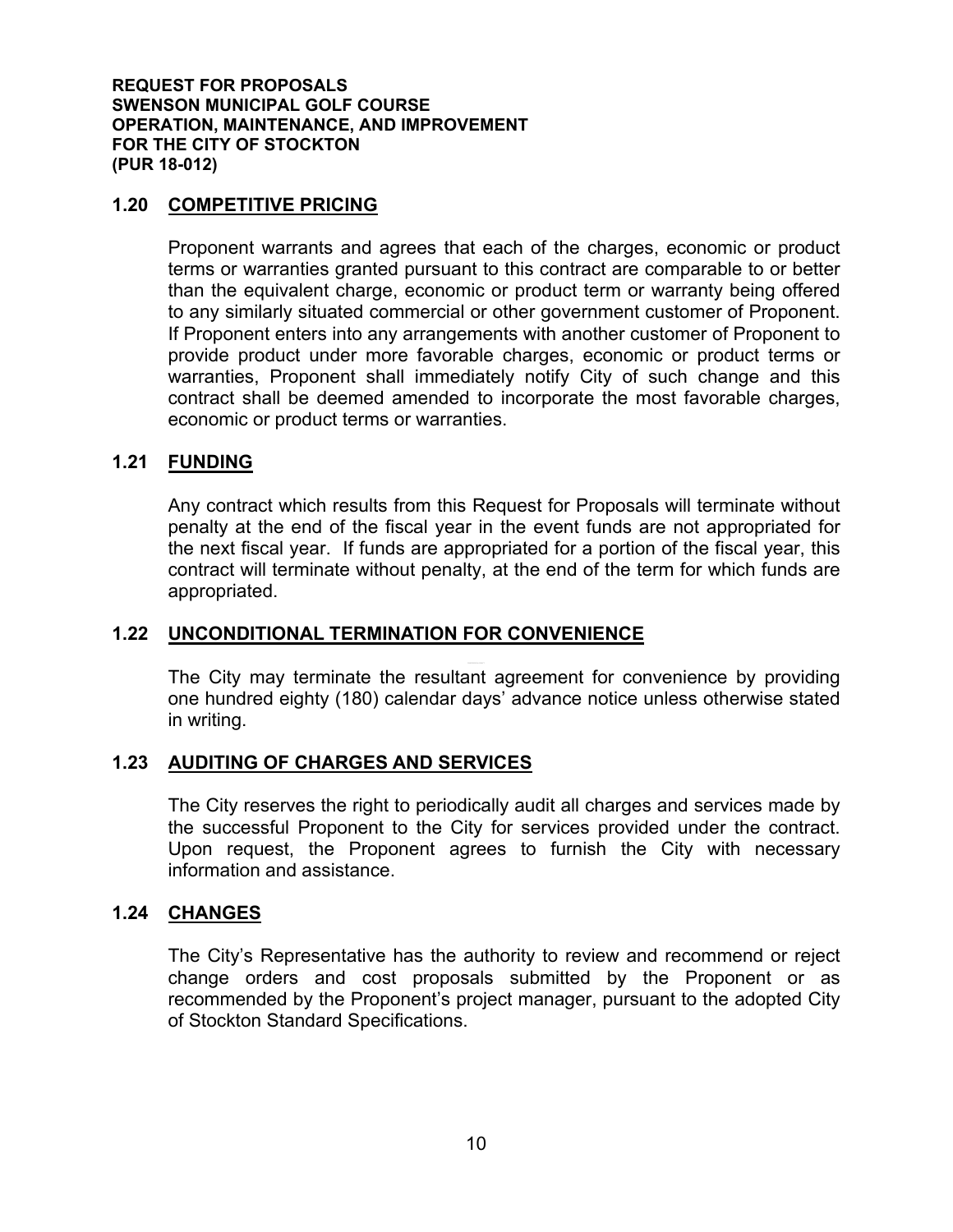#### **1.25 AWARD**

Upon conclusion of the Request For Proposal process, a lease agreement may be awarded for SWENSON MUNICIPAL GOLF COURSE OPERATION, MAINTENANCE, AND IMPROVEMENT for the City of Stockton.

The City reserves the right to select the successful Proponent and to negotiate terms of a lease agreement with the Proponent(s) whose Proposal(s) is/are most responsive to the needs of the City. Further, the City reserves the right to reject any and all Proposals, or alternate Proposals, or waive any informality in the proposal as is in the City's best interest.

#### **1.26 PRODUCT OWNERSHIP**

Any documents, products or systems resulting from the agreement will be the property of the City of Stockton.

#### **1.27 CONFIDENTIALITY**

confidential commercial, financial, geological, or geophysical data, then the If Proponent believes that portions of a proposal constitute trade secrets or Proponent must so specify by, at a minimum, stamping in bold red letters the term **"CONFIDENTIAL"** on that part of the proposal which the Proponent believes to be protected from disclosure. The Proponent must submit in writing specific detailed reasons, including any relevant legal authority, stating why the Proponent believes the material to be confidential or a trade secret. Vague and general claims as to confidentiality will not be accepted. The City will be the sole judge as to whether a claim is general and/or vague in nature. All offers and parts of offers that are not marked as confidential may be automatically considered public information after the contract is awarded. **The Proponent is hereby put on notice that the City may consider all or parts of the offer public information under applicable law even though marked confidential.** 

#### **1.28 OTHER GOVERNMENTAL AGENCIES**

If mutually agreeable to all parties, the use of any resultant agreement/purchase order may be extended to other political subdivisions, municipalities, or taxsupported agencies.

Such participating governmental bodies shall make purchases in their own name, make payment directly to successful Proponent and be liable directly to the successful Proponent, holding the City of Stockton harmless.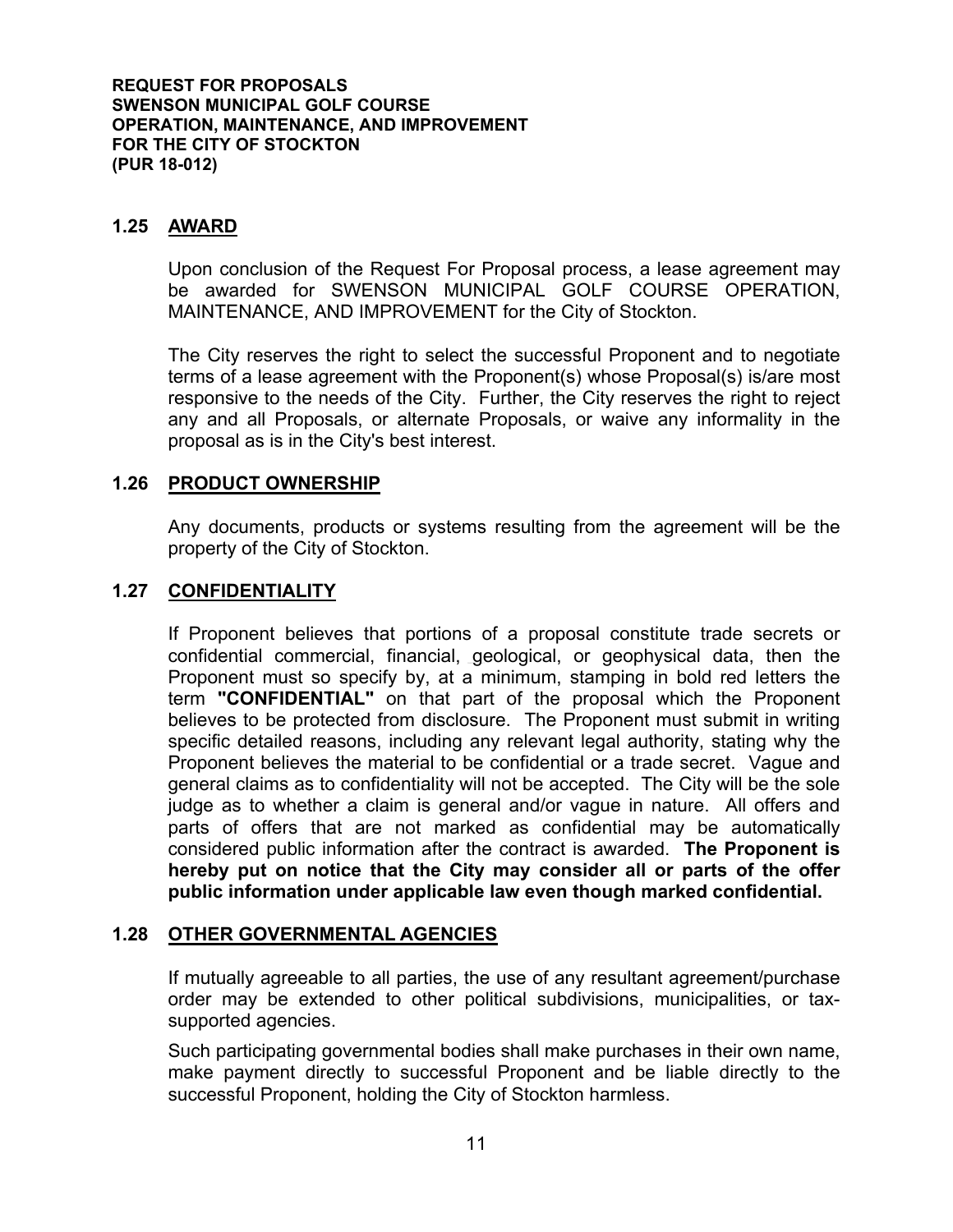#### **1.29 MANDATORY PRE-PROPOSAL CONFERENCE**

There will be a mandatory pre-proposal conference at Swenson Golf Course located at 6803 Alexandria Place in Stockton. It will be held on **June 21, 2018** and begin promptly at **10:00AM**. Anyone arriving at **10:01AM**. or later will not be admitted. Proponents who fail to attend and sign the official sign-in sheet will not be eligible for award consideration as it relates to this project.

The pre-proposal conference will include the following:

- Tour of Swenson Golf Course, pro shop, café, maintenance yard, and all other areas of the complex as necessary.
- Discuss the goals of the RFP
- Opportunity to ask questions (questions are due by **July 5, 2018**).

Prospective Proponents should allow 2-3 hours for the pre-proposal conference. Proponents can RSVP to Stephen Jiang (Stephen.Jiang@stocktonca.gov) by **5:00PM** on **June 20, 2018** to confirm attendance of the Proponent's designated attendees at the meeting. Proponents are permitted to include any staff needed to evaluate site conditions. City may respond verbally to questions, requests for information, and requests for clarification pertaining to the RFP at the mandatory pre-proposal conference. City responses will be made in the presence of all attendees and/or answered on the bidflash site.

#### **1.30 PREVAILING WAGES & CONTRACTOR/SUBCONTRACTOR REGISTRATION REQUIREMENTS**

Prevailing wage rates are required for this project according to State and Federal Labor laws. Prevailing wage rates can be found on the State of California Department of Industrial Relations website:

www.dir.ca.gov/dlsr/DPreWageDetermination.htm

Pursuant to Labor Code Section 1771.1(a): A Contractor or subcontractor shall not be qualified to bid on, be listed in a bid proposal, subject to the requirements of Section 4104 of the Public Contract Code, or engage in the performance of any contract for public work, as defined in this chapter, unless currently registered and qualified to perform public work pursuant to Labor Code Section 1725.5. It is not a violation of this section for an unregistered Contractor to submit a bid that is authorized by Section 7029.1 of the Business and Professions Code or by Section 10164 or 20103.5 of the Public Contract Code, provided the Contractor is registered to perform public work pursuant to Section 1725.5 at the time the contract is awarded.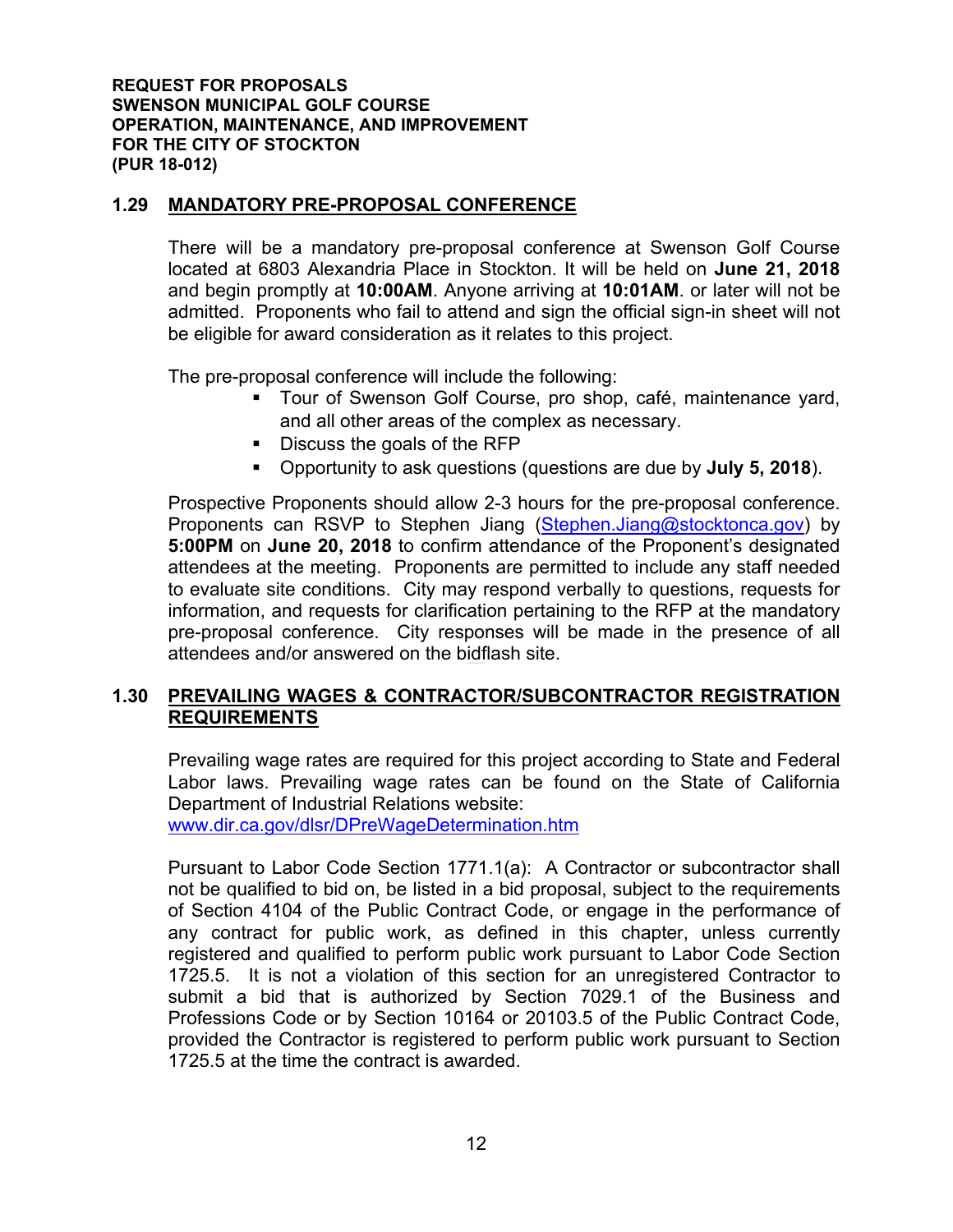No contractor or subcontractor may be listed on a bid proposal for a public works project (submitted on or after March 1, 2015) unless registered with the Department of Industrial Relations pursuant to Labor Code section 1725.5 [with limited exceptions from this requirement for bid purposes only under Labor Code section 1771.1(a)].

No contractor or subcontractor may be awarded a contract for public work on a public works project (awarded on or after April 1, 2015) unless registered with the Department of Industrial Relations pursuant to Labor Code Section 1725.5.

Department of Industrial Relations - Contractor Registration information is available at the following website: http://www.dir.ca.gov/Public-Works/PublicWorks.html

In compliance with Senate Bill 854 and the California Labor Code, all Bidders shall include with their Bid proof of registration from the Department of Industrial Relations (DIR) that includes the contractor's Legal Name, Registration Number, License Type/Number, Registration Date and Expiration Date, for every contractor and subcontractor, regardless of tier.

This project is subject to compliance monitoring and enforcement by the Department of Industrial Relations. Contractors must submit their certified payroll records directly to the Division of Labor Standards Enforcement Compliance Monitoring Unit, as well as the City of Stockton.

#### **1.31 PROPONENT'S SAFETY RESPONSIBILITY**

The scope of work for this project has been reviewed for special risks or hidden dangers that may be present to employees of the Proponent or any subcontractor. The Proponent is required to identify, notify employees, and implement special precautions to prevent injuries to employees. Additionally, the Proponent is required to identify its skill, experience, and equipment in dealing with the types of risk to employees.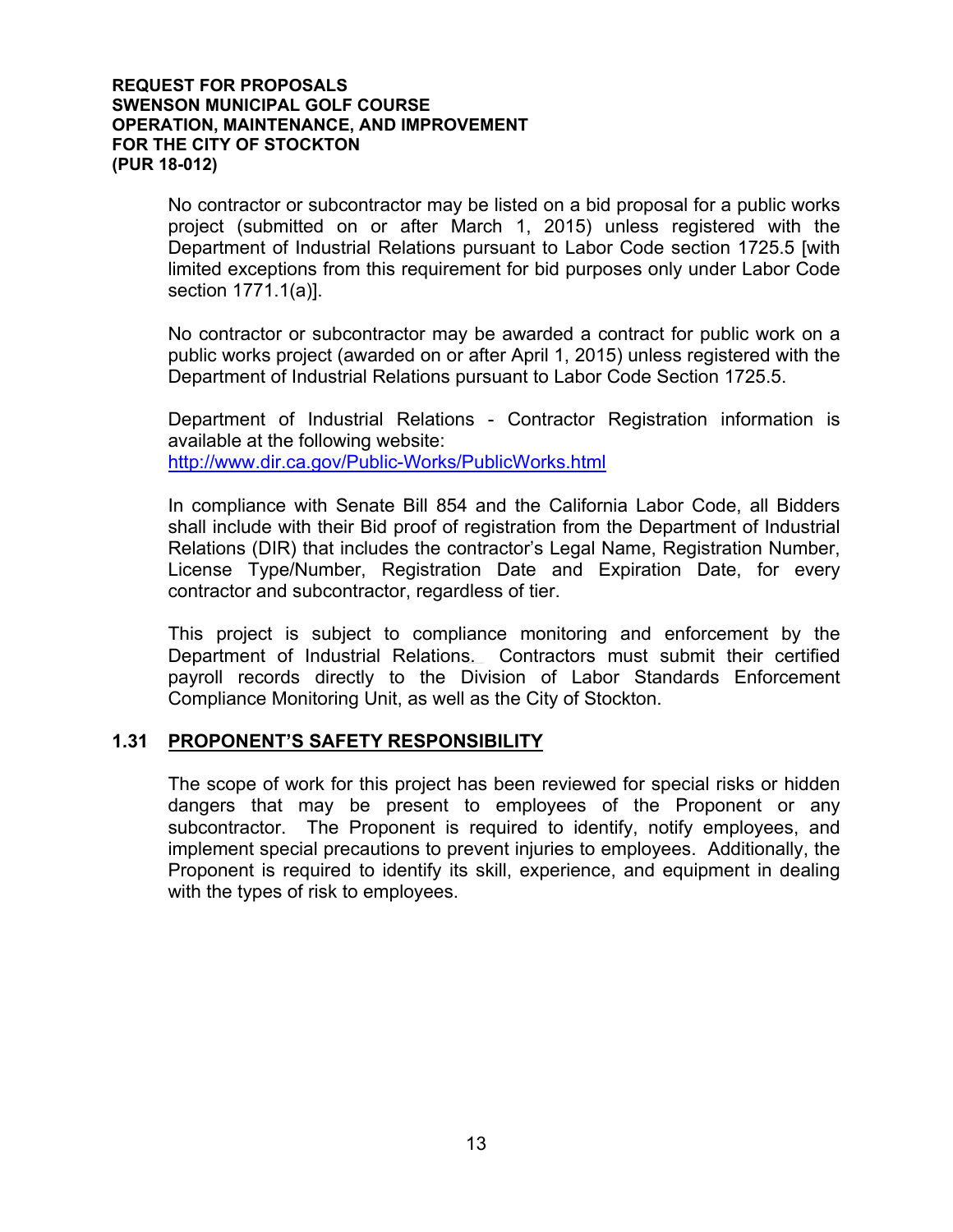#### **1.32 IMPORTANT DATES**

| <b>RFP EVENT</b>                   | <b>ANTICIPATED DATE</b>                |
|------------------------------------|----------------------------------------|
| <b>Request for Proposal Issued</b> | May 22, 2018                           |
| <b>Pre-Proposal Conference</b>     | June 21, 2018                          |
| <b>Questions Due</b>               | <b>July 5, 2018</b>                    |
| <b>Answers Published</b>           | <b>July 19, 2018</b>                   |
| <b>Request for Proposal Closes</b> | <b>August 16, 2018</b>                 |
| <b>Evaluations Completed</b>       | <b>August 30, 2018</b>                 |
| <b>Finalist Presentations</b>      | September 10-21, 2018                  |
| <b>Negotiations</b>                | <b>Shall conclude October 17, 2018</b> |
| <b>City Council Approval</b>       | December 4, 2018                       |
| <b>Contract Attested</b>           | <b>December 31, 2018</b>               |
| <b>Services started</b>            | February 1, 2019                       |

CONFIDENTIAL DRAFT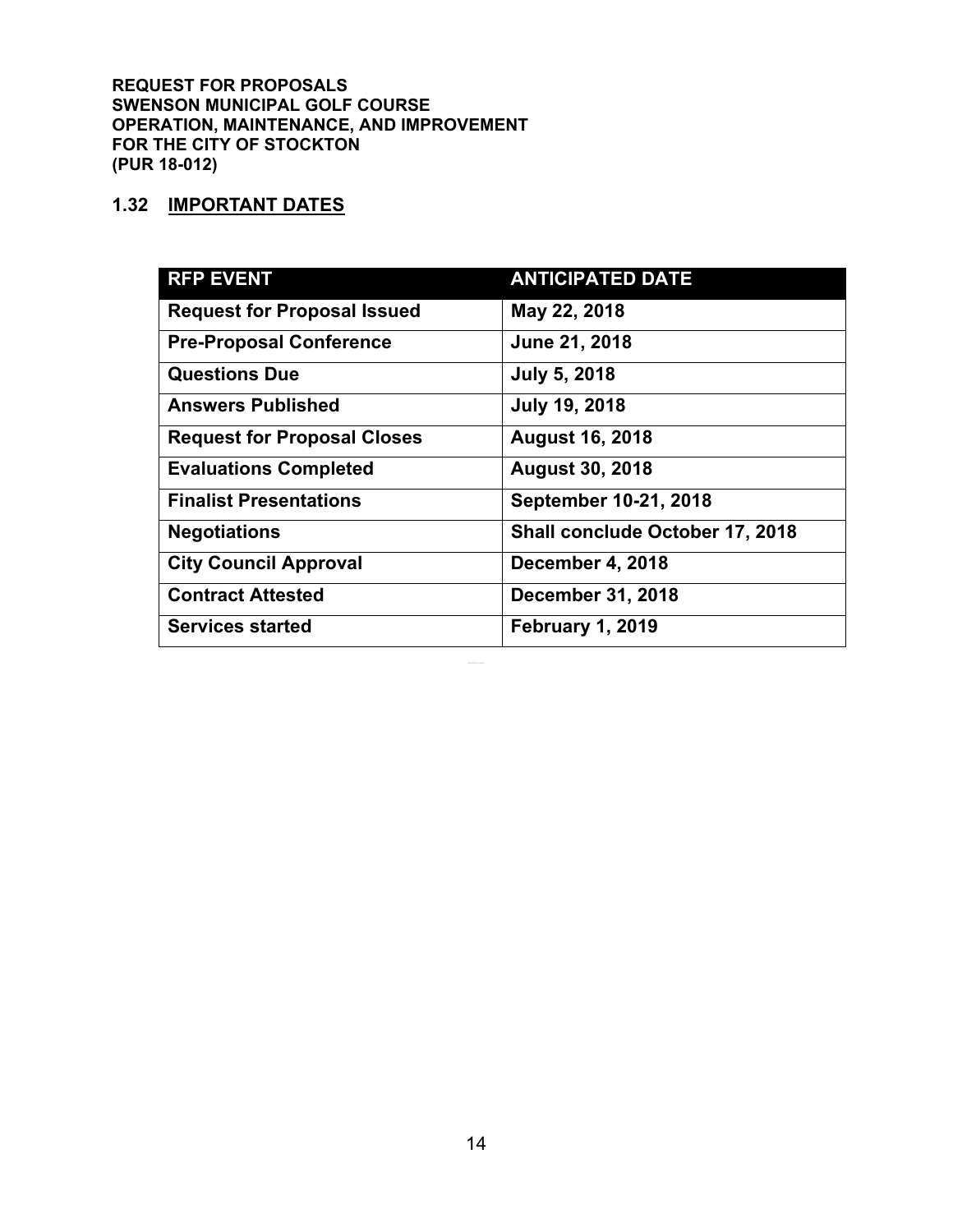#### **2.0 BACKGROUND AND SCOPE OF RFP**

The City is seeking a qualified individual, joint venture partnership, or firm interested in operating, maintaining, and improving the Swenson Golf Course by entering a long-term lease agreement. The term of the lease should be no less than 15 years, and no more than 30 years.

In the response, Proponent will demonstrate the ability and experience to offer the highest quality of service and state of the art golf course operations with an emphasis on customer service standards, innovative creative marketing, and social media strategies. Proponent must be prepared to provide additional information to satisfy the City's requirement that the firm has the necessary experience, expertise, qualifications, dedicated staff, and adequate equipment to perform the requirements of this Request for Proposal.

includes several ponds and mature trees. The golf course and all components Swenson Golf Course has a Par-3 executive course and an 18-hole championship course designed by Jack Fleming on 210 acres located at 6803 Alexandra Place. The course is adjacent to Alexandria Place, Five Mile Slough, Swenson Municipal Park, Plymouth Road, and Benjamin Holt Drive, and near Interstate 5. The golf course was constructed in 1952. The course is a par 72 golf course with a rating of 71.5 and slope of 120 from the blue tees. The course (hereafter "Complex") include:

- One 4,752 square foot clubhouse building with food and beverage service,
- One 2,250 square foot golf pro building,
- One driving range with 20 tees and a putting green,
- An indoor storage area for 60 carts,
- One 2,250 square foot maintenance building,
- One on-course restroom building, and
- A landscaped 120 space parking lot in fair condition.

The course has averaged approximately 41,876 rounds annually over the last six years. A Financial Summary of Swenson Golf Course operations is provided in Exhibit 3. The current fee structure is included as Exhibit 4.

The golf course is and has been currently operated by a private firm since 2011. The current agreement is through June 30, 2021 and can be terminated at City's sole discretion with a 180-day notice. The current operator has been notified the City does not intend to maintain a subsidy toward the operation of the course, a condition required under the current agreement.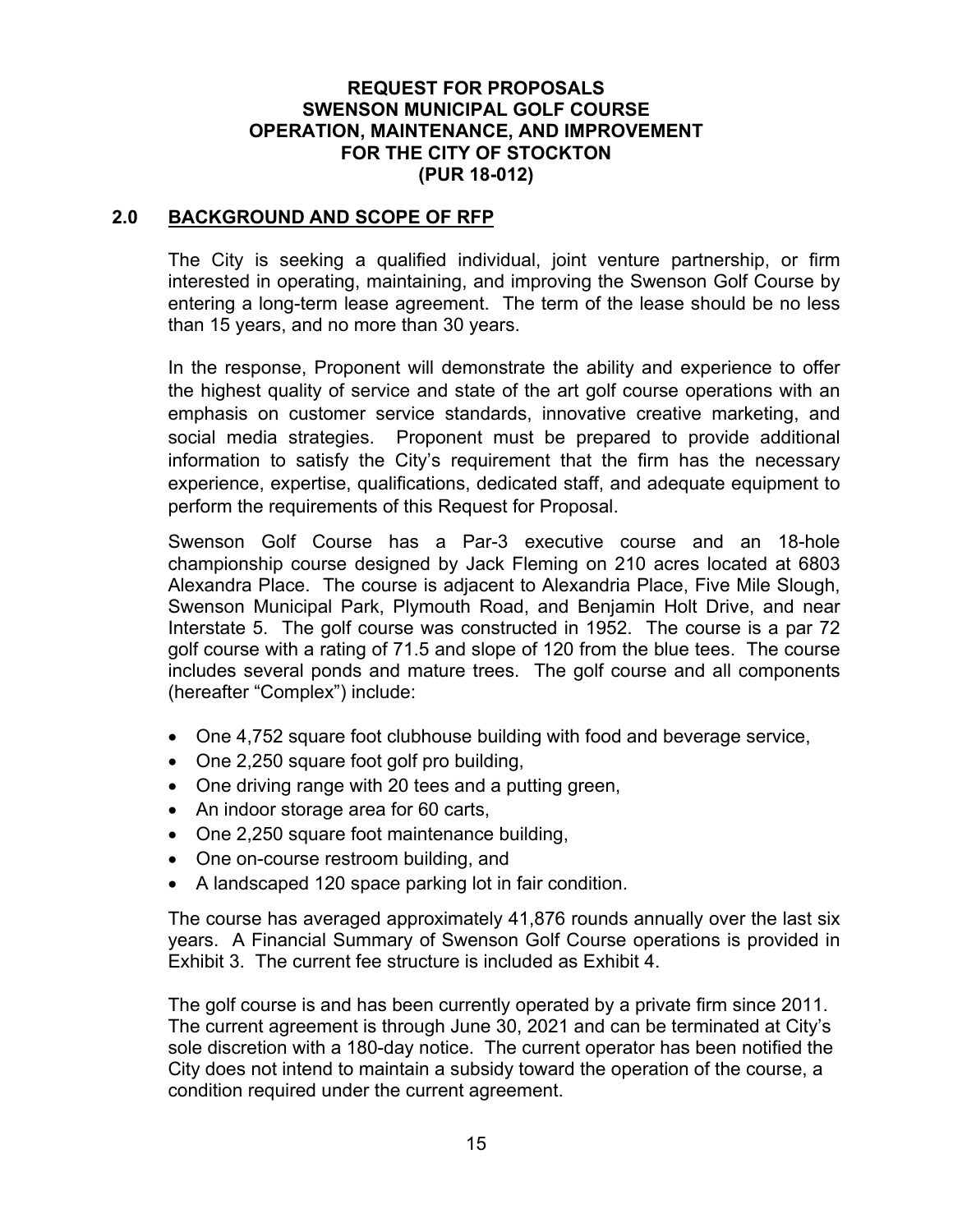The City desires to make this opportunity available to all qualified Proponents regardless of any current affiliations with the City. However, the City has the right to disqualify any individual, firm, or partnership with a potential conflict of interest. The successful Proponent shall be an independent contractor and shall furnish all services required by the City. It is the desired goal of the City to have an executed agreement with the successful Proponent by December 31, 2018.

#### **2.1 SCOPE OF SERVICES**

The City is seeking a golf course operator to manage, operate, repair, maintain, and make improvements to the facility complex, pro shop, café, driving range, golf instruction programs, and golf course grounds. The key goals of this RFP are to provide high-quality facilities, value, affordable community access, enhanced assets, and maximized financial performance. Proponent should set the fee schedule and clearly demonstrate the proposed financial benefit to the City. Final terms are subject to negotiation.

accessible, affordable, and user-friendly golf facilities for players of all ages and The Proponent must demonstrate qualified experience, and the Proposal should include a thorough response to the scope of services, professional services, staff, maintenance, proposed improvements, and programs to be offered at the golf course. The City expects the Proponents to offer a plan to provide abilities with excellent playing conditions.

The selected Proponent will operate the facility and manage all revenue, expenses, capital improvements, programs, staff, instruction, and if necessary provide equipment, and golf carts. The Proponent will service, repair, and maintain buildings, grounds, equipment, play and non-play areas, landscape features, trees, and irrigation systems.

The more complete the Proposal, the more competitive the Proposal will be considered. At the minimum, the Proponent will provide services that enhance this valuable community asset including, but not limited to:

- Golf course operations with excellent course playability.
- Management and business services required to operate the facility and meet all community and facility needs in a manner that is expense neutral to the City.
- Provide plans to improve and upgrade the golf course complex, facilities, and infrastructure without financial support from the City.
- Implement maintenance plans and schedules for buildings, structures, water lines, irrigation, and electrical service.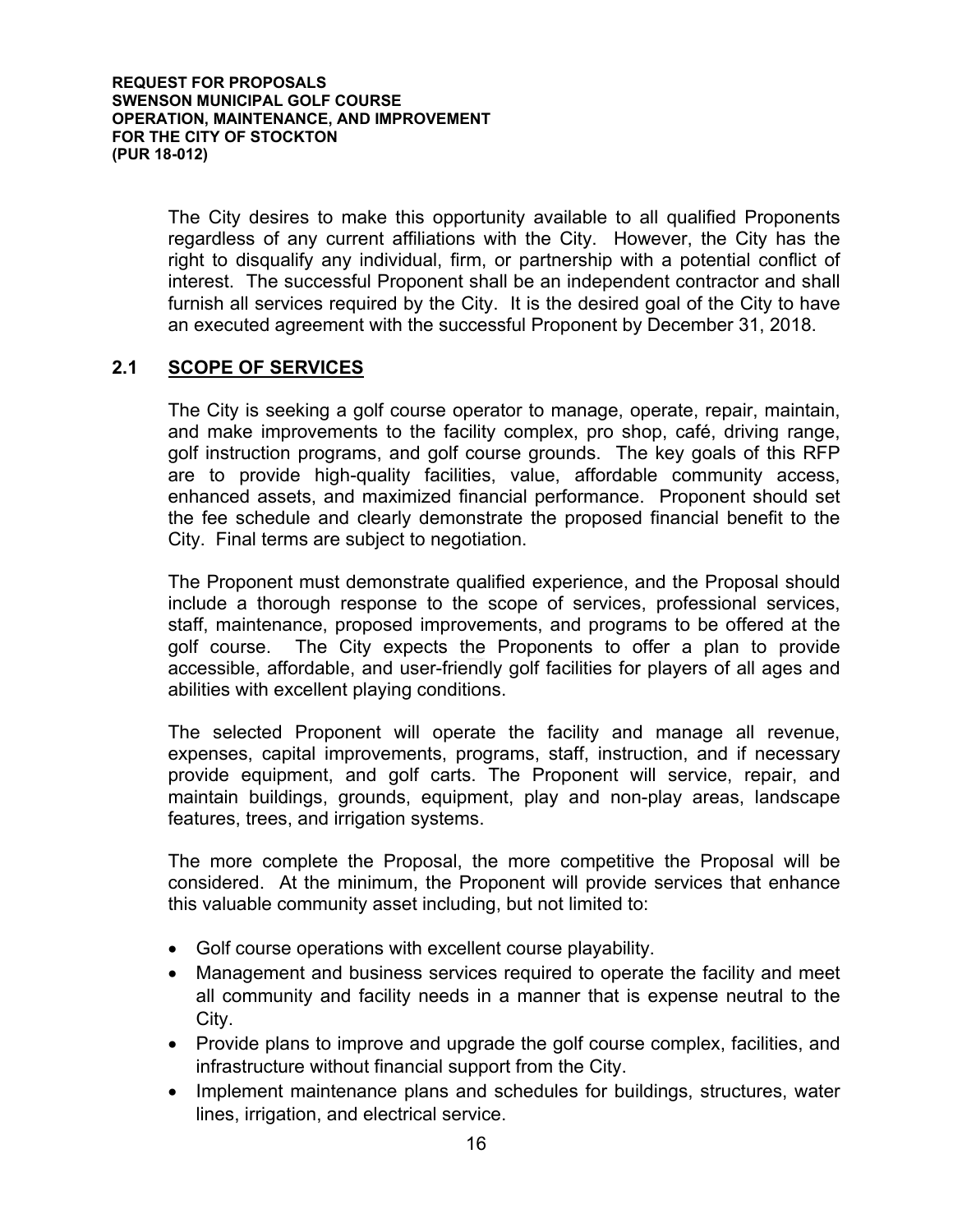- Provide equipment for the full maintenance of the facility and course. The use of City owned equipment is available pending negotiation.
- Fully maintain, upgrade, and repair all City assets including grounds, structures, irrigation pump station and components, parking, and hardscape.
- Removal of brush and trees to improve safety and playability.
- Sell golf merchandise and provide pro shop services.
- Provide a sufficient number of operable, well-maintained and safe golf carts.
- Provide food, refreshment including beer, wine and liquor, event catering services in café, on the courses including beverage carts, and throughout the facility.
- Implement marketing services that increase and improve use of the facility.
- Provide a plan to facilitate additional non-golf entertainment, amenities, hospitality and service opportunities under the appropriate City permitting processes, such as farmer's markets, movie nights, and music concerts.
- Plans to increase revenue sources such as fundraising, applying for grants, and enhancing sponsorship opportunities to improve the facility and to provide affordable access by all community members.
- Plans to provide additional services such as Wi-Fi.
- Use of environmentally friendly "green" practices and solutions.

#### **2.2 EQUIPMENT PROVIDED**

The use of the City's grounds and landscaping equipment, golf carts, and maintenance equipment inventory is available upon request. Please see Exhibit 5 for a list of available equipment and current condition. The City acknowledges that much of the equipment is nearing end of life and the City will entertain negotiations with the successful Proponent dependent upon equipment needs.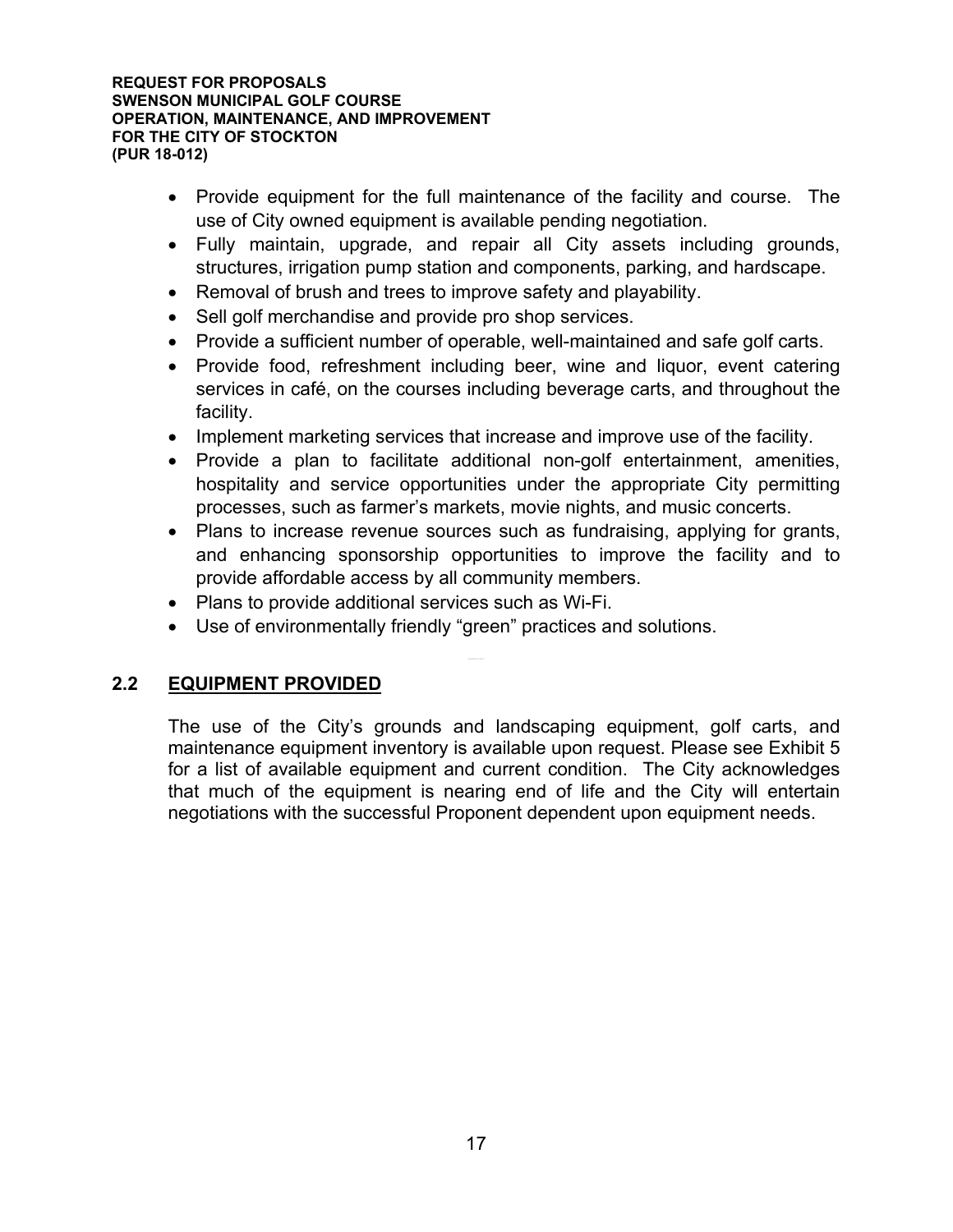#### **3.0 PROPOSAL GUIDELINES, CONTENT AND FORMAT**

The City of Stockton uses a qualifications-based selection process in obtaining these services. In order for the City to properly evaluate the Proponents' qualification to perform this work, the proposals shall include, as a minimum, the following information:

- A. Evidence of the Proponent's ability to be responsive to this project regarding timeliness and expertise, including the availability of staff proposed to be assigned.
- B. The Proponents are encouraged to expand on the Scope of Services to demonstrate their expertise. Evaluation of the proposals will be based on qualifications, the expertise of staff assigned to Swenson Golf Course, detailed business plan, references, and thoroughness of the Proponent's response to the Scope of Services.
- C. Proponents are encouraged to demonstrate how the City can benefit financially without providing funding for operations, capital improvements and/or repairs. Proponents should clearly demonstrate the ability to meet all requirements of RFP while achieving financial benefit for the City. Proponent should provide commitment to return the facility to City at the end of the lease at similar or better condition than received.
- D. Such additional information that the Proponent may feel would be pertinent to assist the City of Stockton in making its final decision.
- E. Please submit one (1) original and ten (10) copies of your proposal/qualifications. Additionally, submit one (1) flash drive with an electronic version of the proposal. The original should be unbound to allow us to reproduce your proposal, as needed.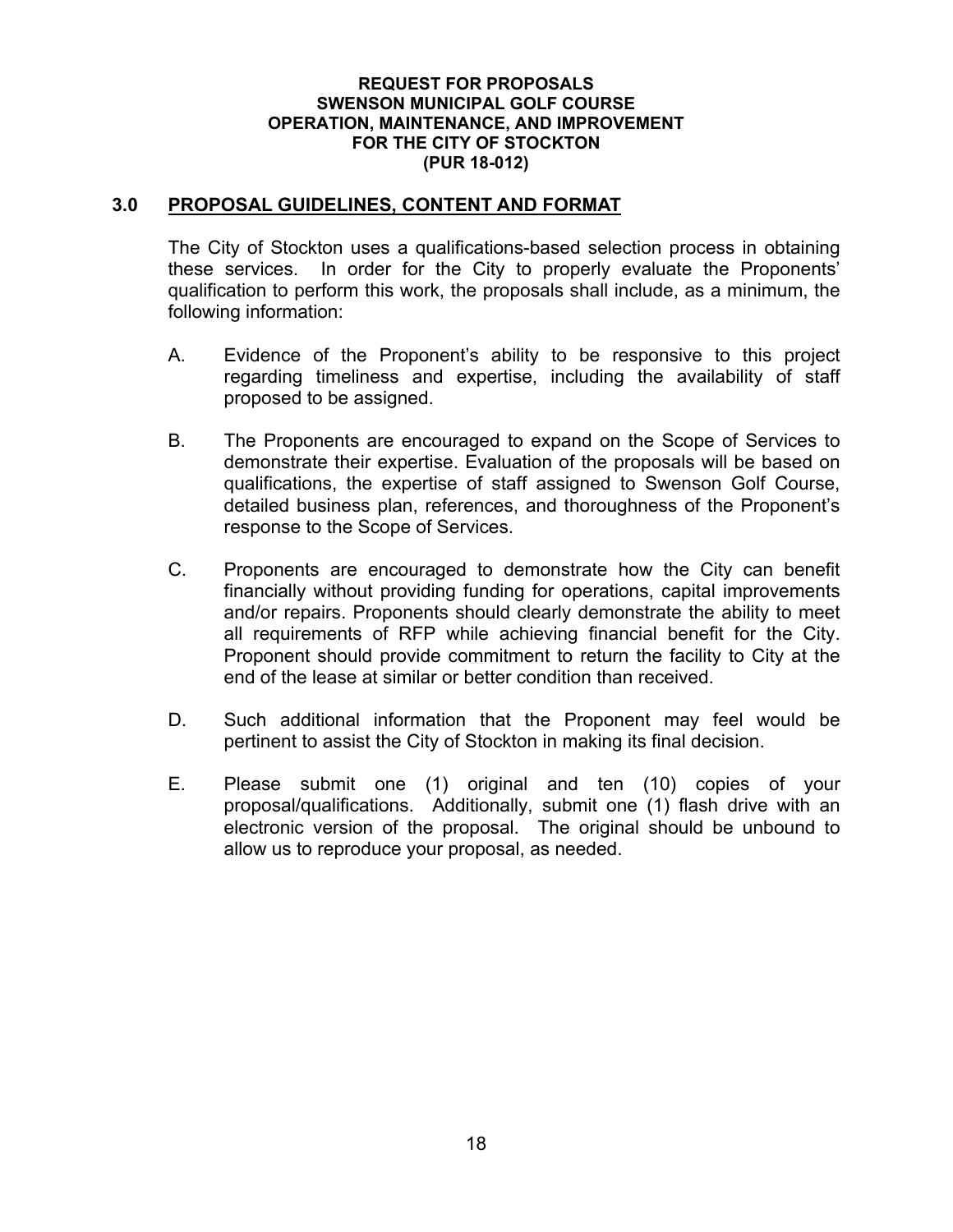### **PROPOSALS SHOULD CONTAIN THE FOLLOWING:**

#### **3.0.1 Cover Letter**

Submit a letter on your company letterhead addressing the proposal and format. The letter should be signed by an officer of the firm authorized to bind the firm to all comments made in the proposal, and shall include the name, address, phone number and e-mail address of the person(s) to contact who will be authorized to represent your firm.

#### **3.0.2 Minimum Experience Qualifications Summary**

The Proponent will provide a statement of professional experience and ability. Proponent will individually list/identify the key people who will be responsible for the operation of the golf course. This section should include an organization chart, the number of (full time and part time) positions, list of current assigned staff, qualifications (including the number of years of experience), and identify their intended roles and responsibilities. Include resumes of management, and key staff. Provide copies of certifications and professional licenses if relevant. Provide a detailed timeline for hiring employees.

Describe Proponent's prior and current golf course management experience and list any public or private golf courses currently managed by Proponent. Provide the name and address, size of operations, and number of years with the client. If the Proponent has had a contract terminated during the past five years, list and describe all incidents and include the other party's name and phone number.

#### **3.0.3 Management/Method of Operation and Five-Year Business Plan**

Provide a detailed description outlining your firm's overall operating management philosophy which ensures Swenson Golf Course is maintained and operated to the highest possible standard. Highlight innovative ideas for programs, services, events or facilities that your firm may have and describe in detail your procedures and management techniques. Include operational protocols, goals, and strategies which support best practices for golf course operations. Include potential "non-golf" recreational, and special event uses. Provide performance measures from other courses you managed during the past five years that are used to evaluate course success, cost-effectiveness, and excellent service.

As a component of the method of operation, Proponent must provide evidence that it can operate or has operated golf courses similar to Swenson on a budget similar to Stockton's budget format, with similar unit costs. Under a long-term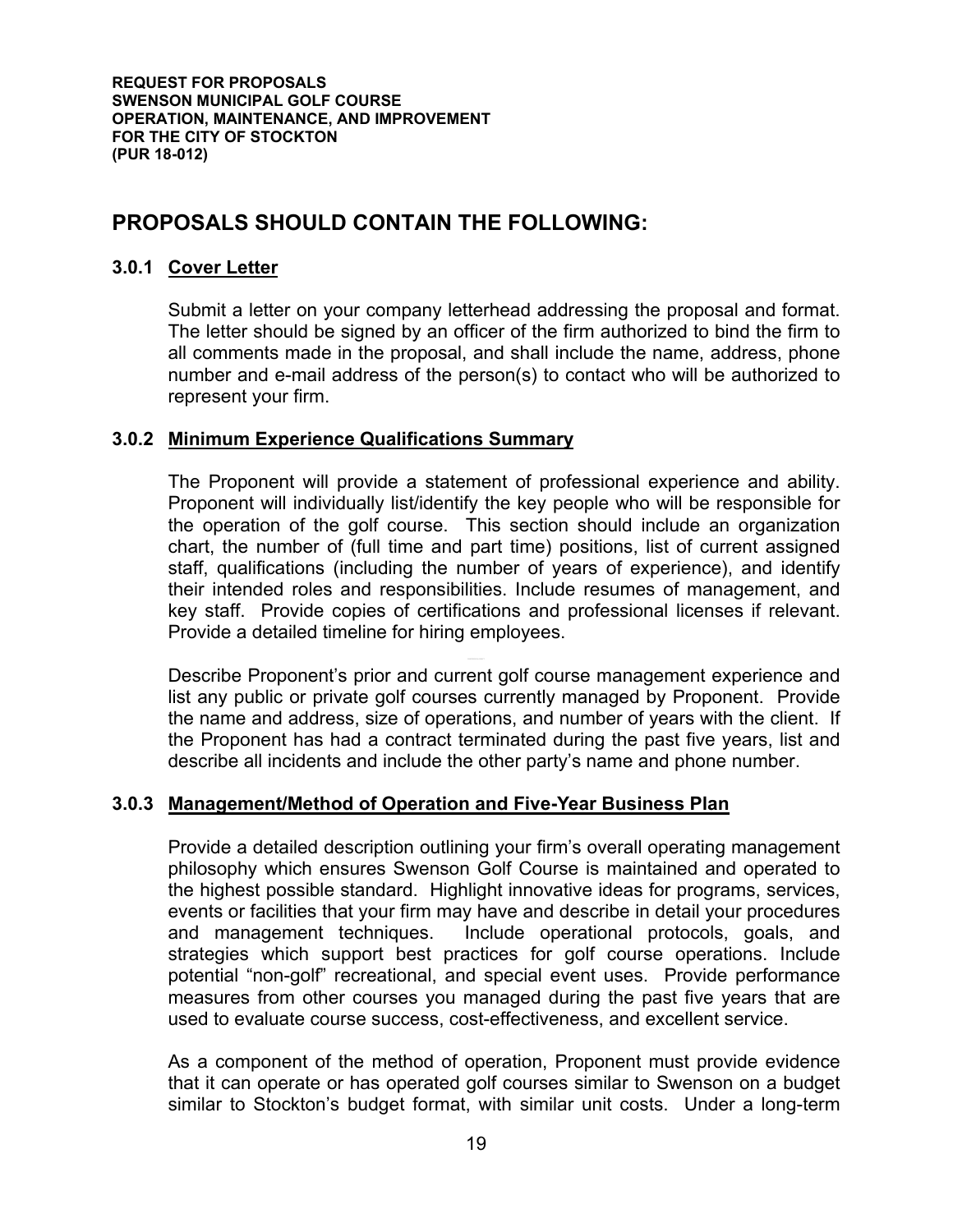lease, the Proponent should demonstrate the ability to meet all operating, maintenance, marketing, and capital costs. The City will have the right to approve the annual budget and proposed capital improvement projects for capital equipment and improvements.

Provide the major strategies, goals, and actions in a five-year business plan to meet the operational needs of the facility and community. Show how Proponent will achieve revenue growth for Swenson Golf Course through additional service opportunities. Provide Proponent customer service program, standard hours of golf operations, provide fee schedules, pace of play, surveys, etc. Include a plan to implement tournaments, outings, and other opportunities. Describe company golf instruction programs and player development programs for all ages and levels of play. For Pro Shop, provide hours of operation and include merchandise and service plan.

#### **3.0.4 Five-Year Proforma**

City within the fee schedule under separate cover. Provide a cash flow summary and a five-year proforma which includes planned and realistic expenditures and revenues with total costs associated with the operation of the course. Proforma must include all separate components of operations. This Proforma should clearly identify the lease payment (minimum of \$1) offered in the Proposal. Proponent should include the lease payment to the

#### **3.0.5 Three Year Marketing Plan and Budget**

Describe your marketing plan and experience marketing golf courses. Give examples of successful marking plans and innovative social media and marketing campaigns you have developed and implemented. Describe ability to establish community partnerships, educational programs, and solutions to provide additional non-golf entertainment and hospitality opportunities. Include ways to increase revenue sources, fundraise, apply for grants, and enhance the sponsorship opportunities to improve the facility and affordable access by all community members.

#### **3.0.6 Food and Beverage Plan**

Provide a food and beverage service plan which describes the hours of operation, nature of food, beverage, banquet services to be provided at the facility. Include a sample menu and price list. Include policies and procedures for the sale of alcohol. Include options for special events, concerts, and community events. If food services staff have experience collaborating with community groups, provide a sample narrative of successful collaborations.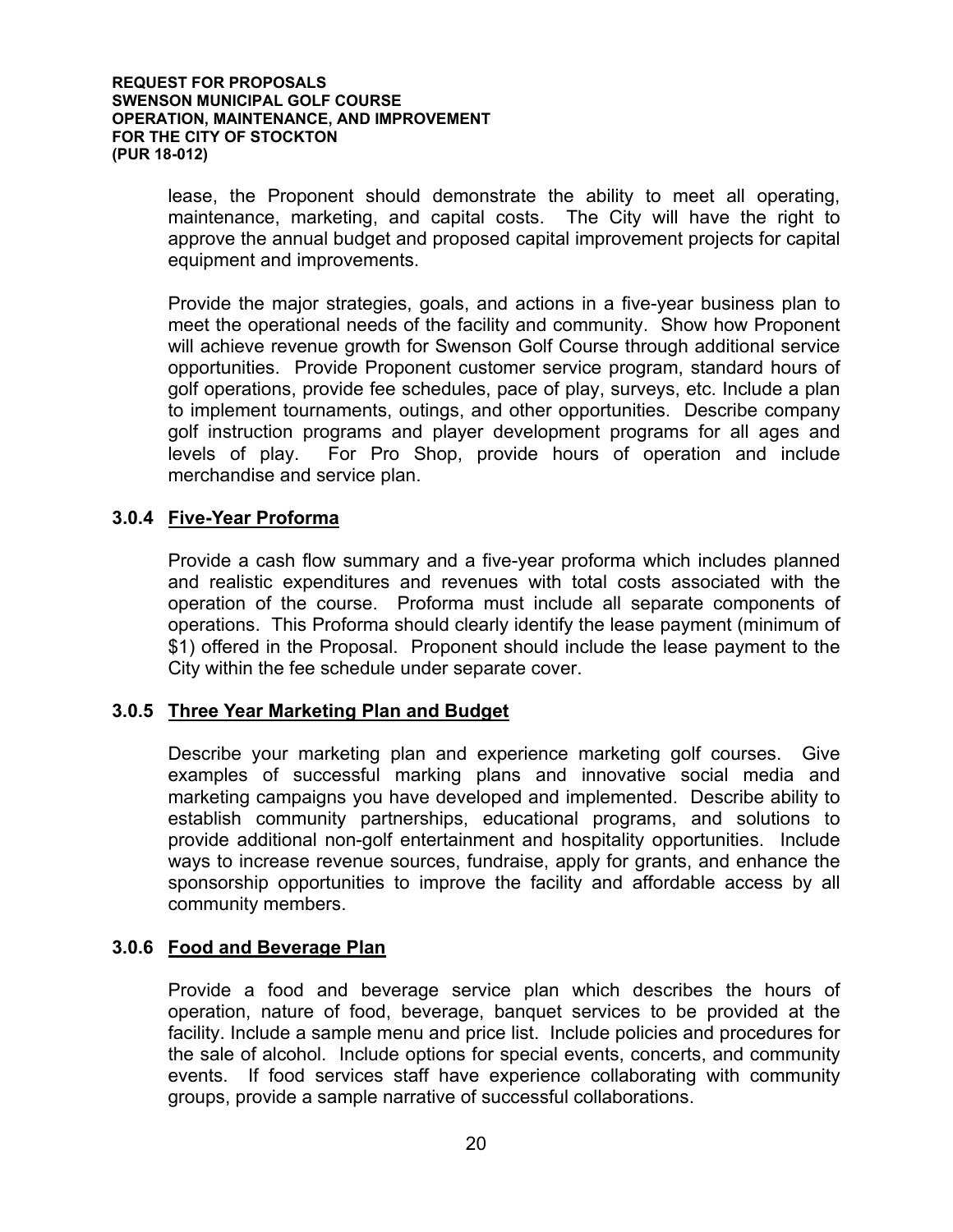#### **3.0.7 Pro Shop and Merchandise Plan**

The operator must display, sell, rent and otherwise supply and sell quality golf goods to the public.

#### **3.0.8 Maintenance and Janitorial Plan**

Please provide maintenance plan and standards that will be adhered to in the operation of the golf course and facility maintenance. This narrative and attachments should show how the Proponent will maintain all elements of the golf course and enhance this valuable community asset. The Proposal shall include a detailed description of all maintenance services and program and include a description of seasonal maintenance activities. The Proposal shall describe how turf and planted areas. including golf course and practice areas will receive the routine and preventative maintenance necessary to maintain the areas in a healthy and safe manner. The Proposal will identify the frequency of maintenance activities and services provided to keep the Complex in good working order.

address maintenance of golf course tees, greens and collars, fairways; irrigated The Proposal should explain how Proponent will procure all materials, labor, tools, licenses, supplies, and services required to maintain the Complex with the highest standards and established frequencies. Proposal should specifically and non-irrigated rough; bunkers; water features/ponds; cart paths; bridges and crossings; practice areas; markers and tee signs; putting/chipping surfaces; fencing and turf; pro shop; café, driving range turf; hitting areas; buildings; signage; storage areas; maintenance yard, cart storage; parking areas, and restrooms.

The Proponent should explain how it will be providing maintenance equipment and responsible for other maintenance activities including green mowing, fairway mowing, rough mowing, season aeration, top dressing of greens, tees, and fairways, tree trimming and chipping, weed abatement, bunker cleaning, watering, irrigation operation and repair, fertilization of turn, maintaining and repairing the green and turf areas, maintenance of landscaping/horticulture adjacent to and around the buildings/entryways/parking lot, course cleaning and repairs after storms, maintenance of complex, equipment maintenance and repair, and all seasonal adjustments to activities. An integrated pest management and chemical management program should be provided. Consideration for water conservation and "green" operation and maintenance techniques should be identified. Proponent shall be responsible for keeping the buildings, interiors, exteriors, parking areas and facility grounds safe, clean and orderly.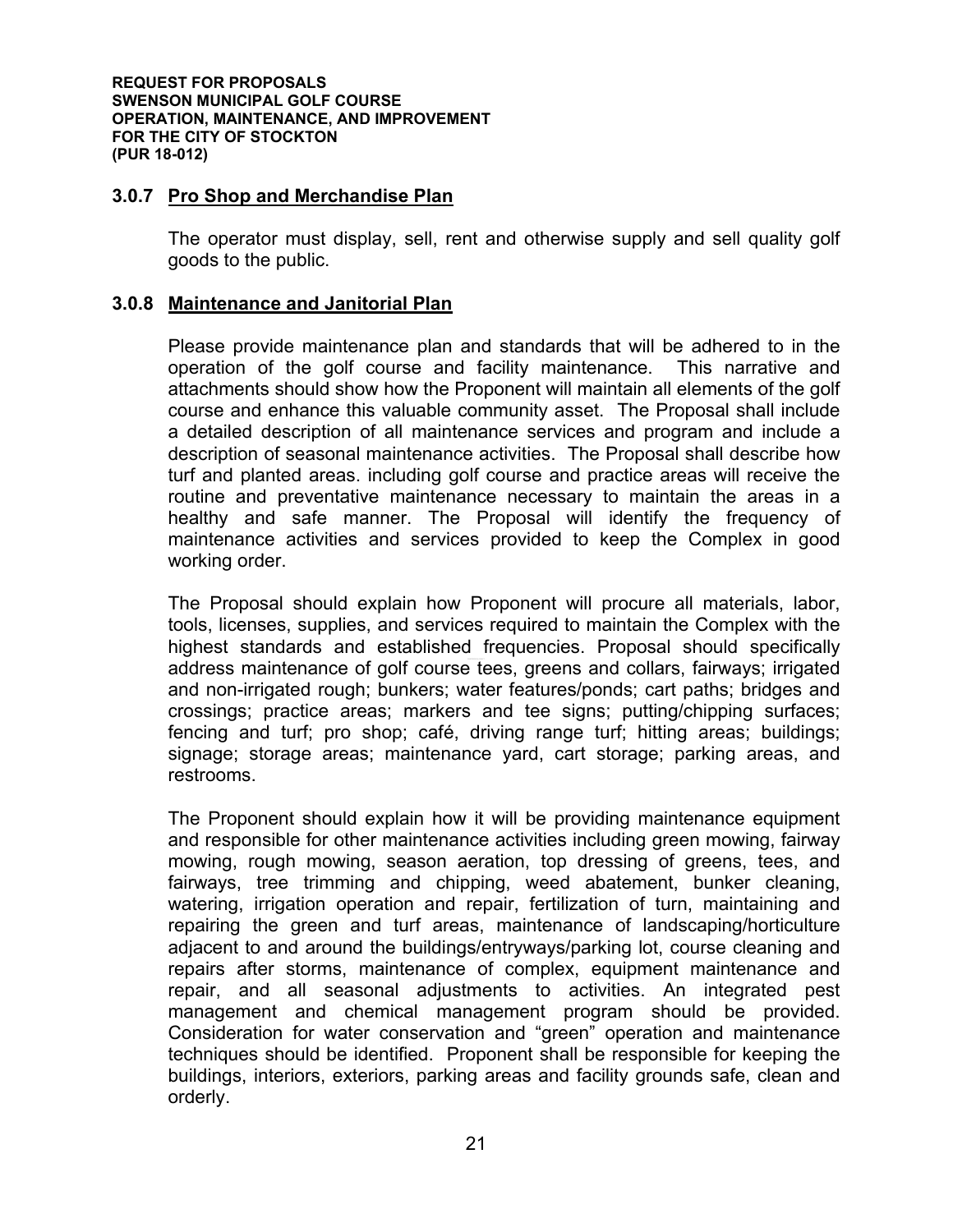#### **3.0.9 Proposed Capital Projects and Improvements**

All interested parties should understand that capital improvements may be required over the life of the agreement to keep the course and complex in good condition. Proponents should demonstrate how such improvements will be achieved and maintain a financial benefit to the City. Proposal should include a ten-year projection of capital projects and improvements proposed to enhance the facility. See Exhibit 5 for Known Capital Needs.

#### **3.0.10 Transition Plan**

The Proposal shall include a plan for working with the current operator on the transition, if a transition to a new operator is to occur and the extent to which incumbent staff will be considered for possible retention.

#### **3.0.11 Golf Cart Need**

future golf carts plans. Current size of the cart barn can only accommodate 60 In 2016, City Council approved a 36 month lease that includes a buy out clause, in order to obtain 60 EZ-Go Golf Carts. The lease is due to expire in July 2019. The operator shall maintain the existing golf carts along with pull carts for the public to rent and use. Golf carts should be clean, well maintained, and kept in an orderly manner. Successful Proponent should identify their current need and carts. Any additional carts proposed must also consider indoor storage of these carts.

#### **3.0.12 Equipment Need**

Provide a list and brief description of all equipment required to maintain and repair facilities, landscaping, greens, irrigation, and operation of facility. This list, and the list of equipment currently available at the Complex will be part of the negotiation process with Finalist.

#### **3.0.13 References**

Provide a list of references regarding firm performance at current and prior golf courses managed. Both current and previous management experience will be checked and evaluated. Provide a list of references for golf course management with the current person who may be contacted regarding the Proponent's performance, include both an e-mail address and phone number for all references.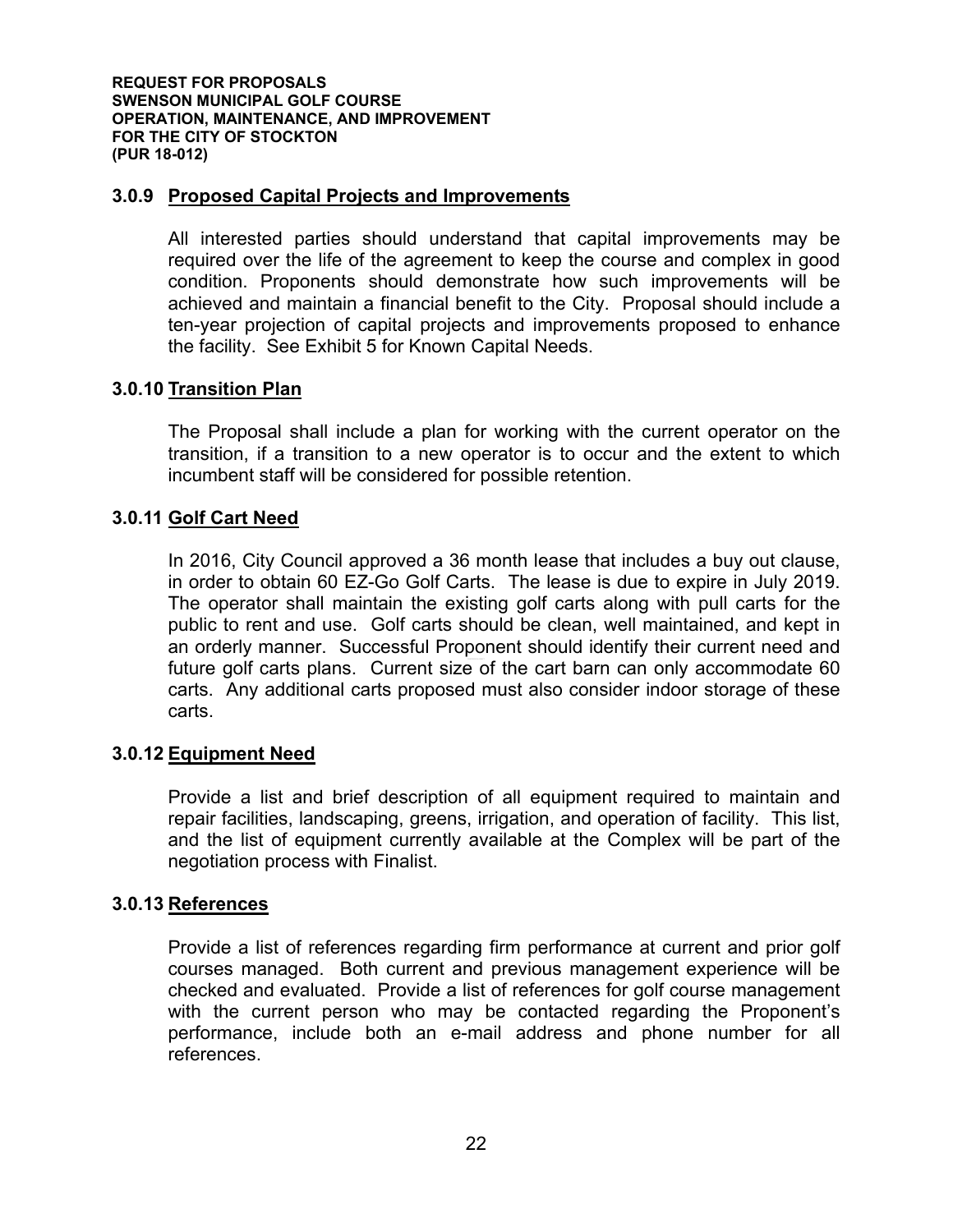#### **3.0.14 Financial Statements, Reporting, and Accountability**

The Proponent must be able to demonstrate a good record of performance and have sufficient financial resources to ensure that they can satisfactorily provide the services required herein.

Proponent shall submit two years of financial records. Include a full and detailed presentation of the true condition of the Proponent's assets, liabilities, and net worth. The report should include a balance sheet and income statement. If the Proponent is a new partnership or joint venture, individual financial statements must be submitted for each general partner or joint venture thereof. If the firm is a publicly held corporation, the most current annual report should be submitted.

Proponent shall demonstrate how they propose to ensure how they will account for all revenue, expenditures, and provide sample annual and quarterly reports to the City. For example, quarterly reports will be provided to the City no later than a specified number of days after the end of the quarter.

#### **3.0.15 Corporate Structure, Organization, Proceedings**

formulate an opinion on the stability and strength of the company. Describe how Provide a legal status of organization, name, and address of principals and describe the organization in a manner that the evaluation committee can your firm is organized, noting major divisions and any parent/holding companies, as well as brief history of the firm and all personnel potentially to be involved in the project including all sub-consultants. Designate the Principal in Charge and other key personnel. Include résumés of partners and Principal in Charge. Key Management and other staff resumes should be included in Section 3.0.2.

Any Proponent who, at the time of submission, is involved in an ongoing bankruptcy as a debtor, or in a reorganization, liquidation, or dissolution proceeding, or if a trustee or receiver has been appointed over all or a substantial portion of the property of the Proponent under federal bankruptcy law or any state insolvency, may be declared non-responsive. Proponent must disclose any and all judgments, pending or expected litigation, or other real or potential financial reversals which might materially affect the stability of the organization.

#### **3.0.16 Partnership/Joint Venture**

If the proposal is submitted by a partnership or joint venture, the Statement of Personal History attached to the Proposal must be completed by each general partner or joint venture thereof. Consortiums, joint ventures, partnerships or teams submitting proposals must establish contractual responsibility that rests solely with one company or legal entity. If the proposal is submitted by a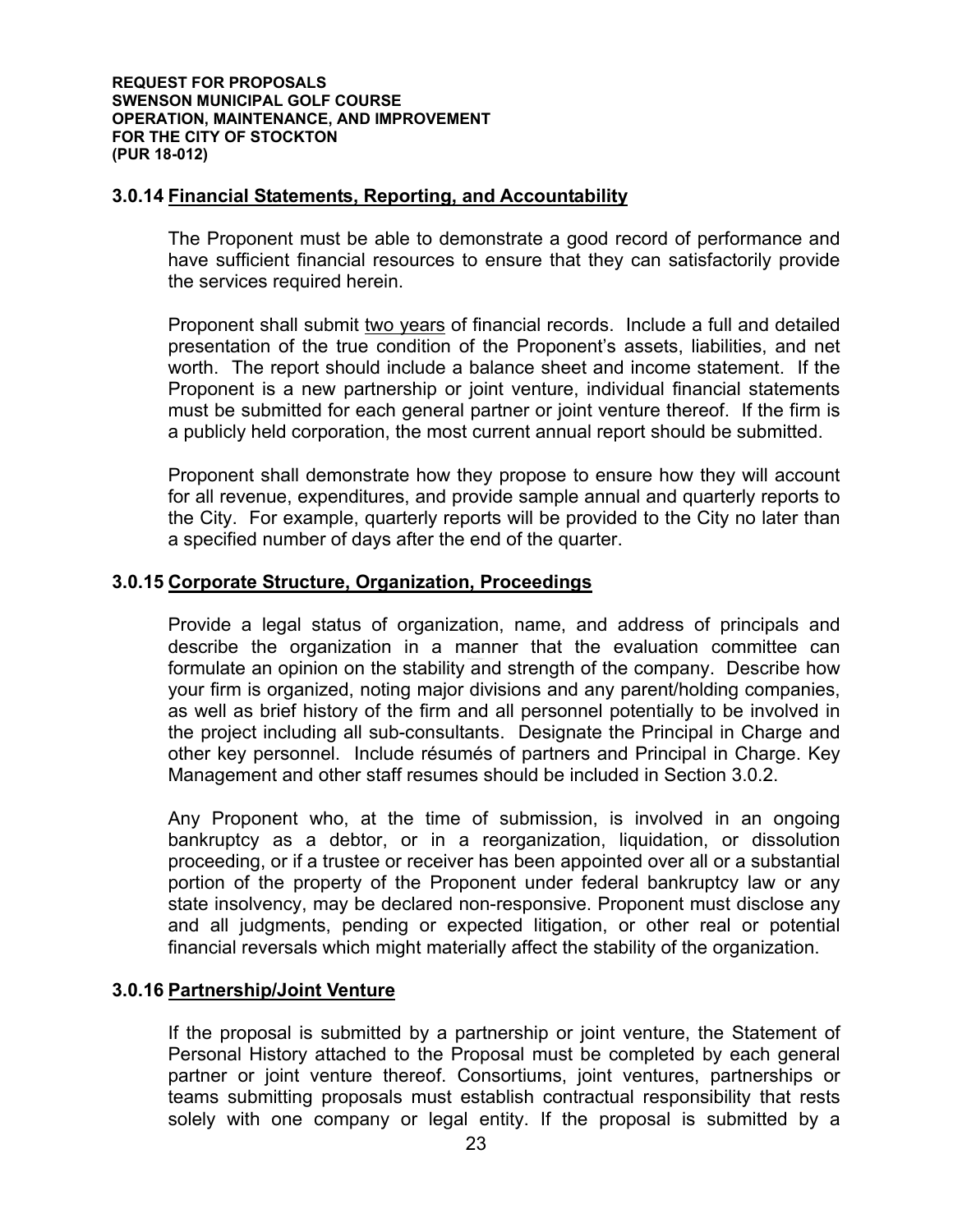> corporation, the Statement must be completed by each principal officer of said corporation.

#### **3.0.17 Proposal Fee/Lease Payment to City (Under Separate Cover)**

The Proposal must include a fee structure and lease payment to the City for the use of the golf course. The City recognizes that the courses will require significant investment and that any lease payment will be reflective of a Proponent's overall operating and improvement (Capital) plan. The lease payment can be a percentage of gross revenue or a fixed annual payment to the City for each year of operation. City reserves the right to negotiate a minimum reserve for the long-term lease. Finalist's fee structure may be subject to negotiation.

#### **3.0.18 Proposal Format**

The Proposal must be submitted, typewritten/word processed on 8½" X 11" white paper and must be bound securely. The Proposal must begin with a title page bearing the name and address of the Proponent. This should include a table of contents, identify information claimed to be confidential.

#### **3.0.19 Additional Data Section**

Material and data not specifically requested for consideration, but which the Proponent wishes to submit must not appear with the Proposal but may appear only in an "Additional Data" section. This has specific reference to the following types of data:

- Generalized narrative of supplementary information; and
- Supplementary graphic material.

#### **3.0.20 Authorized and Original Signatures**

All proposals must be signed with the full name of the Proponent, if an individual; by an authorized general partner, if a partnership; or by an authorized officer, if a corporation. The original proposal must have wet ink signatures.

#### **3.0.21 Power of Attorney**

When proposals are signed by an agent other than an officer of a corporation or a member of a general partnership, a power of attorney authorizing the signature must be submitted with the proposal.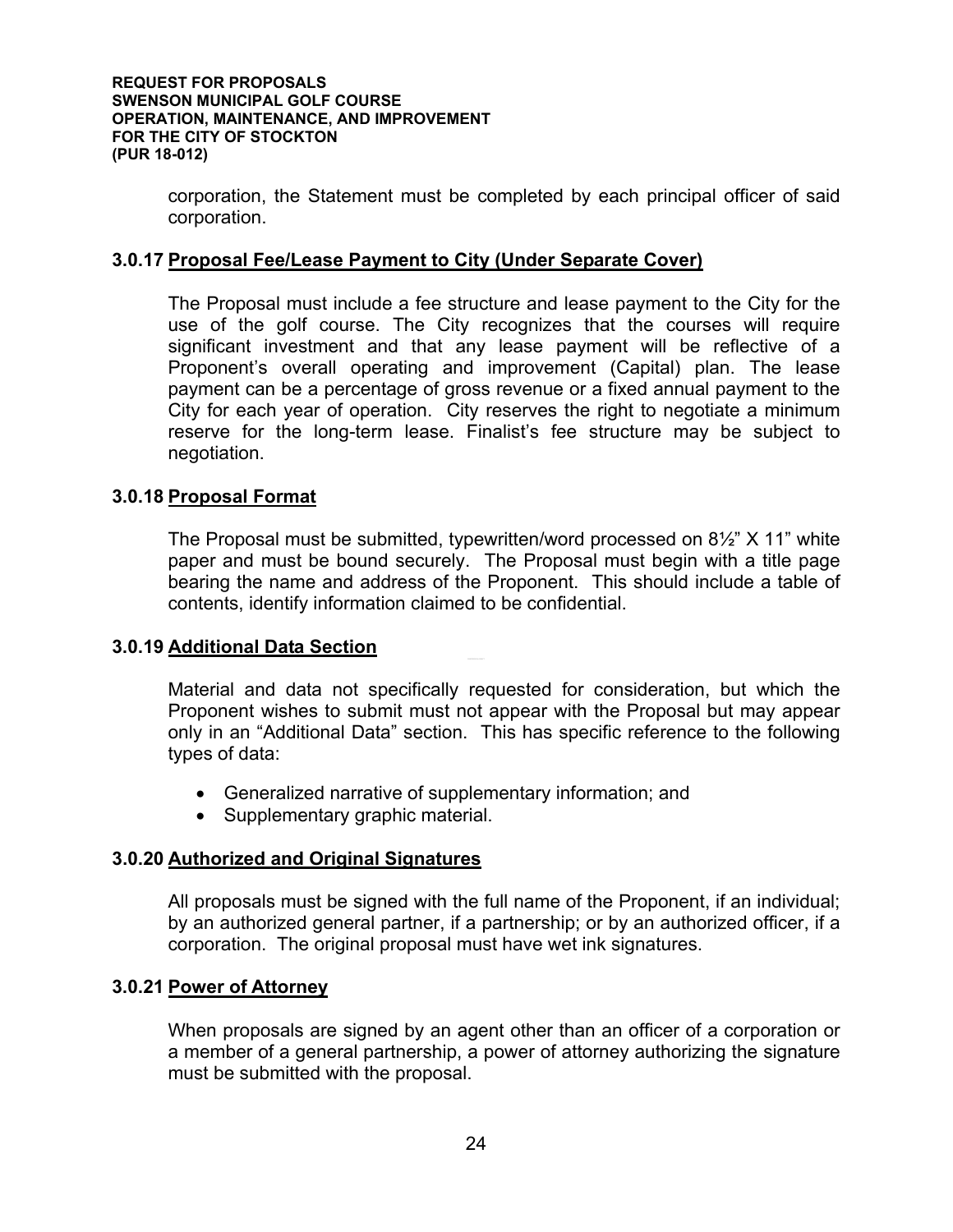#### **3.1 EVALUATION PROCEDURE AND CRITERIA**

The City is interested in selecting a qualified firm with the ability to operate Swenson Golf Course through a long-term lease.

The Evaluation Panel will consist of City of Stockton staff, City of Stockton residents, and other persons designated by the City. Following a review of the proposals, the Panel may invite one or more Proponents to make an oral presentation. During these presentations, the Proponent will be allowed to present such information as may be appropriate so that the Panel can effectively and objectively analyze all materials and documentation submitted as part of the proposals.

Each firm must be represented by an individual who will be the prime contact person to the City and any other individuals whom the firm may select. The highest-rated proposal(s) will then be further scrutinized through financial analysis and reference checks.

#### **Strong Proposals will demonstrate the following:**

- 1. Proponent's ability to provide all services as outlined in the Scope of Services;
- 2. Proponent's demonstrated record of performance;
- 3. Proponent's proforma/forecast which demonstrates that company has sufficient financial understanding and resources to operate facilities for a long-term lease.
- 4. Thoroughness of Proponent's Fee Schedule and value of overall financial benefit to the City.
- 5. Thoroughness of Business Plan, Marketing Plan, Food Services Plan, Pro Shop and Merchandising Plan and how clearly those plans identify how the company will provide expanded and enhanced services and amenities to maximize their financial performance.
- 6. Ability to provide expanded and enhanced services, programs, events, activities, and amenities.
- 7. How well the customer service philosophy and standards welcome all residents to the facility.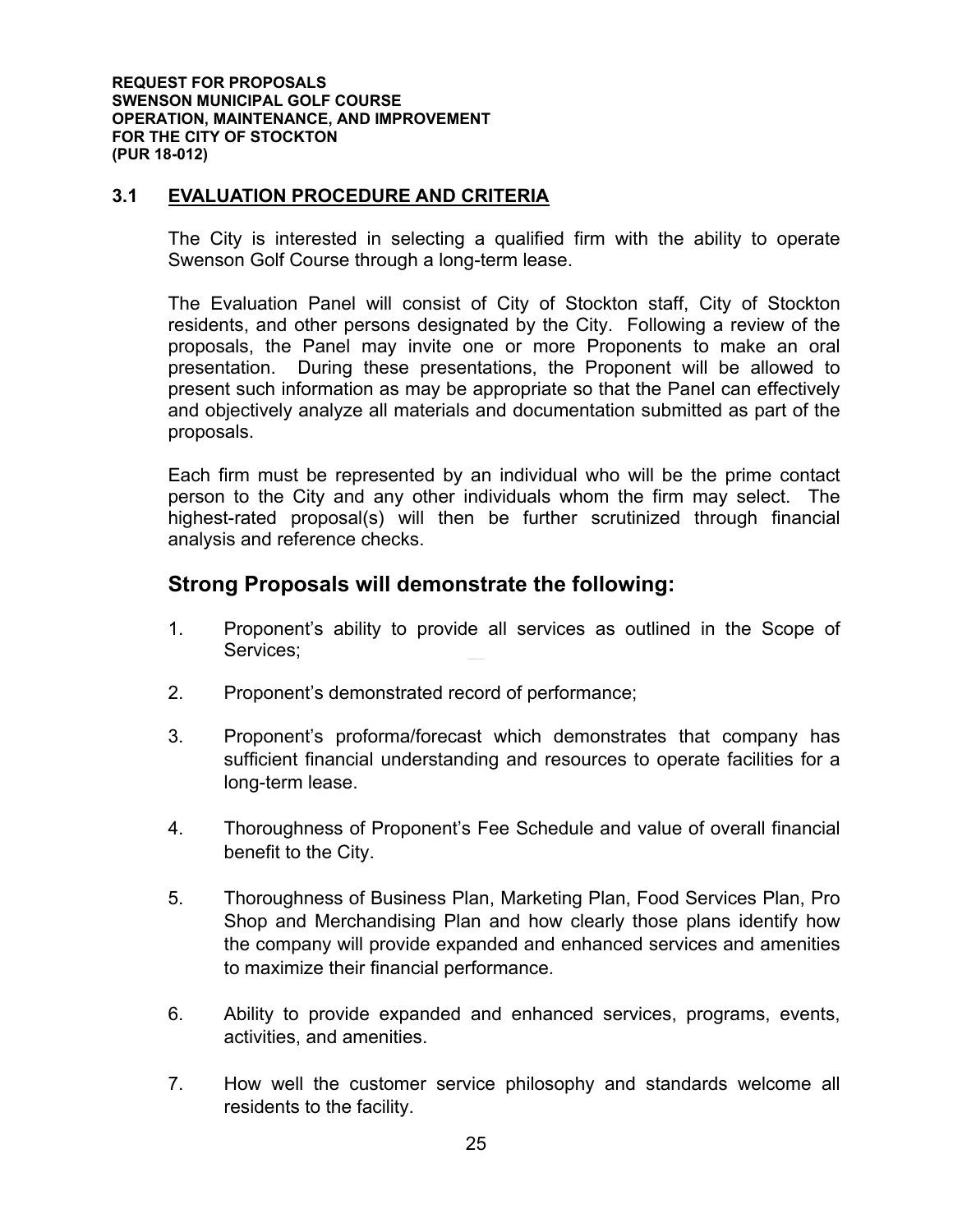- 8. Maintenance services, plans to improve and upgrade the golf course, facilities, and infrastructure while achieving financial benefit for the City.
- 9. Capital Improvement Plans that show the Proponent's ability to upgrade the conditions and infrastructure of the facility for ten years;
- 10. Financial Reporting and Accountability;
- 11. Proponent's Agreement;
- 12. Non-Collusion Affidavit;
- 13. References;
- 14. Any other criteria as best suits the City of Stockton.

#### **3.2 PROPOSAL DEVELOPMENT COSTS**

The cost of preparing and submitting a proposal is the sole responsibility of the Proponent and shall not be chargeable in any manner to the City of Stockton.

#### **3.3 PROPONENT CONTACT**

The Proponent shall provide the name, address, e-mail address and telephone number of an individual in the organization to whom notices and inquiries by the City should be directed as part of this proposal.

#### **3.4 CITY'S USE OF PROPOSAL MATERIAL**

All material submitted in or with the proposal shall become the property of the City, unless it is clearly marked as proprietary or confidential information. The City reserves the right to use any ideas presented in the proposals, without compensation paid to the Firm. Selection or rejection of the proposal shall not affect this right.

#### **3.5 REJECTION OF PROPOSAL**

The City reserves the right to reject any and all proposals submitted and to request additional information from the Proponent. The award will be made to the firm that, in the opinion of the City, is best qualified.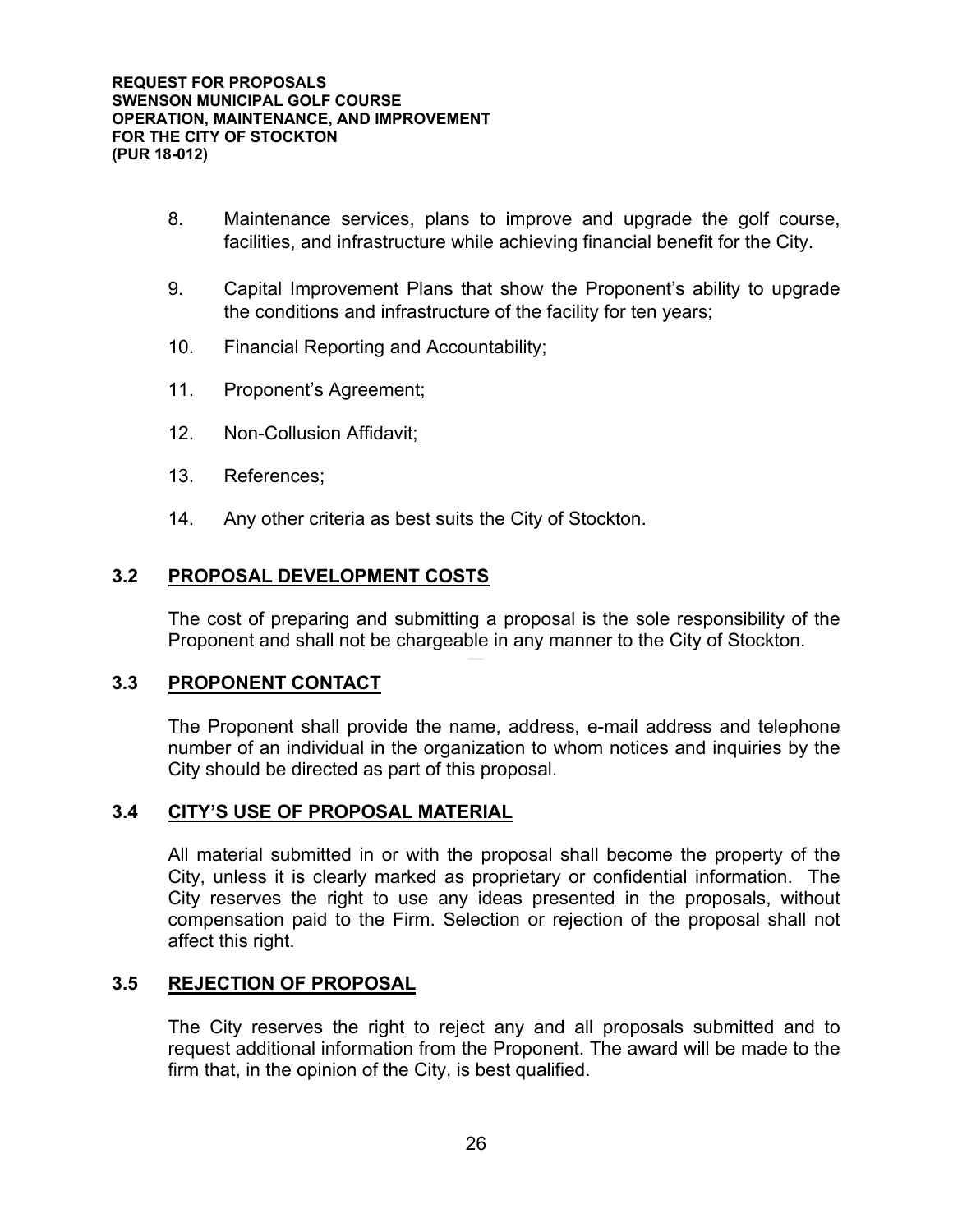#### **3.6 SPECIAL CONDITIONS**

Special conditions include the following:

- Proponents are expected to raise questions, exceptions, or request additional information. Those questions, request for data, and clarifications will be answered during the Question and Answer period of the RFP.
- The City shall determine at its sole discretion and provide the release of all public information concerning the RFP process, including the selection announcements and contract award. Those desiring to release information associated with this RFP to the public must receive prior written approval from the City Manager or his designee.
- All Proponents are encouraged to independently verify the accuracy of any information provided. The use of any information in the preparation of a response to the RFP is at the sole risk of Proponent.

position for the City. Proponents should identify any aspect of specifications that It is the City's intent to release this RFP to encourage transparent operations and enough information to encourage competition. Proponents are requested to identify proposal alternative approaches or methodologies, that, if adopted, would greatly reduce project costs and allow the courses to operate in a cost-neutral contribute unnecessarily to increased costs at the golf course.

#### **SECTION 4: EXHIBITS**

- Exhibit 1 Map
- Exhibit 2 Insurance Requirements
- Exhibit 3 Financial Summary and Rounds Played
- Exhibit 4 Current Fee Schedule
- Exhibit 5 Known Capital Needs
- Exhibit 6 Proposal Documents
	- Proponent's Agreement
		- Non-Collusion Document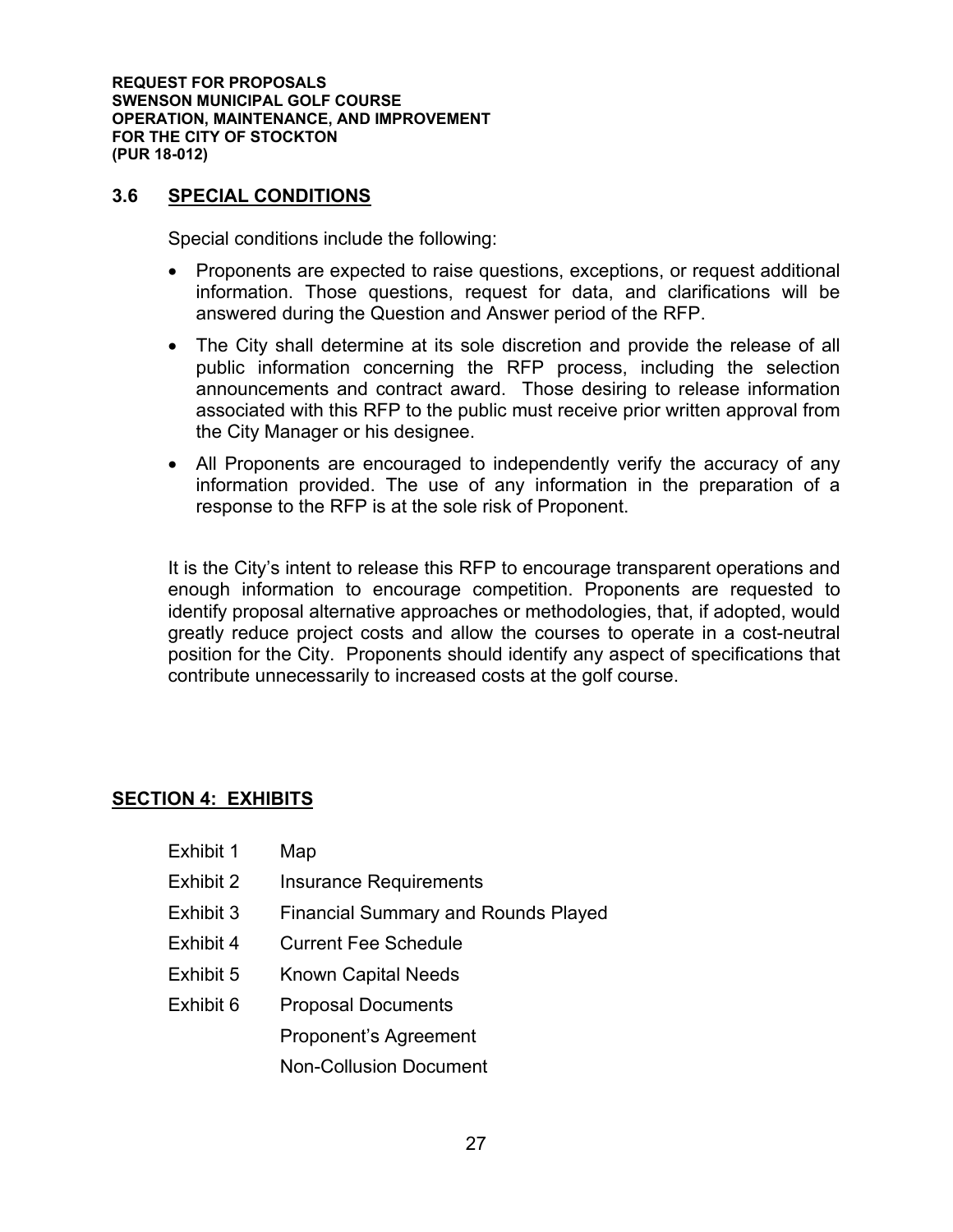#### **EXHIBIT 1 MAP**

### **SWENSON MUNICIPAL GOLF COURSE**

### **6803 Alexandria Place**

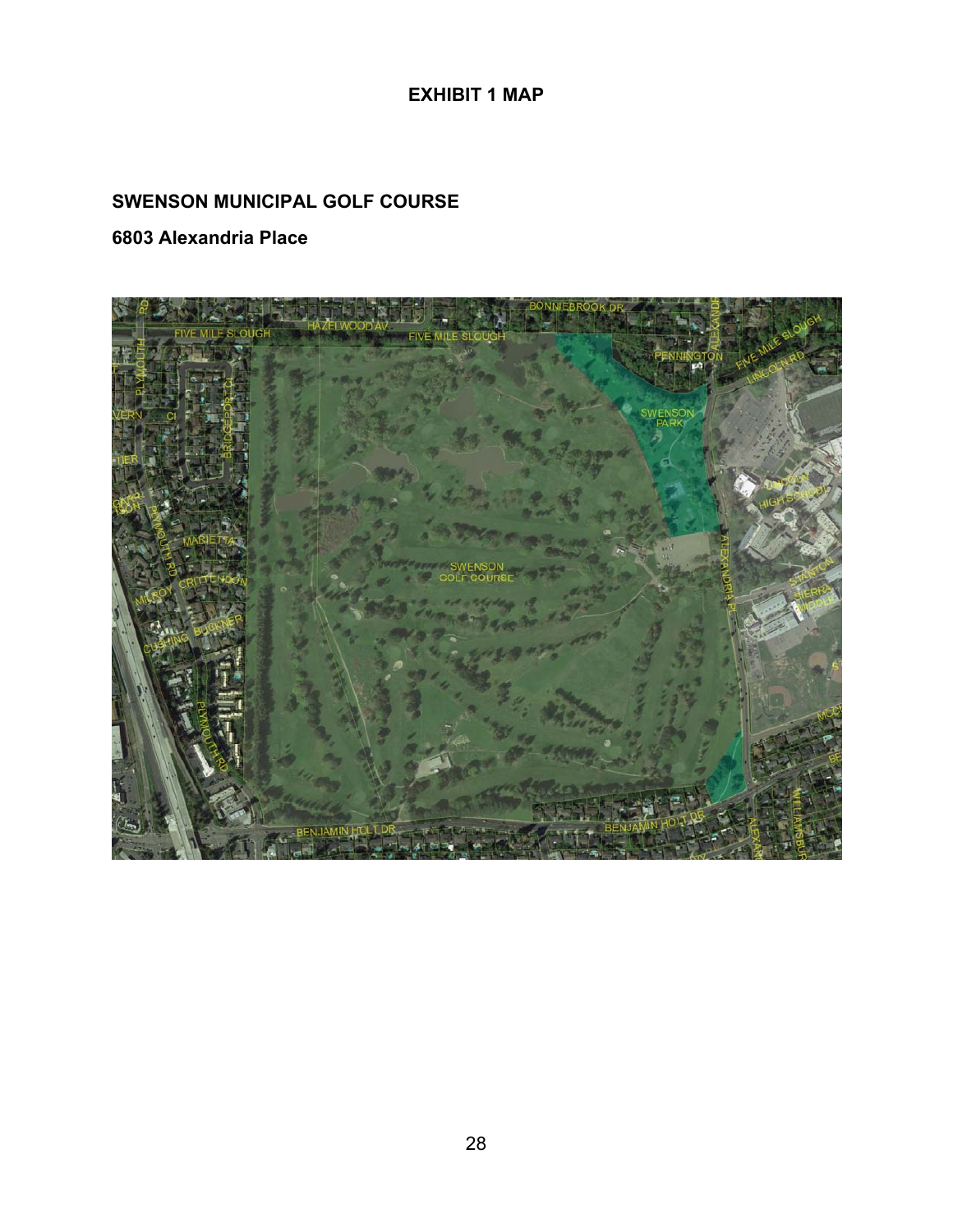#### **EXHIBIT 2**

#### **Insurance Requirements for Golf Course Operations & Maintenance**

Contractor shall procure and maintain for the duration of the contract insurance against claims for injuries to persons or damages to property which may arise from or in connection with the performance of the work hereunder and the results of that work by the Contractor, their agents, representatives, employees or subcontractors.

#### *MINIMUM SCOPE AND LIMIT OF INSURANCE*

*Coverage shall be at least as broad as:*

- 1. **Commercial General Liability** (CGL): Insurance Services Office Form CG 00 01 covering CGL on an "occurrence" basis, including products and completed operations, property damage, bodily injury and personal & advertising injury with limits no less than **\$3,000,000** per occurrence. If a general aggregate limit applies, either the general aggregate limit shall apply separately to this project/location or the **general aggregate limit shall be twice** the required occurrence limit.
- 2. **Automobile Liability** (AL):ISO Form Number CA 00 01 covering any auto (Code 1), or if Contractor has no owned autos, hired, (Code 8) and non-owned autos (Code 9), with limit no less than **\$1,000,000** per accident for bodily injury and property damage.
- 3. **Workers' Compensation:** as required by the State of California, with Statutory Limits, and Employer's Liability Insurance with limit of no less than **\$1,000,000**  per accident for bodily injury or disease.
- 4. **Property insurance** against all risks of loss to any tenant improvements or betterments, at full replacement cost with no coinsurance penalty provision.
- 5. **Professional Liability (Errors and Omissions)** Insurance appropriate to the Consultant's profession, with limit no less than **\$2,000,000** per occurrence or claim, \$2,000,000 aggregate. (If Claims-made, see below.)
- 6. **Liquor Liability** If Proponent will be supplying alcoholic beverages, the general liability insurance shall include host liquor liability coverage. If Proponent is using a caterer or other vendor to supply alcohol that vendor must have liquor liability coverage. If Proponent intends to sell alcohol either the Proponent or vendor providing the alcohol for sale must have a valid liquor sales license and liquor liability insurance covering the sale of alcohol.

If the contractor maintains higher limits than the minimums shown above, the City of Stockton requires and shall be entitled to coverage for the higher limits maintained by the contractor. Any available insurance proceeds in excess of the specified minimum limits of insurance and coverage shall be available to the City of Stockton.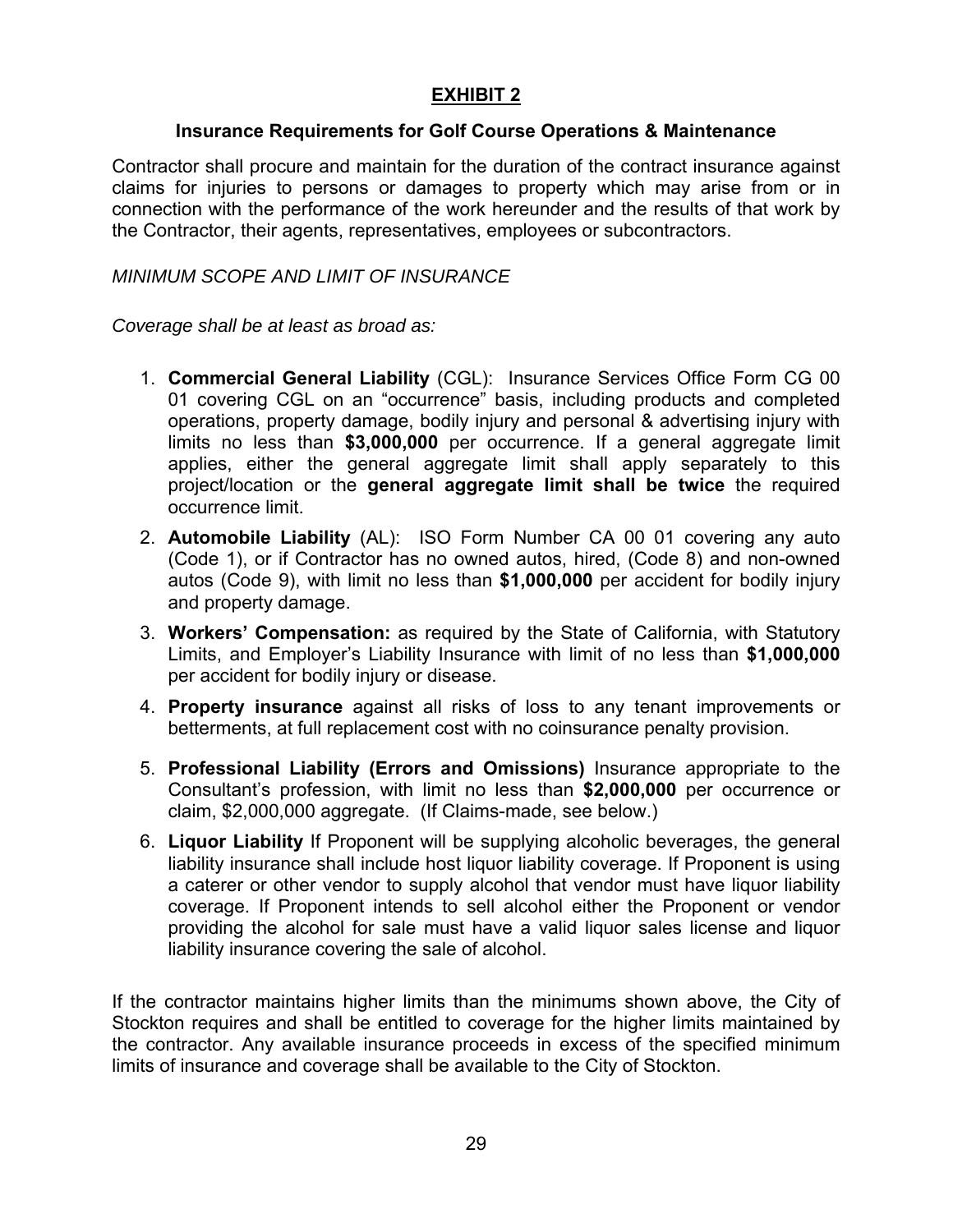#### **Other Insurance Provisions**

The insurance policies are to contain, or be endorsed to contain, the following provisions:

#### *Additional Insured Status*

The *City of Stockton, its Mayor, Council, officers, representatives, agents, employees and volunteers* are to be covered as additional insureds on the CGL and AL policy with respect to liability arising out of work or operations performed by or on behalf of the Contractor including materials, parts, or equipment furnished in connection with such work or operations. General liability coverage can be provided in the form of an endorsement to the Contractor's insurance (**at least as broad as** ISO Form CG 20 10 11 85 or if not available, through the addition of both CG 20 10 and CG 20 37 if a later edition is used). Additional insured Name of Organization shall read "City of Stockton, its Mayor, Council, officers, representatives, agents, employees and volunteers." Policy shall cover City of Stockton, its Mayor, Council, officers, representatives, agents, employees and volunteers for all locations work is done under this contract.

#### *Primary Coverage*

For any claims related to this contract, the Contractor's insurance coverage shall be endorsed as primary insurance as respects the *City of Stockton, its Mayor, Council, officers, representatives, agents, employees and volunteers*. Any insurance or self-insurance maintained by the *City of Stockton, its Mayor, Council, officers, representatives, agents, employees and volunteers* shall be excess of the Contractor's insurance and shall not contribute with it. The City of Stockton does not accept endorsements limiting the Contractor's insurance coverage to the sole negligence of the Named Insured.

#### *Notice of Cancellation*

Each insurance policy required above shall provide that coverage shall not be canceled, except with notice to the City of Stockton.

#### *Waiver of Subrogation*

Contractor hereby grants to the City of Stockton a waiver of any right to subrogation which any insurer of said Contractor may acquire against the City of Stockton by virtue of the payment of any loss under such insurance. Contractor agrees to obtain any endorsement that may be necessary to affect this waiver of subrogation, but this provision applies regardless of whether or not the City of Stockton has received a waiver of subrogation endorsement from the insurer.

#### *Deductibles and Self-Insured Retentions*

Any deductibles or self-insured retentions must be declared to and approved by the City of Stockton Risk Services. The City of Stockton may require the Contractor to purchase coverage with a lower deductible or retention or provide Any deductibles or self-insured retentions must be declared to and approved by the City of Stockton Risk Services. The City of Stockton may require the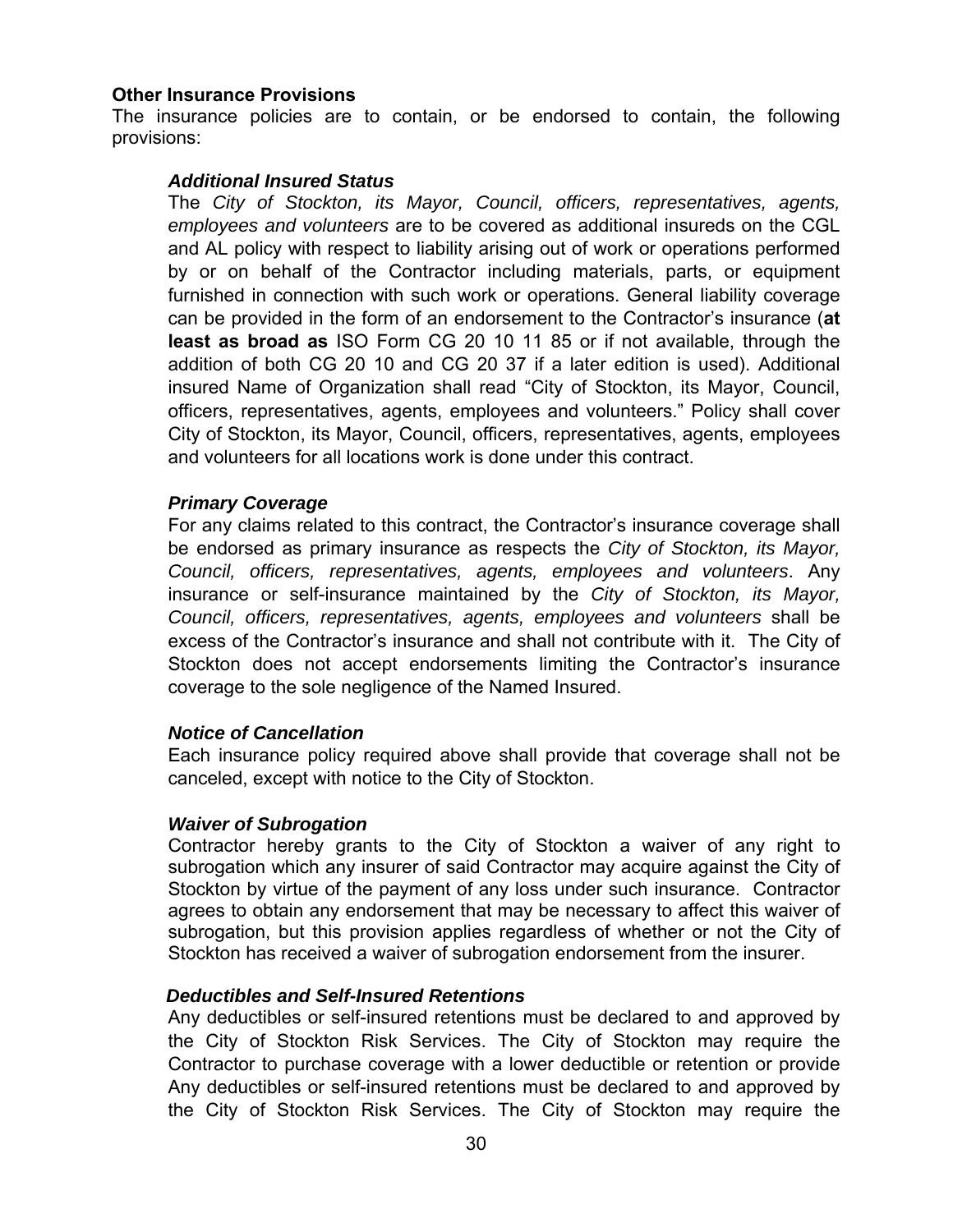Contractor to purchase coverage with a lower deductible or retention or provide proof of ability to pay losses and related investigations, claim administration, and defense expenses within the retention.

#### *Acceptability of Insurers*

Insurance is to be placed with insurers with a current A.M. Best's rating of no less than A:VII if admitted to do business in the State of California; If not admitted to do business in the State of California, insurance is to be placed with insurers with a current A.M. Best's rating of no less than A+:X. Claims Made Policies.

If any of the required policies provide claims-made coverage:

- o The Retroactive Date must be shown, and must be before the date of the contract or the beginning of contract work.
- $\circ$  If Claims Made policy form is used, a three (3) year discovery and reporting tail period of coverage is required after completion of work.

#### *Verification of Coverage*

Contractor shall furnish the City of Stockton with original certificates and amendatory endorsements required by this clause. All certificates and endorsements are to be received and approved by the City of Stockton Risk Services before work commences. Failure to obtain the required documents prior to the work beginning shall not waive the Contractor's obligation to provide them. The City of Stockton reserves the right to require complete, certified copies of all required insurance policies, including endorsements required by these specifications, at any time, for any reason or no reason.

Contractor shall, prior to the commencement of work under this Agreement, provide the City of Stockton with a copy of its Declarations Page and Endorsement Page for each of the required policies.

#### *Special Risks or Circumstances*

The City of Stockton reserves the right to modify these requirements, including limits, based on the nature of the risk, prior experience, insurer, coverage, or other circumstances.

#### *Certificate holder address*

Proper address for mailing certificates, endorsements and notices shall be:

- o City of Stockton
- o 400 E Main Street, 3rd Floor HR
- o Attn: City Risk Services
- o Stockton, CA 95202

City of Stockton Risk Services Phone: 209-937-5037 City of Stockton Risk Services Fax: 209-937-8558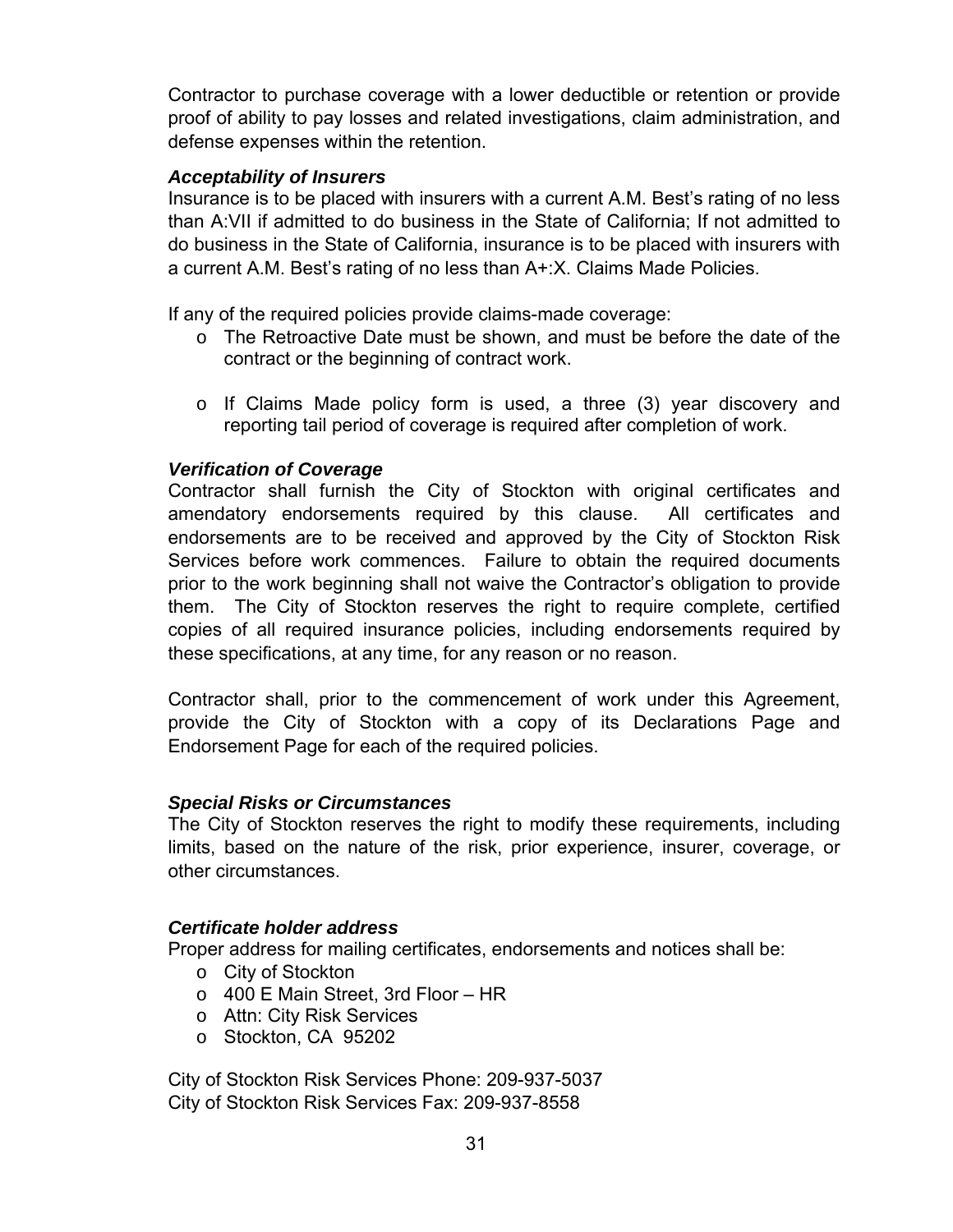#### *Maintenance of Insurance*

If at any time during the life of the Contract or any extension, the Contractor fails to maintain the required insurance in full force and effect, all work under the Contract shall be discontinued immediately. Any failure to maintain the required insurance shall be sufficient cause for the CITY to terminate this Contract.

#### *Subcontractors*

If the Contractor should subcontract all or any portion of the work to be performed in this contract, the Contractor shall cover the sub-contractor, and/or require each sub-contractor to adhere to all subparagraphs of these Insurance Requirements section. Similarly, any cancellation, lapse, reduction or change of sub-contractor's insurance shall have the same impact as described above.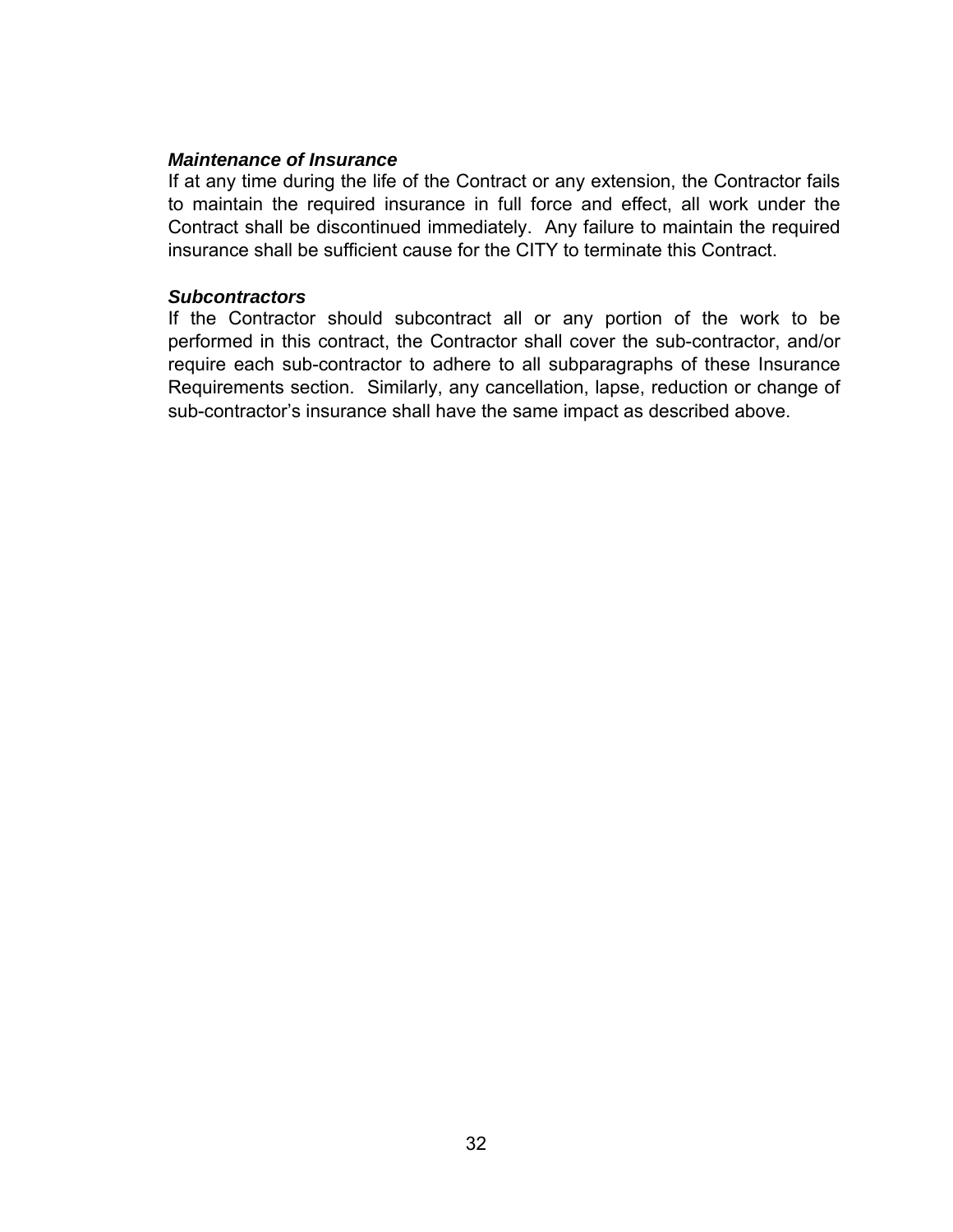# **This page left blank intentionally.**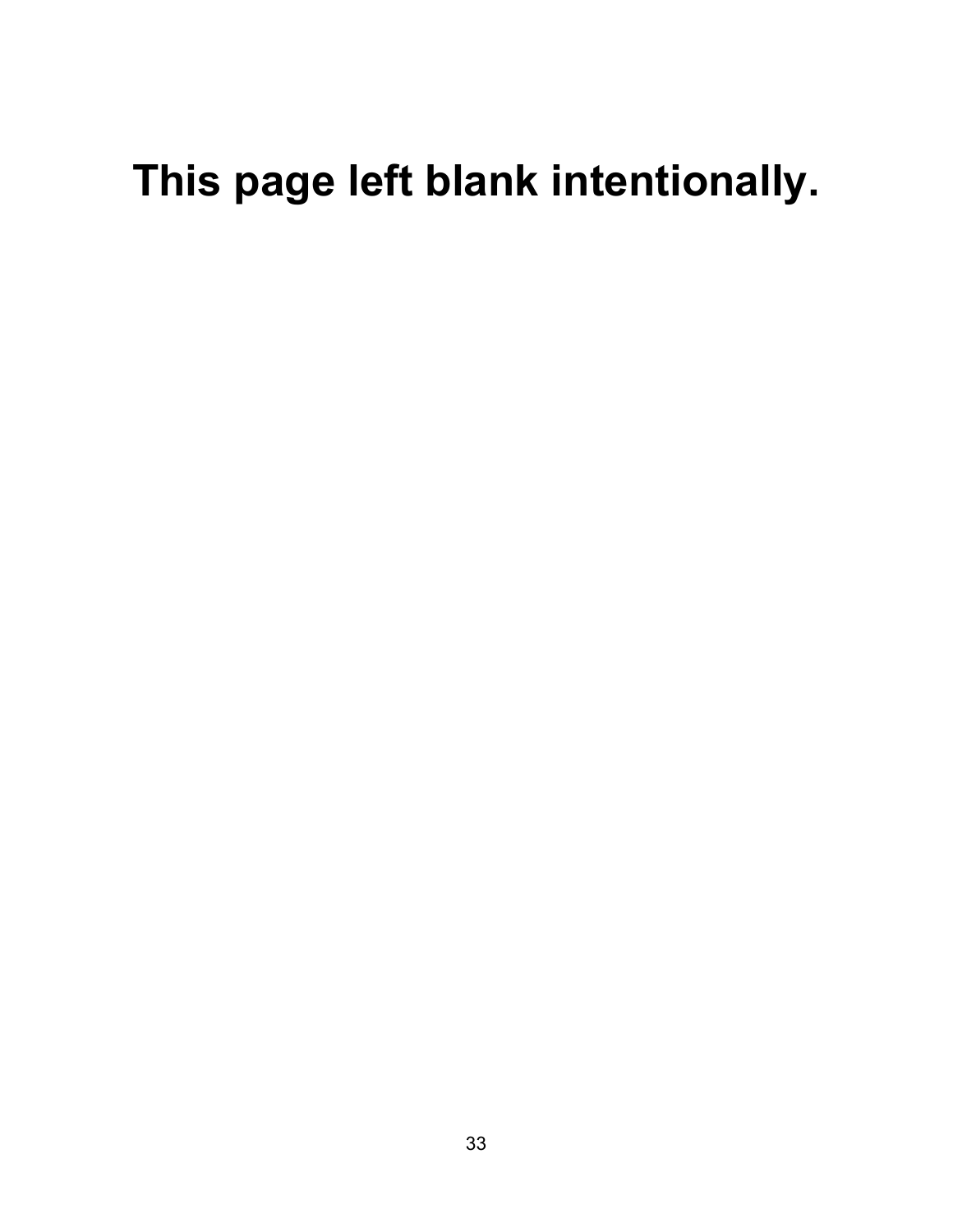#### **EXHIBIT 3: FINANCIAL SUMMARY and ROUNDS PLAYED**

#### **Page 1 of 2 REVENUES**

| FY 2014/2015                | $Jul-14$ | Aug-14  | $Sep-14$ | <b>Oct-14</b> | <b>Nov-14</b> | <b>Dec-14</b> | $Jan-15$ | Feb-15 | <b>Mar-15</b> | <b>Apr-15</b> | $May-15$ | <b>Jun-15</b> | <b>Rounds</b><br><b>Played</b> |
|-----------------------------|----------|---------|----------|---------------|---------------|---------------|----------|--------|---------------|---------------|----------|---------------|--------------------------------|
| <b>Green Fees</b>           | 60,303   | 64.657  | 52.339   | 46,517        | 43,224        | 25,651        | 41,123   | 43,974 | 57.750        | 54,756        | 68.125   | 56,641        |                                |
| Cart Fee                    | 25,856   | 26.670  | 18.424   | 16,782        | 13.043        | 5,953         | 11,498   | 12,866 | 17,627        | 17,986        | 23,698   | 20,894        |                                |
| <b>Pull Cart Rental</b>     | 390      | 408     | 312      | 408           | 351           | 147           | 327      | 203    | 354           | 414           | 453      | 396           |                                |
| <b>Club Rental</b>          | 173      | 64      | 40       | 72            | 48            | 72            | 58       | 35     | 122           | 163           | 175      | 83            |                                |
| Merchandise                 | 4,381    | 5,177   | 3,322    | 2,581         | 2,694         | ,647          | 2,669    | 2,119  | 3,104         | 4,249         | 6,804    | 3,993         |                                |
| Other Pro Shop Revenue      | 505      | 515     | 300      | 305           | 10            | 305           | 315      | 300    | 300           | 440           | 160      | 321           |                                |
| Range                       | 4,727    | 4,650   | 4,194    | 3,382         | 2,800         | 1,755         | 2,695    | 3,068  | 4,472         | 4,690         | 5,094    | 4,120         |                                |
| Food                        | 3,679    | 6.456   | 5,751    | 4,967         | 2,941         | 2,345         | 2,571    | 3,570  | 5,328         | 4,434         | 7,380    | 4,865         |                                |
| Beverage                    | 2,927    | 2,707   | 2,236    | 2,482         | 1,629         | 907           | ,573     | 1,690  | 2,528         | 2,205         | 2,450    | 2,964         |                                |
| Beer & Wine                 | 3,401    | 3,374   | 2,312    | 2,403         | 1,868         | 1.079         | 902. ا   | 2,124  | 3,384         | 3,200         | 5,268    | 4,816         |                                |
| <b>Total Monthly Income</b> | 106,340  | 114,677 | 89,231   | 79,898        | 68,608        | 39,860        | 64,732   | 69,947 | 94,969        | 92,537        | 119,607  | 99,093        | 50,699                         |

| FY 2015/2016                | $Jul-15$ | <b>Aug-15</b> | $Sep-15$ | <b>Oct-15</b> | <b>Nov-15</b> | <b>Dec-15</b> | $Jan-16$ | Feb-16 | Mar-16 | <b>Apr-16</b> | $May-16$ | <b>Jun-16</b> | <b>Rounds</b><br><b>Played</b> |
|-----------------------------|----------|---------------|----------|---------------|---------------|---------------|----------|--------|--------|---------------|----------|---------------|--------------------------------|
| Green Fees                  | 62,489   | 65,805        | 59.001   | 58,676        | 42,759        | 30,381        | 24,603   | 48,375 | 48,239 | 49,335        | 60,051   | 59,533        |                                |
| Cart Fee                    | 23,031   | 23.646        | 21.960   | 19,480        | 15,651        | 11,542        | 6,781    | 19,134 | 16,950 | 20,717        | 27.221   | 27,710        |                                |
| <b>Pull Cart Rental</b>     | 581      | 474           | 326      | 419           | 306           | 210           | 255      | 343    | 345    | 363           | 426      | 318           |                                |
| <b>Club Rental</b>          | 174      | 104           | 49       | 49            | 43            | 79            | 24       | 45     | 51     | 77            | 143      | 136           |                                |
| Merchandise                 | 4,769    | 4,123         | 4,764    | 2,828         | 2,868         | 2,615         | 1.056    | 3,310  | 3,424  | 4,776         | 5,493    | 4,950         |                                |
| Other Pro Shop Revenue      | 300      | 440           | 500      | 300           | 300           | 300           | 300      | 315    | 300    | 340           | 308      | 300           |                                |
| Range                       | 5,438    | 5,856         | 4,583    | 4,225         | 2,694         | 2,256         | .966     | 4,506  | 4,715  | 5,642         | 6,114    | 5,654         |                                |
| Food                        | 4,709    | 5,015         | 4,683    | 5,306         | 3,571         | 2,836         | ,826     | 4,996  | 4,107  | 5,638         | 6,149    | 6,364         |                                |
| Beverage                    | 3,027    | 3,330         | 2,802    | 2,510         | 1,664         | 1,249         | 797      | 1,677  | 1,635  | 2,135         | 2,696    | 3,213         |                                |
| Beer & Wine                 | 4,226    | 4,054         | 3,500    | 3,584         | 2,557         | .565          | 1.011    | 2,437  | 2,250  | 2,999         | 3,934    | 3,949         |                                |
| <b>Total Monthly Income</b> | 108.742  | 112,846       | 102,167  | 97,376        | 72,412        | 53,032        | 38,618   | 85,138 | 82,016 | 92,020        | 112,533  | 112,126       | 50,683                         |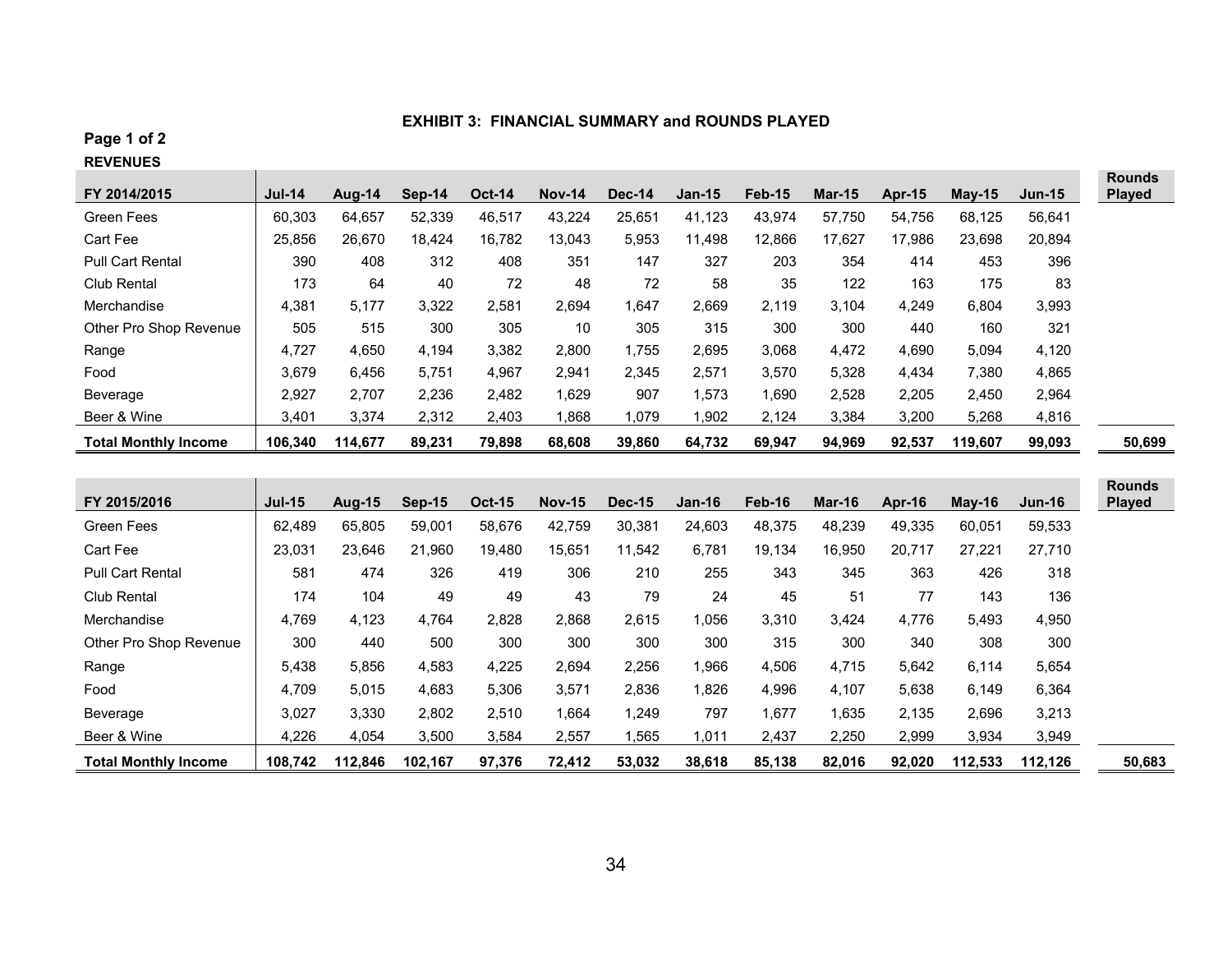#### **EXHIBIT 3: FINANCIAL SUMMARY and ROUNDS PLAYED**

**Page 2 of 2** 

| FY 2016/2017                | <b>Jul-16</b> | Aug-16  | Sep-16  | <b>Oct-16</b> | <b>Nov-16</b> | <b>Dec-16</b> | <b>Jan-17</b> | Feb-17 | Mar-17 | Apr-17  | $May-17$ | <b>Jun-17</b> | <b>Rounds</b><br><b>Played</b> |
|-----------------------------|---------------|---------|---------|---------------|---------------|---------------|---------------|--------|--------|---------|----------|---------------|--------------------------------|
| <b>Green Fees</b>           | 58,363        | 55,314  | 70,232  | 40,107        | 34,143        | 25,885        | 21,025        | 14,312 | 46,425 | 56,376  | 51,914   | 51,731        |                                |
| Cart Fee                    | 32,671        | 29,907  | 27.841  | 18,582        | 14,280        | 11,285        | 4,820         | 398    | 18,398 | 31,868  | 29,182   | 33,078        |                                |
| <b>Pull Cart Rental</b>     | 365           | 417     | 329     | 279           | 234           | 248           | 246           | 399    | 420    | 399     | 476      | 399           |                                |
| <b>Club Rental</b>          | 115           | 165     | 122     | 80            | 45            | 72            | 64            | 32     | 128    | 168     | 134      | 64            |                                |
| Merchandise                 | 5,642         | 5,722   | 4,934   | 3,958         | 3,335         | 3,267         | 2,551         | 2,379  | 6,106  | 13,477  | 7,560    | 9,291         |                                |
| Other Pro Shop Revenue      | 300           | 300     | 0       | 0             | $\mathbf{0}$  | 10            | (20)          | 0      | 0      | 0       | 0        | 30            |                                |
| Range                       | 5,520         | 5,326   | 4,535   | 3,412         | 3,138         | 2,048         | 1,232         | 1,004  | 4,712  | 6,472   | 5,580    | 5,692         |                                |
| Food                        | 5,550         | 5,852   | 6,533   | 6,028         | 3,590         | 2,916         | .858          | 1,497  | 6,448  | 12,258  | 6,521    | 8,087         |                                |
| Beverage                    | 3,279         | 3,107   | 3,199   | 1,937         | 1,733         | 1,115         | 736           | 568    | 2,163  | 3,090   | 2,878    | 3,479         |                                |
| Beer & Wine                 | 3,743         | 4,218   | 3,638   | 2,197         | 1,916         | 1,716         | 837           | 710    | 3,527  | 5,079   | 4,524    | 4,247         |                                |
| <b>Total Monthly Income</b> | 115.547       | 110,327 | 121.361 | 76,580        | 62,414        | 48,562        | 33,349        | 21,298 | 88,326 | 129,187 | 108.770  | 116,096       | 41,876                         |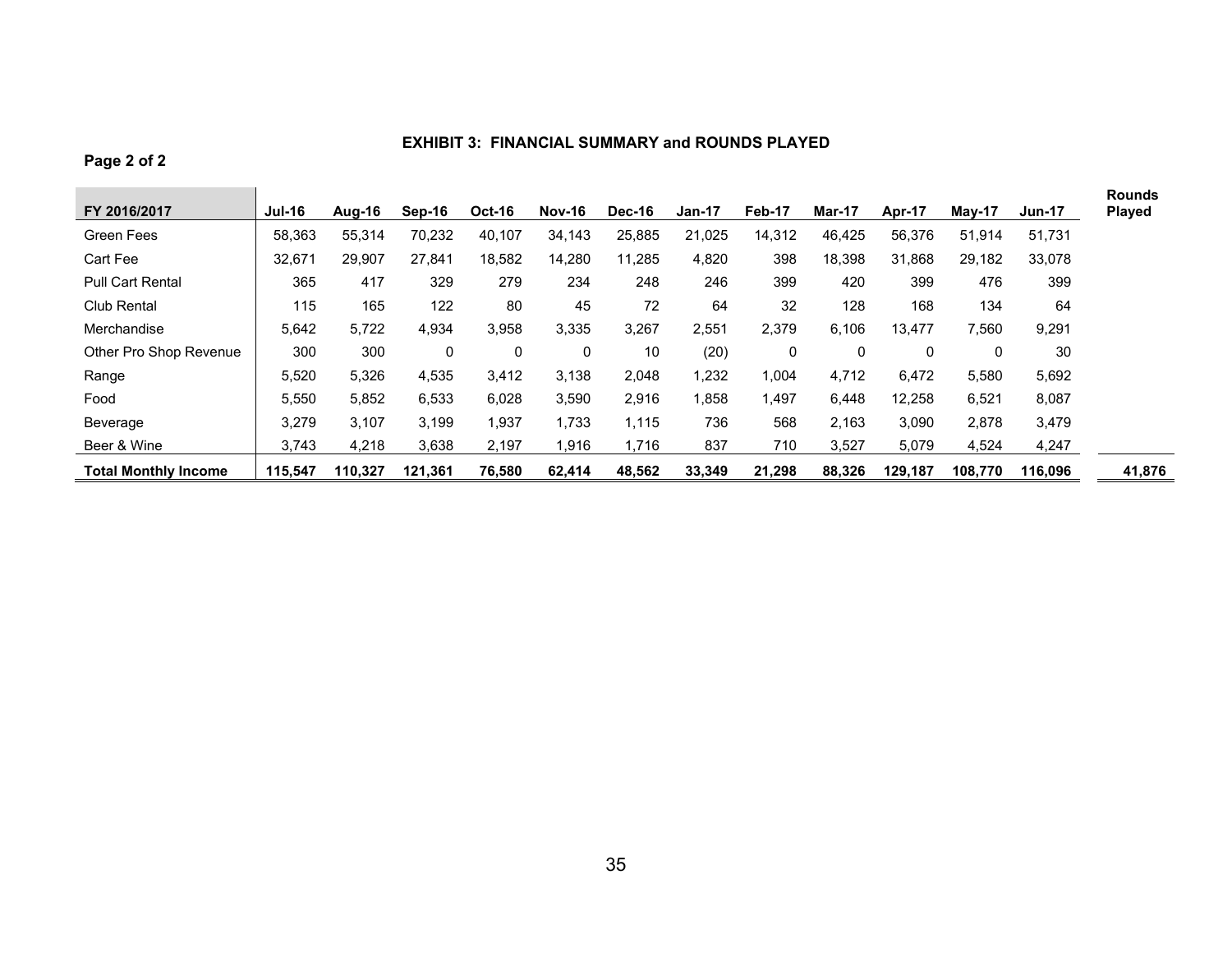#### **EXHIBIT 4: CURRENT FEE SCHEDULE**

### **Page 1 of 2**

#### **Swenson Municipal Golf Course 6803 Alexandria Stockton, California 95207**

| <b>Weekends and Holidays</b>                               |                     |
|------------------------------------------------------------|---------------------|
| Championship Course/18 Holes (open to 10:00 AM)            | \$45 Ride/\$30 Walk |
| Early Afternoon 18 Holes (10:00 AM to 1:00 PM)             | \$35 Ride/20 Walk   |
| Afternoon 18 Holes (1:00 PM to close)                      | \$20 Ride/10 Walk   |
| No senior rates on weekends                                |                     |
| Par 3 Executive Course (9 Holes only)                      | \$10 anytime        |
| - Replay                                                   | \$5                 |
| Footgolf or Disc Golf (all day Monday-Sunday)              | \$5                 |
| <b>Weekdays</b>                                            |                     |
| Championship Course/18 Holes (open to 10:00 AM)            | \$40 Ride/\$25 Walk |
| Early Afternoon 18 Holes (10:00 AM to 1:00 PM)             | \$35 Ride/20 Walk   |
| Afternoon 18 Holes (1:00PM to close)                       | \$20 Ride/10 Walk   |
| Senior rates (62 and over)                                 | \$33/Ride/18 Walk   |
| Par 3 Executive Course (9 Holes only)                      | \$10 anytime        |
| -- Replay                                                  | \$5                 |
| Footgolf or Disc Golf (all day Monday-Sunday)              | \$5                 |
| <b>Green Fees</b>                                          |                     |
| Championship Course - Senior/Disabled/Student/Junior (M-F) | \$15                |
| Championship Course - Super Senior (80 & over) (M-F)       | \$9                 |
| <b>Rentals</b>                                             |                     |
| Golf Cart 18 holes/per rider                               | \$15                |
| Golf Cart 9 holes/per rider                                | \$9                 |
| Golf Cart 18 holes/single rider                            | \$20                |
| Golf Cart 9 holes/single rider                             | \$8                 |
| <b>Pull Cart Rental</b>                                    | \$3                 |
| Golf Club Rental (One set of Clubs with Bag                | \$8                 |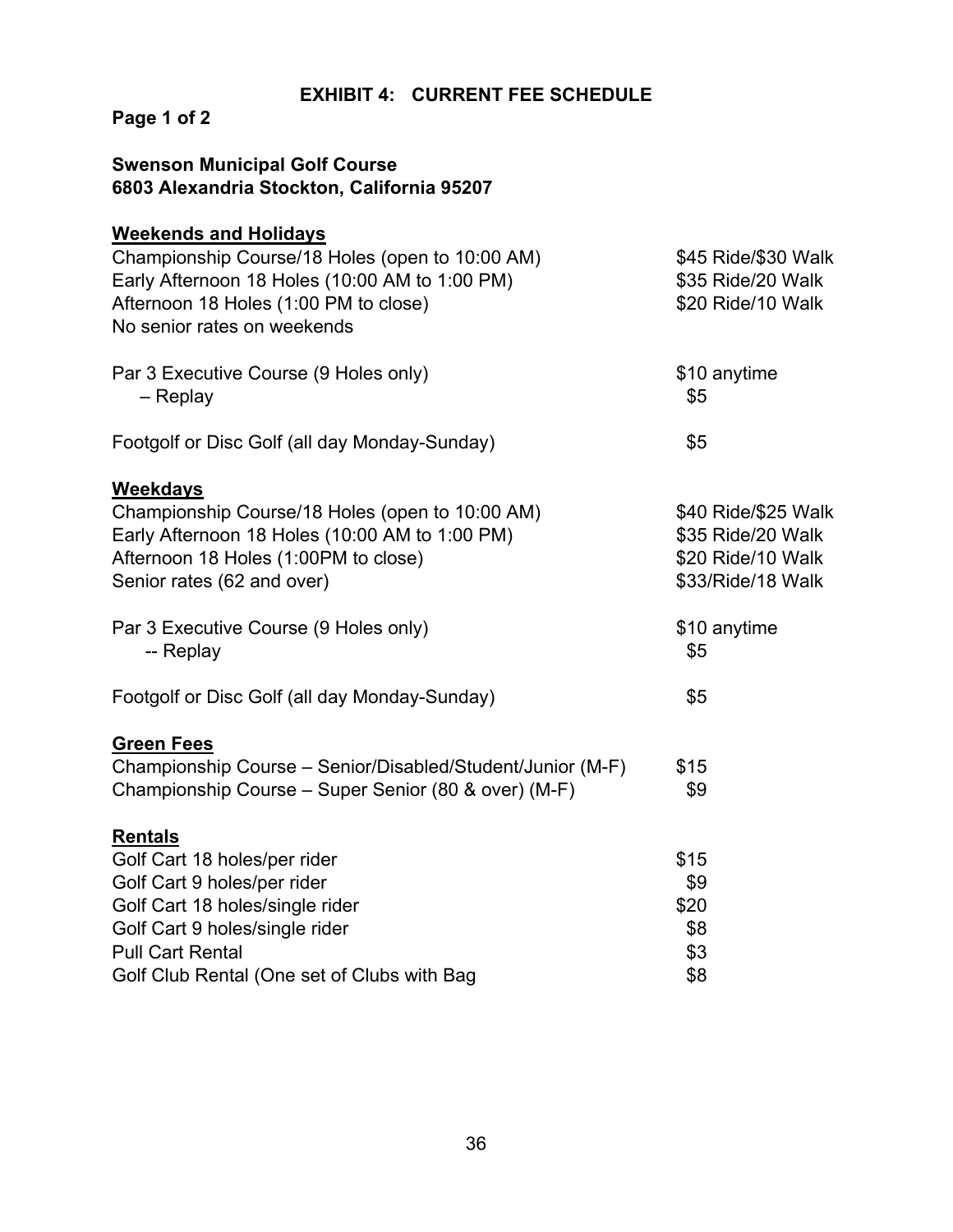#### **EXHIBIT 4: CURRENT FEE SCHEDULE**

**Page 2 of 2** 

## **Range**

| Range Balls- Small Bucket                                                                                              | \$4     |  |  |  |  |  |  |
|------------------------------------------------------------------------------------------------------------------------|---------|--|--|--|--|--|--|
| \$6<br>Range Balls- Medium Bucket                                                                                      |         |  |  |  |  |  |  |
| Range Balls- Large Bucket                                                                                              | \$8     |  |  |  |  |  |  |
| Range Balls- Super Range Grinder Discount Care (20 large buckets)                                                      | \$120   |  |  |  |  |  |  |
| Range Balls- Super Range Grinder Discount Care (20 small buckets)                                                      | \$60    |  |  |  |  |  |  |
| <b>Other</b>                                                                                                           |         |  |  |  |  |  |  |
| NCGA Youth on Course (registered with NCGA ID Card)                                                                    | \$5     |  |  |  |  |  |  |
| San Joaquin Junior Golf Foundation- First Tee<br>(1 registered chapter participant- non-scheduled and space permitting | \$7.50  |  |  |  |  |  |  |
| <b>Pass Programs</b>                                                                                                   |         |  |  |  |  |  |  |
| FY 2017-18 Monthly Walking Pass                                                                                        | \$130   |  |  |  |  |  |  |
| FY 2017-18 Annual Walking Pass                                                                                         | \$1,250 |  |  |  |  |  |  |
| \$1,950<br>FY 2017-18 Annual Riding Pass                                                                               |         |  |  |  |  |  |  |
| (Pass Program for M-F anytime and Saturday-Sunday after 11:00AM)                                                       |         |  |  |  |  |  |  |
| Annual Super Senior (80 & older) Walking Pass (2)                                                                      | \$425   |  |  |  |  |  |  |
| (M-F anytime, excludes Saturday, Sunday, and Holidays)                                                                 |         |  |  |  |  |  |  |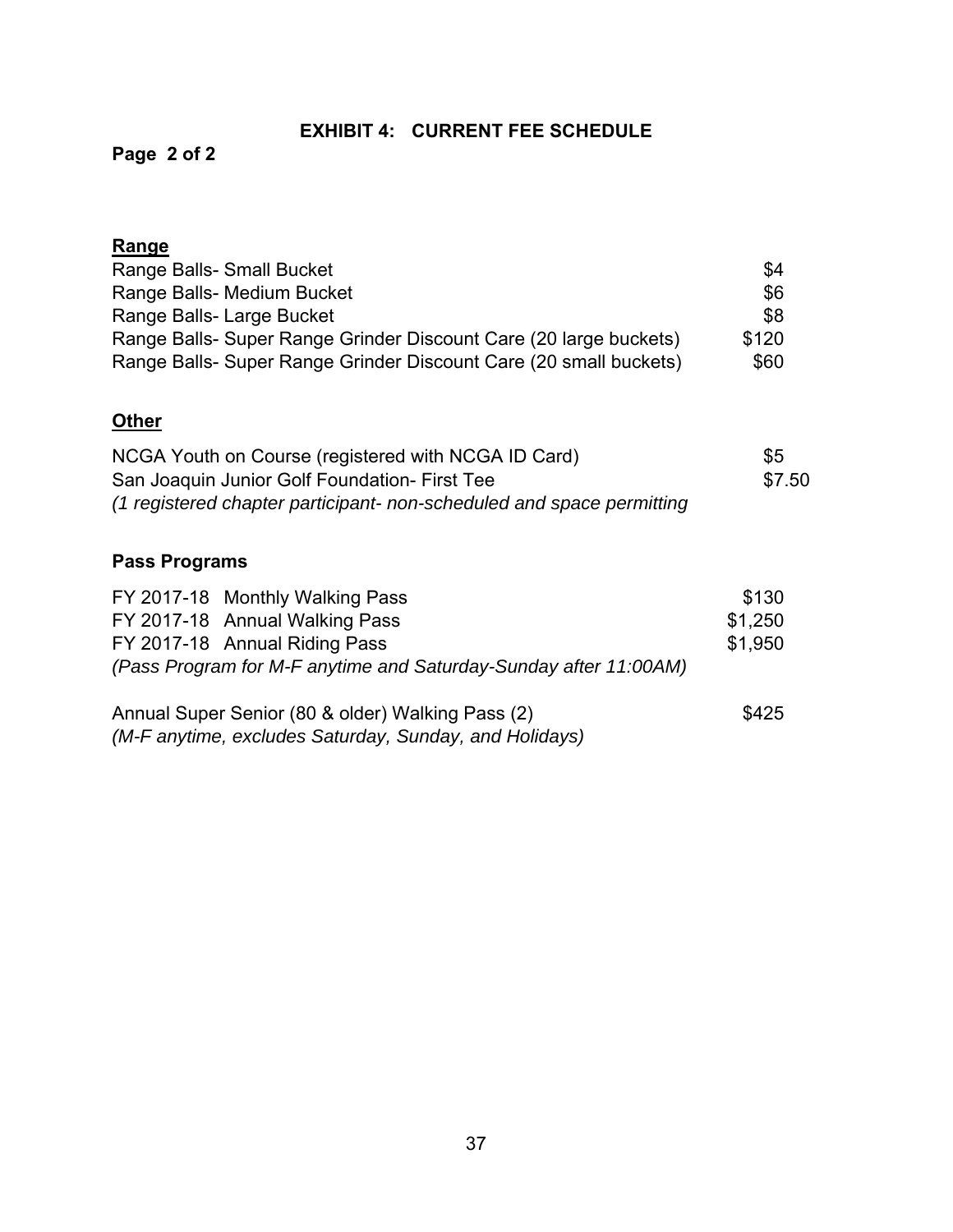#### **EXHIBIT 5: KNOWN CAPITAL NEEDS**

# **Page 1 of 2**

#### **Known Conditions at Swenson Golf Course & Estimated Costs**

| <b>FY</b> | <b>Issue</b>                                            | Cost                       |
|-----------|---------------------------------------------------------|----------------------------|
| 2019      | Upgrade and repair electrical                           | 19,380.00<br>\$            |
|           | Replace Ceiling Exhaust Fan, Utility building exhaust   |                            |
| 2020      | fan, and roof exhaust fan                               | 12,818.00<br>\$            |
| 2020      | Y-1 Update doors and hardware                           | $\mathfrak{D}$<br>4,120.00 |
| 2020      | Replace two water heaters                               | \$<br>12,574.00            |
| 2020      | Replace time clock                                      | \$<br>702.00               |
| 2022      | Y-2 Update doors and hardware                           | \$<br>22,890.00            |
| 2023      | Y-3 Update doors and hardware                           | \$<br>2,024.00             |
| 2023      | Upgrade drinking fountains                              | \$<br>6,104.00             |
| 2023      | Upgrade serving counter                                 | \$<br>6,714.00             |
| 2023      | Replace ice machine                                     | \$<br>8,546.00             |
| 2023      | Replace refrigeration system for walk-in cooler/freezer | 15,260.00<br>\$            |
| 2023      | Replace small dishwasher                                | 15,260.00<br>\$            |
| 2023      | Refinish epoxy floor                                    | 24,218.00                  |
| 2023      | Replace evaporative cooler                              | 28,292.00                  |
| 2023      | <b>Upgrade showers</b>                                  | 42,347.00<br>\$            |
| 2023      | Upgrade bathrooms                                       | \$446,355.00               |
| 2024      | Y-4 Update doors and hardware                           | 10,987.00<br>\$            |
| 2024      | Update alarm system                                     | \$<br>5,000.00             |
| 2024      | Upgrade ceiling tiles                                   | \$17,705.00                |
| 2026      | Replace ceiling hood                                    | \$12,971.00                |
| 2028      | Replace HVAC, ductwork, insulation, air inlets, outlets | \$193,851.00               |
| 2033      | Replace plumbing fixtures, piping, sewer lines, vents   | \$394,856.00               |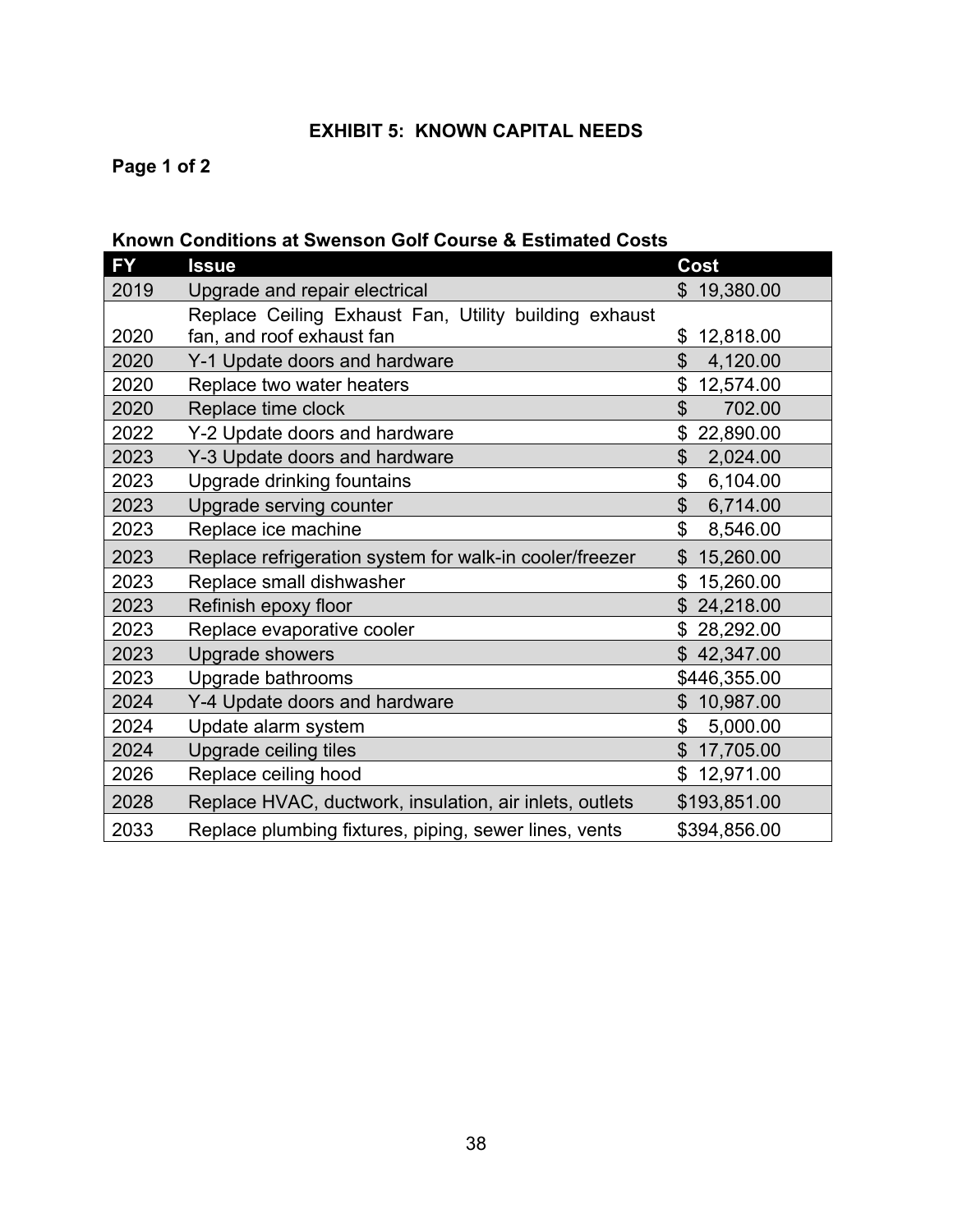#### **EXHIBIT 5: KNOWN CAPITAL NEEDS**

# **Page 2 of 2**

| <b>Equipment</b>                            | <b>Model</b> | <b>Expected Lifespan</b>                | <b>Notes</b>                                                        |
|---------------------------------------------|--------------|-----------------------------------------|---------------------------------------------------------------------|
| <b>TriPlex</b>                              | 3150         | 6 months to a year                      | Hose issues; needs new reels                                        |
| 3500D Greens                                |              |                                         |                                                                     |
| Surrounds                                   | 3500D        | 6 months to a year                      |                                                                     |
| 580 D Rough Unit                            | 580D         | Less than 6 months                      | Engine weak, Differential Seals                                     |
| 580 D Rough Unit                            | 580D         | 2-3 years                               |                                                                     |
| Reel Master 6500D                           | 6500D        | Broken, cannot be<br>repaired           | Motor cracked not enough<br>power to run                            |
| Real Master 5610                            | 5610         | 2 years                                 |                                                                     |
|                                             |              |                                         | Engine has a lot of hours and is                                    |
| <b>HD Workman</b>                           |              | 6 months to a year                      | losing power                                                        |
| Mid Duty Workman                            |              | 1 year                                  | Suspension and engine issues                                        |
| Club Car Turf II (Gas)                      |              | 1 to 2 years                            |                                                                     |
| Club Car Turf II (Gas)                      |              | 1 to 2 years                            |                                                                     |
| Club Car Turf II                            |              | 6 months to year                        |                                                                     |
| Club Car Turf II                            |              | Broken, cannot be<br>repaired           | Computer needs to be replaced,<br>Keep for parts                    |
| Lely Spreader                               |              | Broken, cannot be<br>repaired           | Hopper is rusted through and<br>gears shot                          |
| <b>Tee Mower</b>                            | 3250D        | 1 to 2 years                            |                                                                     |
| Tee Mower Jacobsen<br><b>Core Harvester</b> | King 4       | Less than 6 months<br>Broken, cannot be | Motor, hydraulic and reel issues                                    |
|                                             |              | repaired                                |                                                                     |
| <b>Topdresser</b>                           |              | 1 year                                  |                                                                     |
| <b>Topdresser</b>                           | 2500         | 1 year                                  |                                                                     |
| Aerifier                                    |              | Broken, cannot be<br>repaired           | 1994 walking aerifier should<br>have been recycled in 2005          |
| Aerifier                                    |              | Broken, cannot be<br>repaired           | 1995 walking aerifier should<br>have been recycled in 2005          |
| Pro Force Blower                            |              | 1 year                                  |                                                                     |
| <b>Toro Roller</b>                          | 1200         | 2 years                                 |                                                                     |
| <b>JD Bunker Rake</b>                       | 1200A        | Broken, cannot be<br>repaired           |                                                                     |
| <b>Turf Co Spin</b>                         |              |                                         |                                                                     |
| <b>Topdresser</b>                           |              | 5 to 6 years                            | Hopper is rusting out causing<br>machine to lose ability to pick up |
| Rak-o-vac                                   |              | 1 year                                  | leaves                                                              |
| John Deere Sprayer                          |              | 5 to 6 years                            |                                                                     |
| 60 Golf Carts                               |              | Evaluate July 2019                      |                                                                     |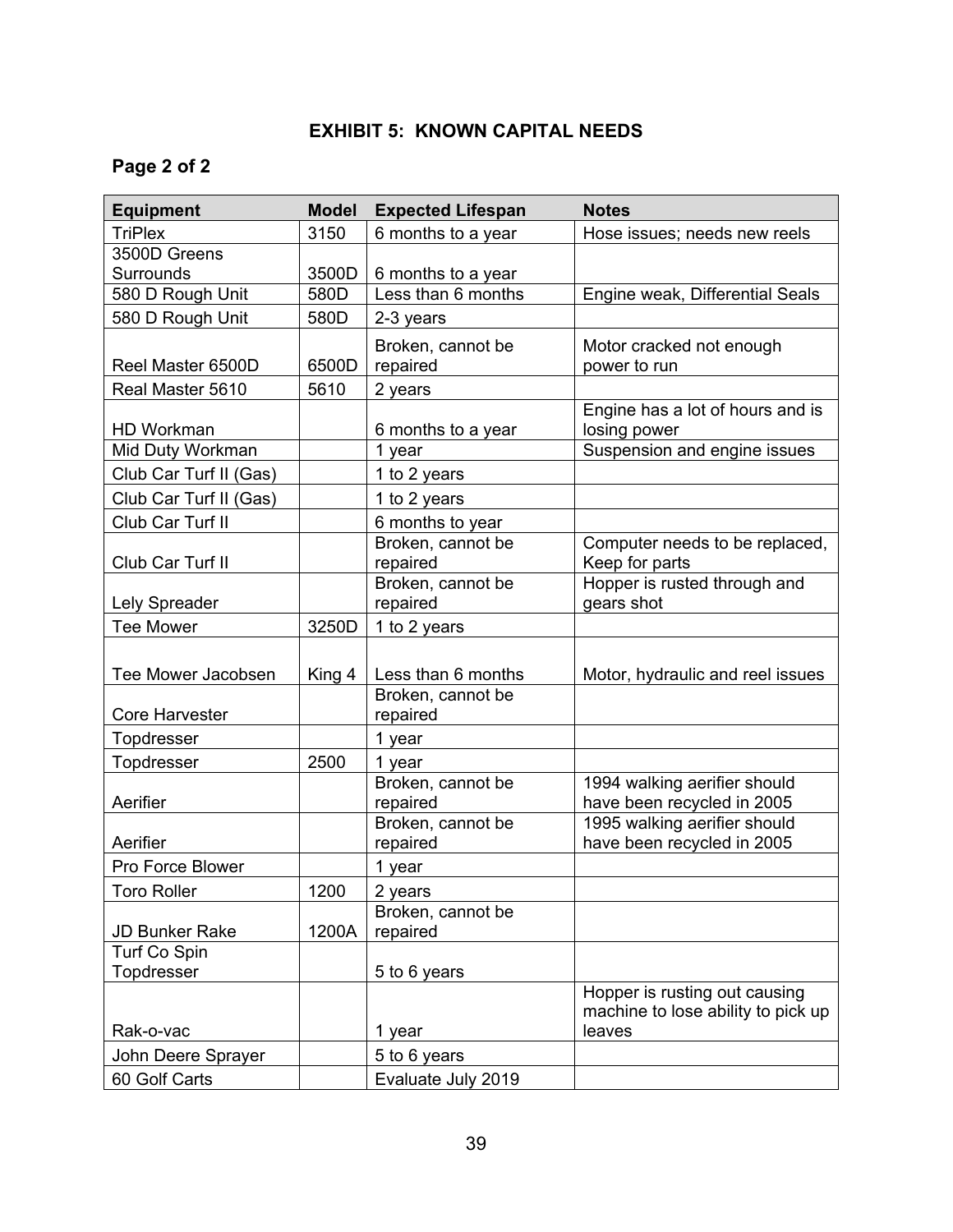# **PROPOSAL DOCUMENTS**

- **A) SWENSON MUNICIPAL GOLF COURSE OPERATION, MAINTENANCE, AND IMPROVEMENT**
- **B) PUR 18-012**
- **C) Bid Opening Date**

| <b>COMPANY NAME:</b>     |                                                            |
|--------------------------|------------------------------------------------------------|
|                          |                                                            |
| <b>CONTACT NAME:</b>     |                                                            |
| <b>ADDRESS:</b>          | <u> 1989 - John Stein, Amerikaansk politiker (</u> † 1908) |
|                          |                                                            |
|                          |                                                            |
| <b>TELEPHONE NUMBER:</b> |                                                            |
|                          |                                                            |
| <b>EMAIL:</b>            |                                                            |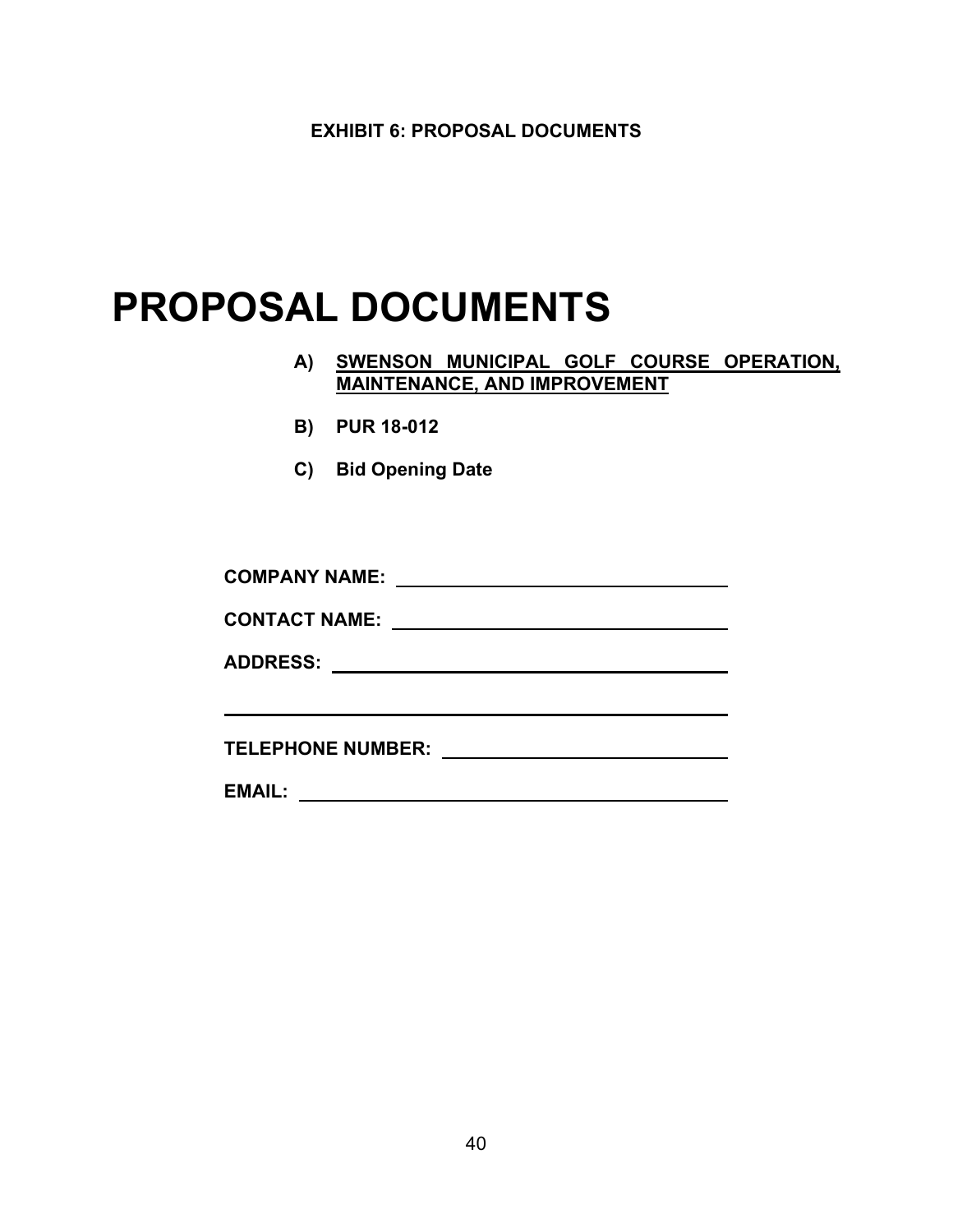#### **PROPONENT'S AGREEMENT**

In submitting this proposal, as herein described, the Proponent agrees that:

- 1. They have carefully examined the Scope of Work and all other provisions of this document and understand the meaning, intent, and requirements of same.
- 2. They will enter into contract negotiations and furnish the services specified.
- 3. They have signed and notarized the attached Non-Collusion Affidavit form, whether individual, corporate or partnership. Must be 'A Jurat' notarization.
- 4. They have reviewed all clarifications/questions/answers on the City's website at www.stocktonca.gov/adminbid.
- 5. Confidentiality: Successful Proponent hereby acknowledges that information provided by the City of Stockton is personal and confidential and shall not be used for any purpose other than the original intent outlined in the Request for Proposal. Breach of confidentiality shall be just cause for immediate termination of contract agreement.

FIRM ADDRESS

 $\overline{a}$ 

 $\overline{a}$ 

 $\overline{a}$ 

SIGNED BY TITLE OR AGENCY

 $\overline{a}$ TELEPHONE NO./FAX NO. DATE

E-MAIL ADDRESS